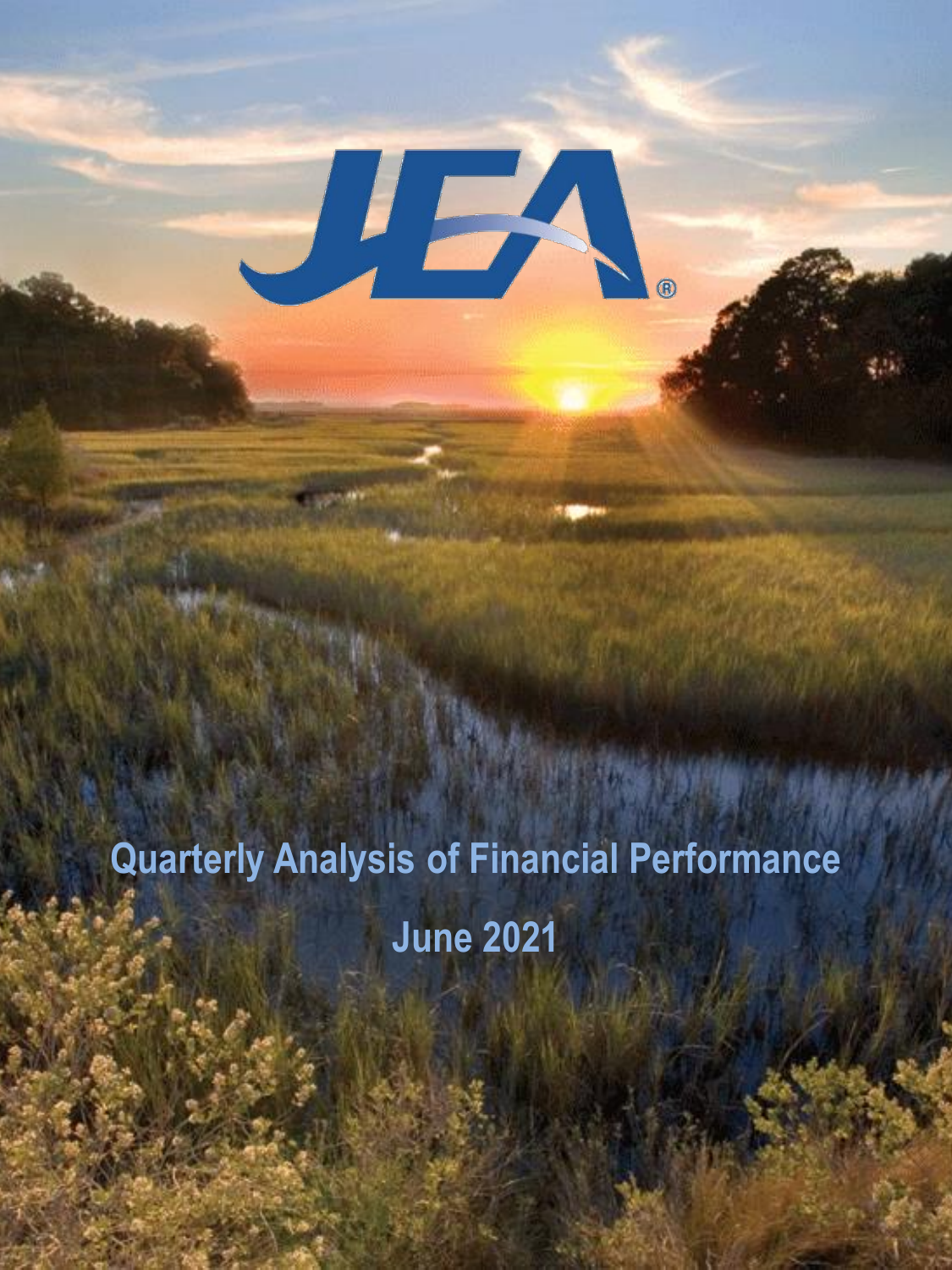

# **Management's Discussion and Analysis of Financial Performance for the Quarter and Nine Months Ended June 30, 2021**

JEA is a municipal utility operating in Jacksonville, Florida (Duval County) and parts of three adjacent counties. The operation is comprised of three enterprise funds: the Electric Enterprise Fund (Electric Enterprise), the Water and Sewer Enterprise Fund (W&S), and the District Energy System (DES). Electric Enterprise is comprised of the JEA Electric System, Bulk Power Supply System (Scherer) and St. Johns River Power Park System (SJRPP). Electric Enterprise, W&S, and DES are presented on a combined basis in the statements of net position, statements of revenue, expenses and changes in net position, and statements of cash flows.

# **Quarter Operating Results**

# *Electric Enterprise Operating Revenues*

Total operating revenues increased approximately \$32 million (11.2%) over the prior year comparable quarter. The drivers of the changes are detailed below.

| (Dollars in millions)           | Quarter |     |
|---------------------------------|---------|-----|
| June 2020 operating revenues    | S       | 290 |
| Territorial sales               |         | 26  |
| Other operating revenue         |         | 3   |
| Stabilization funds             |         | 2   |
| Allowance for doubtful accounts |         | 1   |
| June 2021 operating revenues    |         | 322 |

Territorial sales revenues increased \$26 million, comprised of a \$24 million increase in fuel revenues and a \$2 million increase in base revenues. The fuel revenues increase was primarily the result of a fuel credit provided to customers in the prior year that did not repeat. The base revenues increase was due to changes in overall mix. Other operating revenue increased \$3 million largely due to higher reconnection and late fees, due to the COVID-19 suspension of disconnections and late fees in the prior year, and higher mutual aid revenue from Hurricanes Sally and Delta. Stabilization fund revenues increased \$2 million, driven by higher non-fuel purchased power and environmental stabilization withdrawals. There was a decrease in the allowance for doubtful accounts of \$1 million, resulting in higher operating revenues, due to a prior year increase in the allowance for possible COVID-19 write-offs, which did not repeat in the current quarter.

# *Electric Enterprise Operating Expenses*

Total operating expenses increased approximately \$26 million (11.7%) over the prior year comparable quarter. The drivers of the changes are detailed below.

| (Dollars in millions)                           | Quarter |     |
|-------------------------------------------------|---------|-----|
| June 2020 operating expenses                    | S       | 219 |
| Fuel                                            |         | 17  |
| Purchased power                                 |         | 10  |
| Maintenance and other operating expense         |         | (7) |
| Depreciation                                    |         | 4   |
| State utility and franchise taxes               |         | 1   |
| Recognition of deferred costs and revenues, net |         | 1   |
| June 2021 operating expenses                    |         | 245 |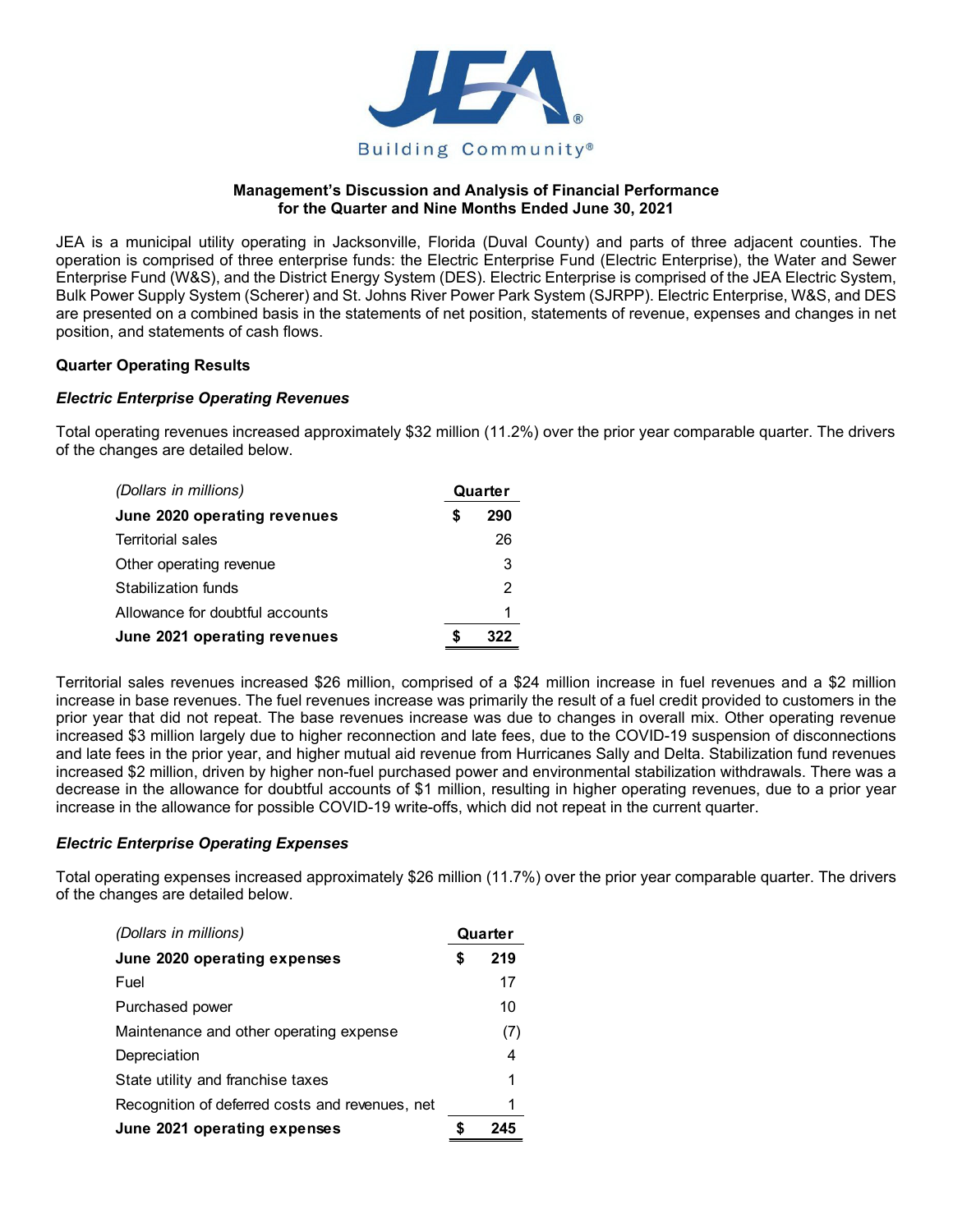Fuel expense increased \$17 million (24.5%) due to increased generation costs of \$22 million and partially offset by a \$5 million decrease due to lower MWh generated (132,635 MWh, 4.9%).

Purchased power expense increased \$10 million (49.5%) as a result of a \$5 million increase with higher MWh purchased (148,091 MWh, 36.6%), a \$3 million increase in purchased power unit cost, and a \$2 million increase in MEAG power purchase agreement debt service.

Maintenance and other operating expenses decreased \$7 million (10.9%), driven by decreases in compensation and benefits and decommissioning expenses.

Depreciation expense increased \$4 million (8.0%) due to a higher depreciable base.

State utility and franchise taxes increased \$1 million (8.7%) due to higher taxable revenues.

Recognition of deferred costs and revenues, net increased \$1 million (14.5%) due to lower environmental expenditures.

As commodity prices fluctuate, the mix between generation and purchased power shifts, with JEA taking advantage of the most economical source of power. JEA's power supply mix is detailed below.

|                 | <b>Quarter Ended</b><br>June 30 |      |  |  |
|-----------------|---------------------------------|------|--|--|
|                 | 2021                            | 2020 |  |  |
| Natural gas     | 59%                             | 66%  |  |  |
| Coal            | 16%                             | 10%  |  |  |
| Purchased power | 18%                             | 13%  |  |  |
| Petroleum coke  | 7%                              | 11%  |  |  |
| Total           | 100%                            | 100% |  |  |

# *Water & Sewer Enterprise Operating Revenues*

Total operating revenues increased approximately \$1 million (0.8%) over the prior year comparable quarter. The drivers of the changes are detailed below.

| (Dollars in millions)           | Quarter |     |
|---------------------------------|---------|-----|
| June 2020 operating revenues    | S       | 121 |
| Sewer                           |         |     |
| Stabilization fund              |         | (1) |
| Water                           |         | 1   |
| Mutual aid revenue              |         | (1) |
| Allowance for doubtful accounts |         |     |
| June 2021 operating revenues    |         | 122 |

Sewer revenues increased \$1 million due to an increase in consumption, driven by a 3.1% increase in accounts. Stabilization fund revenues decreased \$1 million due to lower withdrawals from the environmental stabilization fund. Water revenues increased \$1 million due to an increase in consumption, driven by a 2.7% increase in accounts. Mutual aid revenue decreased \$1 million due to Hurricane Michael revenues that did not repeat in the current quarter. There was a decrease in the allowance for doubtful accounts of \$1 million, resulting in higher operating revenues, due to a prior year increase in the allowance for possible COVID-19 write-offs, which did not repeat in the current quarter.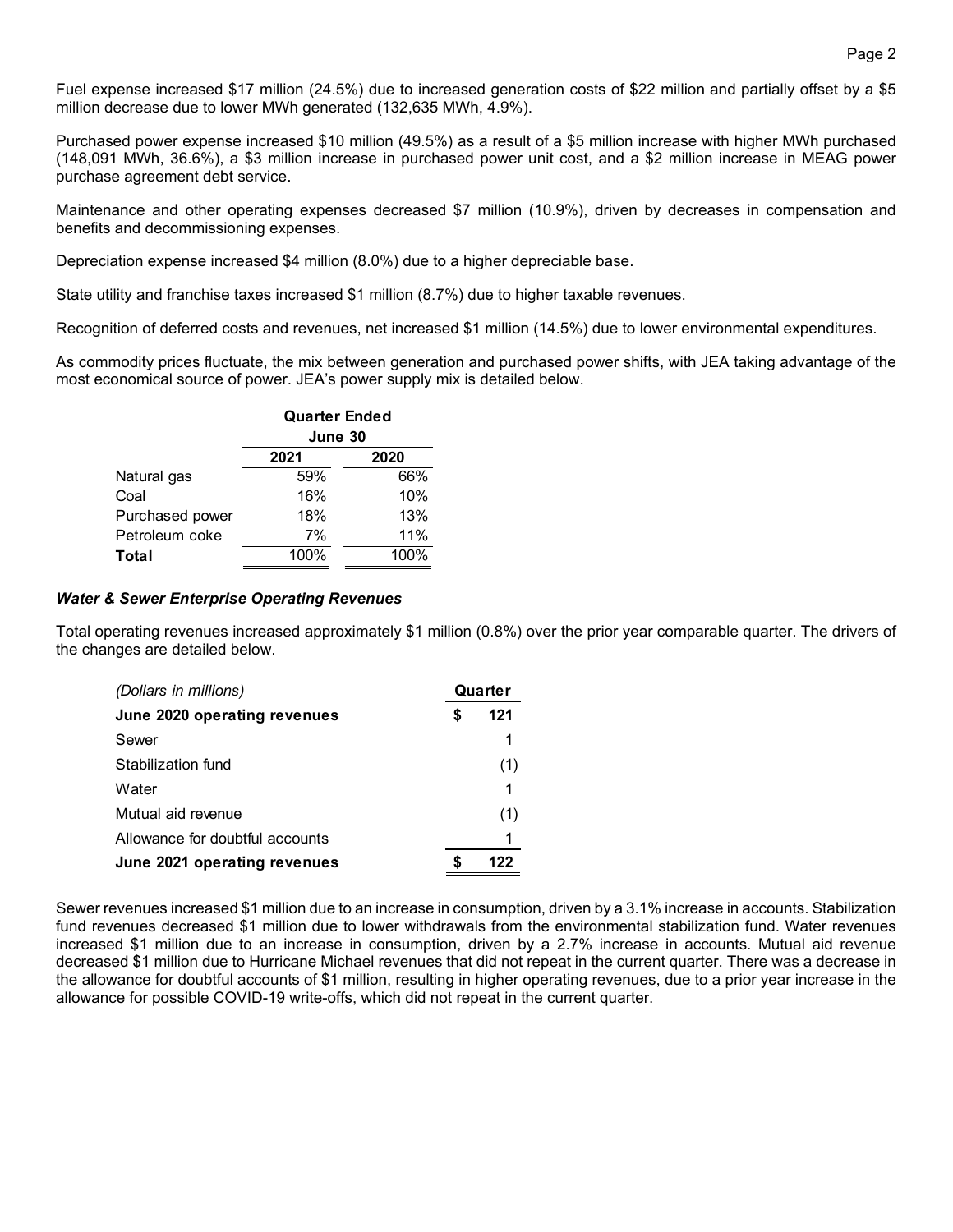# *Water & Sewer Enterprise Operating Expenses*

Operating expenses were flat over the prior year comparable quarter. The drivers of the changes are detailed below.

| (Dollars in millions)                    | Quarter |     |
|------------------------------------------|---------|-----|
| June 2020 operating expenses             |         | 87  |
| Depreciation                             |         | 3   |
| Maintenance and other operating expenses |         | (3) |
| June 2021 operating expenses             |         | 87  |

Depreciation expense increased \$3 million (7.9%) due to a higher depreciable base.

Maintenance and other operating expenses decreased \$3 million (6.8%) driven by lower compensation and benefits related to COVID-19 stipends that did not repeat in the current quarter.

# *District Energy System*

Operating revenues and expenses remained flat when compared to the prior year comparable quarter at \$2 million, respectively.

# **Nine Months Operating Results**

### *Electric Enterprise Operating Revenues*

Total operating revenues increased approximately \$35 million (4.0%) over the prior year comparable period. The drivers of the changes are detailed below.

| (Dollars in millions)        | <b>Nine Months</b> |     |
|------------------------------|--------------------|-----|
| June 2020 operating revenues | S                  | 881 |
| <b>Territorial sales</b>     |                    | 41  |
| Stabilization funds          |                    | (9) |
| Other operating revenue      |                    | 2   |
| Off-system sales             |                    | 1   |
| June 2021 operating revenues |                    | 916 |

Territorial sales revenues increased \$41 million, comprised of a \$27 million increase in fuel revenue and a \$14 million increase in base revenues. The fuel revenues increase was primarily the result of a fuel credit provided to customers in the prior year that did not repeat. The base revenues increase was primarily due to higher consumption. Higher consumption was associated with weather and a 2.0% increase in customers. Stabilization fund revenues decreased \$9 million driven by \$30 million in prior year debt management withdrawals, partially offset by current year withdrawals from the fuel and nonfuel purchased power stabilization funds. Other operating revenue increased due to a \$1 million increase in pole attachment revenue and a \$1 million increase in reconnection and late fees, due to the COVID-19 suspension of disconnections and late fees in the prior year. The \$1 million increase in off-system sales was due to higher sales to The Energy Authority.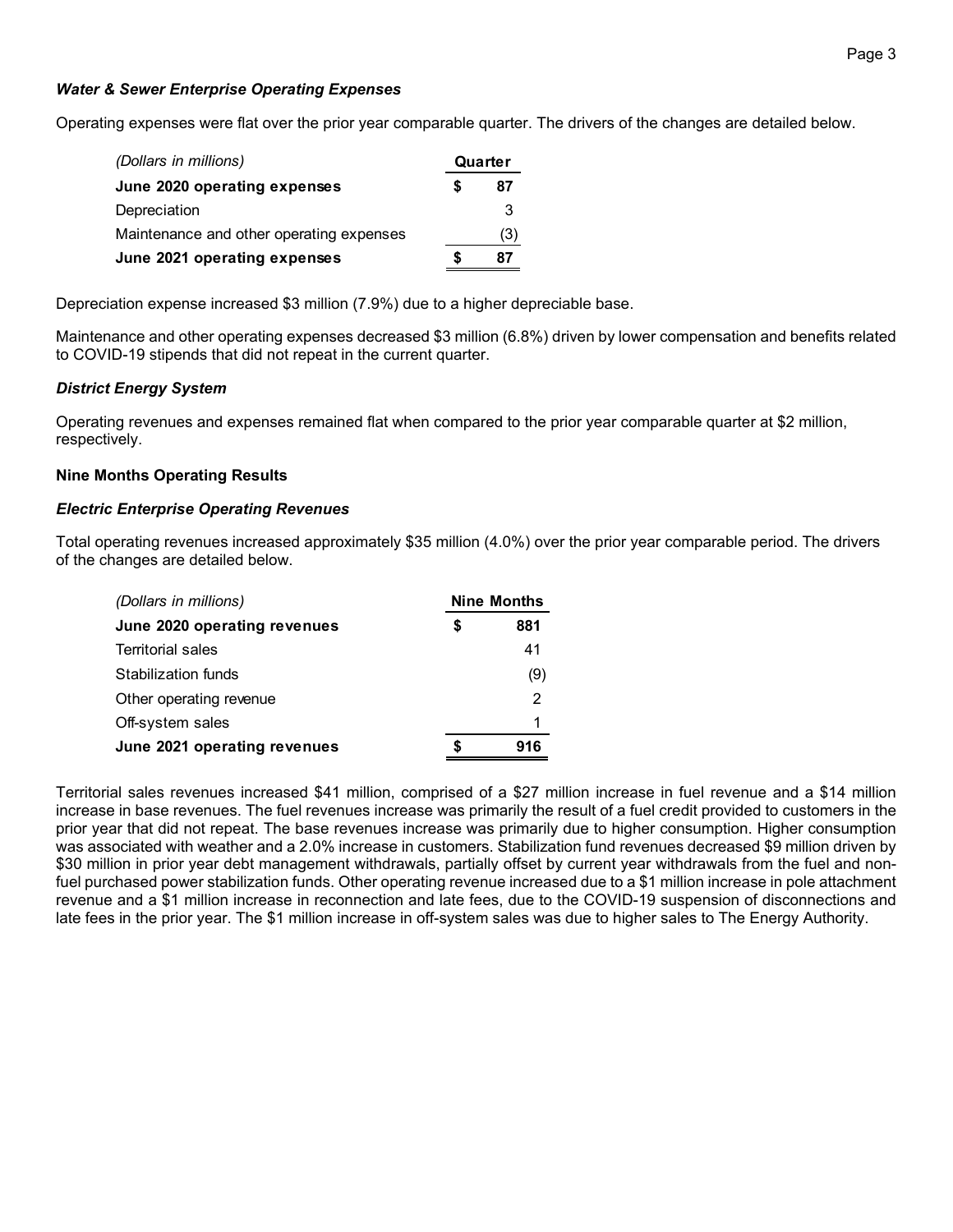# *Electric Enterprise Operating Expenses*

Total operating expenses increased approximately \$42 million (6.3%) over the prior year comparable period. The drivers of the changes are detailed below.

| (Dollars in millions)                           | <b>Nine Months</b> |
|-------------------------------------------------|--------------------|
| June 2020 operating expenses                    | \$<br>665          |
| Fuel                                            | 45                 |
| Maintenance and other operating expense         | (27)               |
| Purchased power                                 | 12                 |
| Depreciation                                    | 11                 |
| State utility and franchise taxes               | 2                  |
| Recognition of deferred costs and revenues, net | (1)                |
| June 2021 operating expenses                    | 707                |

Fuel expense increased \$45 million (22.1%) due to increased generation costs of \$41 million and a \$4 million increase from higher MWh generated (138,110 MWh, 1.8%).

Maintenance and other operating expenses decreased \$27 million (14.3%) as a result of decreases in compensation and benefits (\$16 million), mostly related to SJRPP pension contributions and COVID-19 stipends, professional and other outside services (\$6 million), maintenance expenses (\$4 million), and overhead expenses (\$1 million).

Purchased power expense increased \$12 million (20.5%) driven by a \$8 million increase in purchased power unit cost and a \$5 million increase in MEAG power purchase agreement debt service. Those increases were partially offset by a \$1 million decrease in MWh purchased (26,110 MWh, 2.1%),

Depreciation expense increased \$11 million (7.2%) due to a higher depreciable base.

State utility and franchise taxes increased \$2 million (4.7%), driven by higher taxable revenues.

Recognition of deferred costs and revenues, net decreased \$1 million (3.9%) driven by lower environmental expenditures.

As commodity prices fluctuate, the mix between generation and purchased power shifts, with JEA taking advantage of the most economical source of power. JEA's power supply mix is detailed below.

|                 | <b>Nine Months Ended</b><br>June 30<br>2021<br>2020 |      |  |  |
|-----------------|-----------------------------------------------------|------|--|--|
|                 |                                                     |      |  |  |
| Natural gas     | 63%                                                 | 63%  |  |  |
| Coal            | 15%                                                 | 11%  |  |  |
| Purchased power | 14%                                                 | 14%  |  |  |
| Petroleum coke  | 8%                                                  | 12%  |  |  |
| Total           | 100%                                                | 100% |  |  |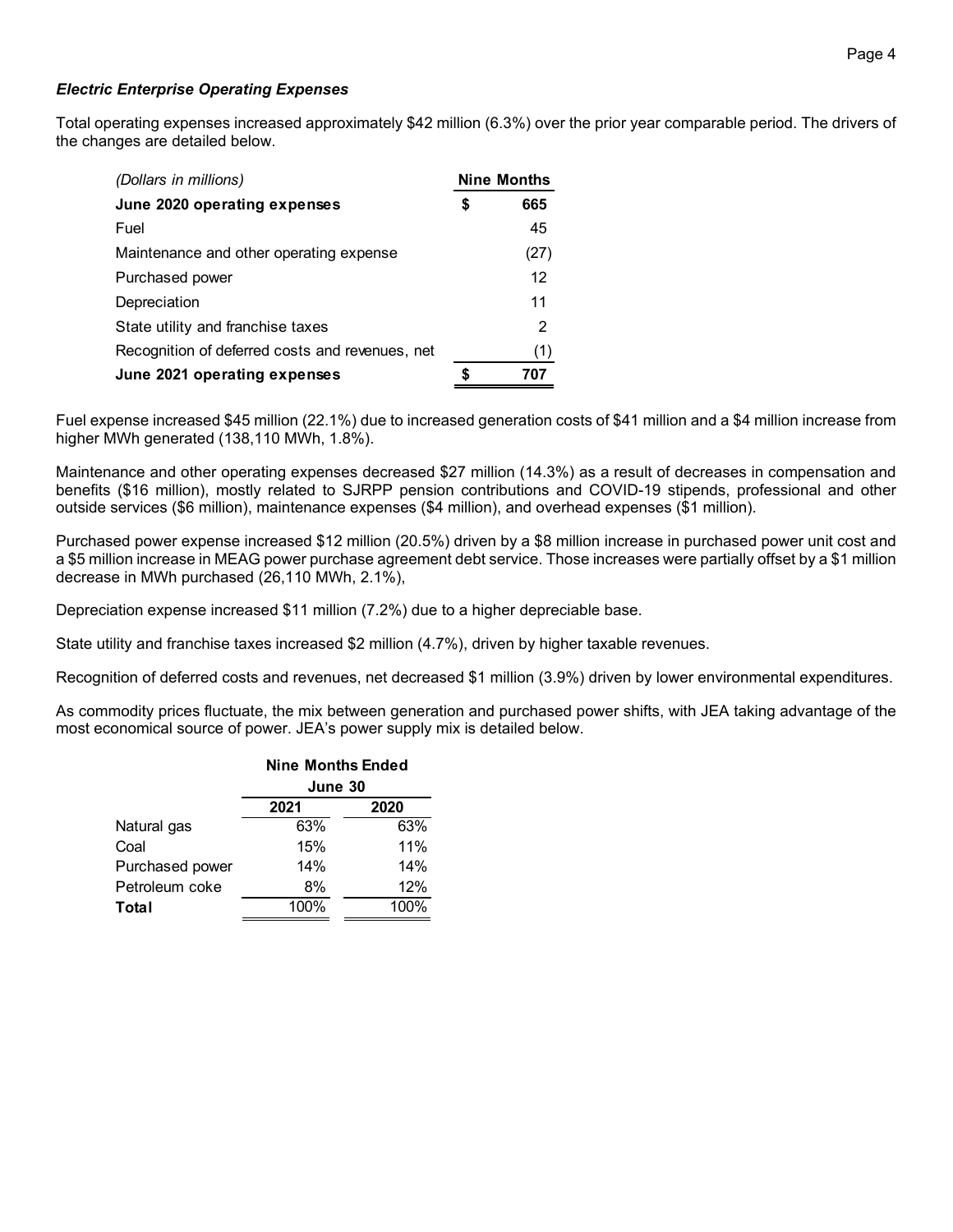# *Water & Sewer Enterprise Operating Revenues*

Total operating revenues decreased approximately \$19 million (5.3%) over the prior year comparable period. The drivers of the changes are detailed below.

| (Dollars in millions)        | <b>Nine Months</b> |      |
|------------------------------|--------------------|------|
| June 2020 operating revenues | S                  | 365  |
| Stabilization fund           |                    | (17) |
| Water                        |                    | (2)  |
| Sewer                        |                    |      |
| Mutual aid revenue           |                    |      |
| June 2021 operating revenues |                    | 346  |

Stabilization fund revenues decreased \$17 million primarily due to prior year withdrawals from the debt management stabilization fund. Water revenues decreased \$2 million with the \$4 million decrease in consumption being partially offset by a \$2 million increase due to changes in mix. Sewer revenues increased \$1 million with the \$2 million increase due to changes in mix being partially offset by a \$1 million decrease in consumption. Mutual aid revenue decreased \$1 million due to Hurricane Michael revenues that did not repeat in the current year.

# *Water & Sewer Enterprise Operating Expenses*

Operating expenses increased \$4 million (1.6%) over the prior year comparable period. The drivers of the changes are detailed below.

| (Dollars in millions)                           | <b>Nine Months</b> |     |
|-------------------------------------------------|--------------------|-----|
| June 2020 operating expenses                    |                    | 255 |
| Depreciation                                    |                    | 10  |
| Maintenance and other operating expenses        |                    | (5) |
| Recognition of deferred costs and revenues, net |                    | (1) |
| June 2021 operating expenses                    |                    | 259 |

Depreciation expense increased \$10 million (8.2%) due to a higher depreciable base.

Maintenance and other operating expenses decreased \$5 million (3.7%) driven by lower compensation and benefits related to COVID-19 stipends that did not repeat in the current year and lower professional and other outside services.

Recognition of deferred costs and revenues, net decreased \$1 million (22.0%) due to lower environmental expenditures.

# *District Energy System*

Operating revenues and expenses remained flat when compared to the prior year comparable period at \$6 million and \$5 million, respectively.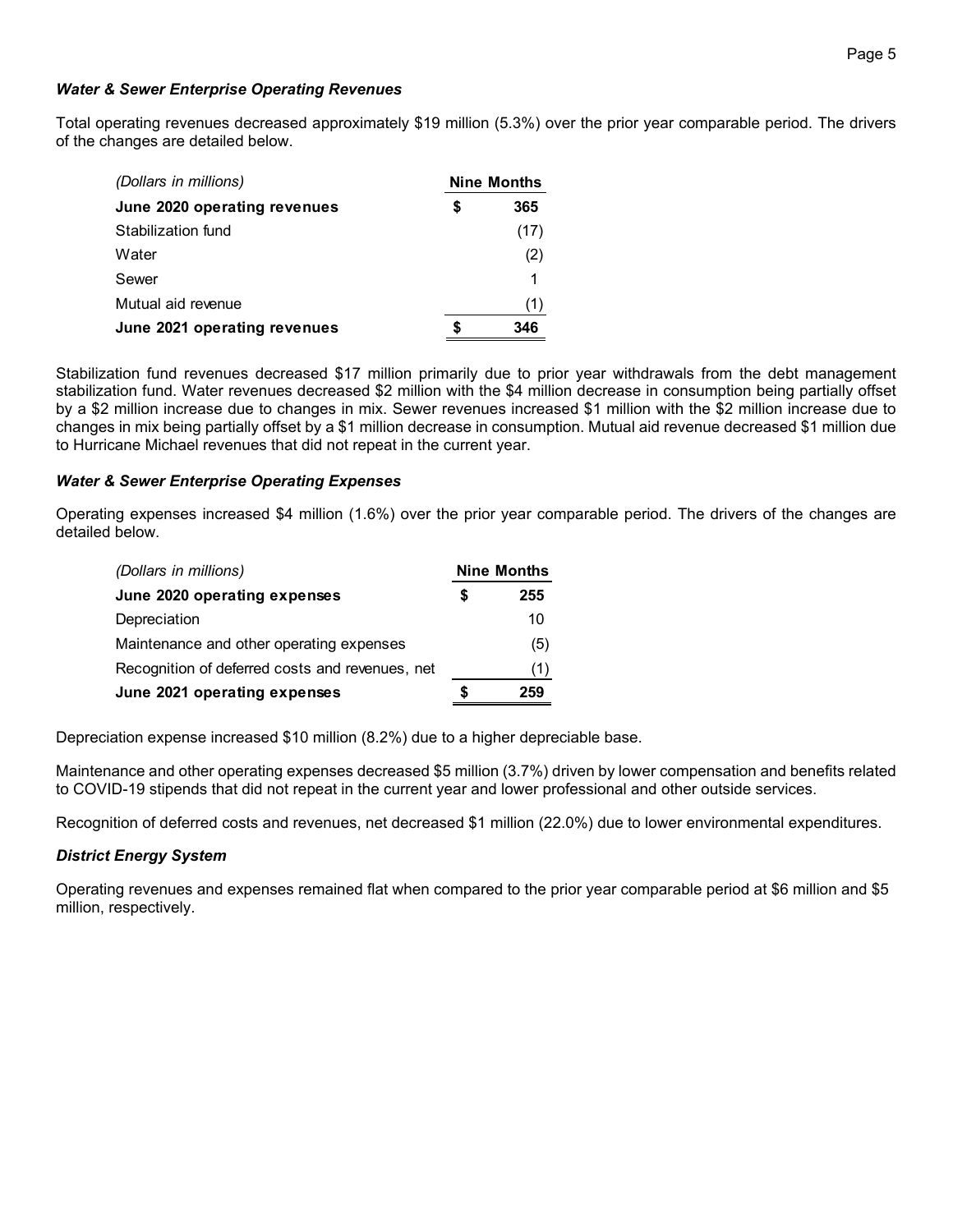## Page 6

### **Nonoperating Revenues (Expenses)**

Total nonoperating expenses, net decreased \$4 million (21.0%) over the prior year comparable quarter and were flat overall for the nine months over the prior year comparable period. The drivers of the changes are detailed below.

| (Dollars in millions)                                    | Quarter |      | <b>Nine</b><br><b>Months</b> |      |
|----------------------------------------------------------|---------|------|------------------------------|------|
| June 2020 nonoperating expenses, net                     | \$      | (20) | \$                           | (70) |
| Decrease in interest on debt                             |         | 3    |                              | 15   |
| Decrease in allowance for funds used during construction |         | (2)  |                              | (9)  |
| Increase in The Energy Authority earnings                |         | 1    |                              | 8    |
| Decrease in investment fair market value                 |         | (2)  |                              | (6)  |
| Decrease in realized investment income                   |         | (1)  |                              | (5)  |
| Loss on land sale                                        |         | (2)  |                              | (2)  |
| Increase in customer deposit interest                    |         | (1)  |                              | (1)  |
| June 2021 nonoperating expenses, net                     |         | (24) | \$                           | (70) |

#### **Debt Administration**

Debt outstanding at June 30, 2021 was \$3,045 million, a decrease of approximately \$212 million from the prior fiscal year end. This decrease was due to a defeasance of principal of \$104 million, scheduled principal payments of \$103 million, and revolving credit agreement repayments of \$5 million.

JEA's debt ratings on its long-term debt remained unchanged during the quarter and nine months ended June 30, 2021. JEA's outlooks on its long-term debt per Moody's remained unchanged during the quarter and nine months ended June 30, 2021. On June 28, 2021, Standard & Poor's raised its outlook on the W&S and DES bonds to stable from developing and Fitch raised its outlook on the W&S and DES bonds to positive from stable. All ratings and outlooks as of June 30, 2021 are detailed below.

|                            | Moody's        |                | <b>Standard &amp; Poor's</b> |          |        | <b>Fitch</b>   |
|----------------------------|----------------|----------------|------------------------------|----------|--------|----------------|
|                            | Rating         | <b>Outlook</b> | Rating                       | Outlook  | Rating | <b>Outlook</b> |
| <b>JEA Electric System</b> |                |                |                              |          |        |                |
| <b>Senior</b>              | A <sub>2</sub> | positive       | A+                           | negative | AA     | stable         |
| <b>Subordinated</b>        | A3             | positive       | A                            | negative | AA     | stable         |
| <b>SJRPP</b>               | A <sub>2</sub> | positive       | A+                           | negative | AA     | stable         |
| <b>Scherer</b>             | A2             | positive       | $A+$                         | negative | AA     | stable         |
| <b>W&amp;S</b>             |                |                |                              |          |        |                |
| <b>Senior</b>              | Aa3            | stable         | $AA+$                        | stable   | AA     | positive       |
| Subordinated               | Aa3            | stable         | AA                           | stable   | AA     | positive       |
| <b>DES</b>                 | Α1             | stable         | AA                           | stable   | AA     | positive       |

As of June 30, 2021, there were no outstanding bank draws under a revolving credit agreement, which was a decrease of \$5 million from the outstanding draws from the prior fiscal year end.

Debt service coverage ratios for JEA Electric System and W&S bonds are as follows:

|                         |                            | <b>Quarter Ended June 30</b> |                          |               |                            | Nine Months Ended June 30 |                          |               |  |  |
|-------------------------|----------------------------|------------------------------|--------------------------|---------------|----------------------------|---------------------------|--------------------------|---------------|--|--|
|                         | <b>JEA Electric System</b> |                              | <b>Water &amp; Sewer</b> |               | <b>JEA Electric System</b> |                           | <b>Water &amp; Sewer</b> |               |  |  |
|                         | 2021                       | 2020                         | 2021                     | 2020          | 2021                       | 2020                      | 2021                     | 2020          |  |  |
| <b>Senior</b>           | 11.92 $x$                  | 10.29 $x$                    | $7.51 \times$            | $5.59 \times$ | 11.23 x                    | $9.81 \times$             | $7.11 \times$            | $5.78 \times$ |  |  |
| Senior and subordinated | $5.24 \times$              | 4.55 $x$                     | 6.57 $x$                 | $5.01 \times$ | 4.92 $x$                   | 4.44 $\times$             | $6.22 \times$            | $5.13 \times$ |  |  |

The increase in ratios for the quarter and nine months was due primarily to lower debt service requirements.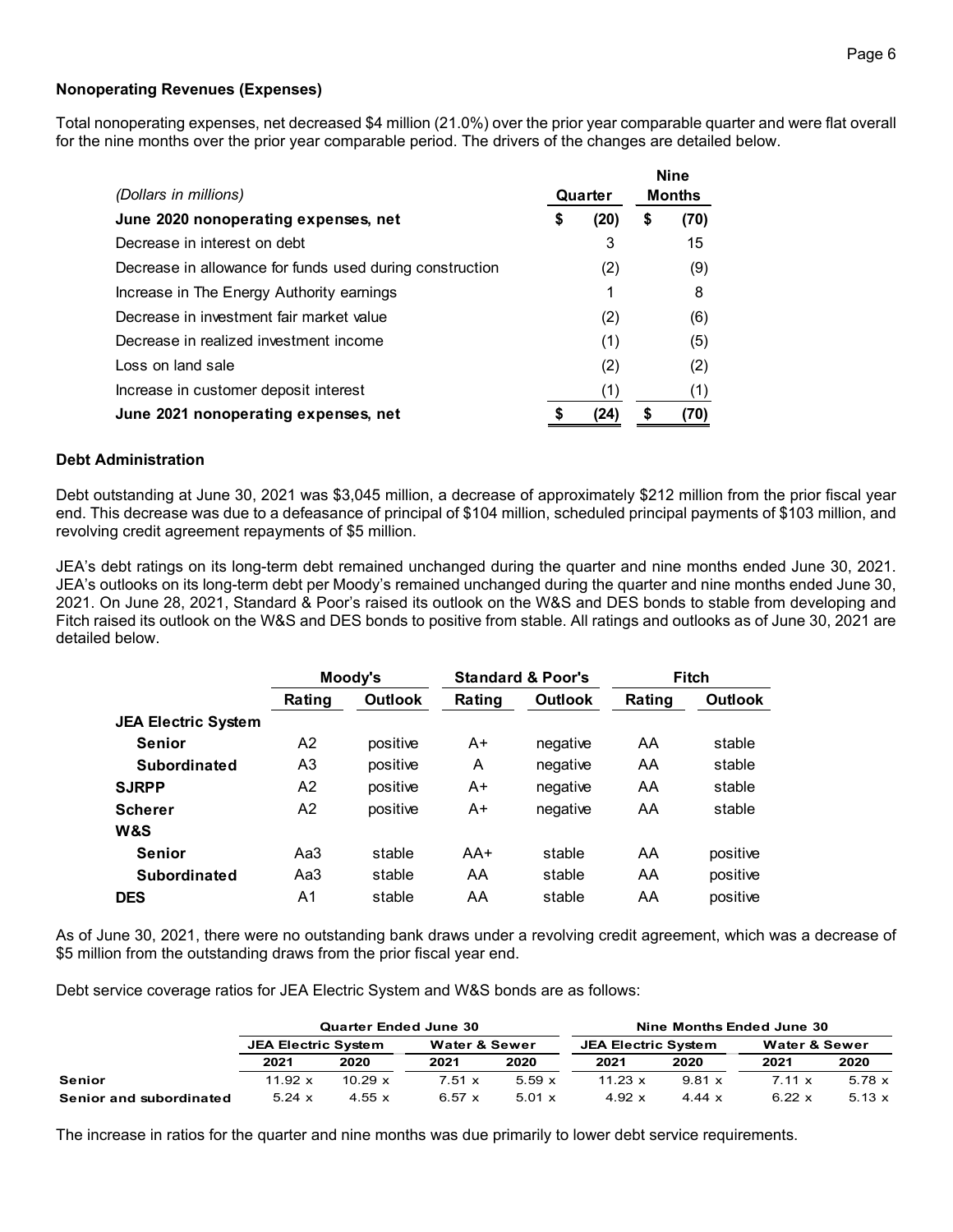# **Capital Assets**

JEA's total investment in capital assets and capital expenditures for the quarter and nine months ended June 30, 2021 is detailed below. The cost of the capital improvement program is planned to be primarily provided from revenues generated from operations and existing construction fund balances.

|                               | <b>Total Investment</b> | <b>Expenditures</b> |                                       |                                           |     |  |  |  |  |
|-------------------------------|-------------------------|---------------------|---------------------------------------|-------------------------------------------|-----|--|--|--|--|
| (Dollars in millions)         | June 30, 2021           |                     | <b>Quarter Ended</b><br>June 30, 2021 | <b>Nine Months Ended</b><br>June 30, 2021 |     |  |  |  |  |
| <b>Electric Enterprise</b>    | 2.635                   | \$                  | 34                                    |                                           | 123 |  |  |  |  |
| Water and Sewer Enterprise    | 2.784                   |                     | 41                                    |                                           | 129 |  |  |  |  |
| <b>District Energy System</b> | 33                      |                     | -                                     |                                           |     |  |  |  |  |
| Total                         | 5,452                   | S                   | 75                                    | S                                         | 253 |  |  |  |  |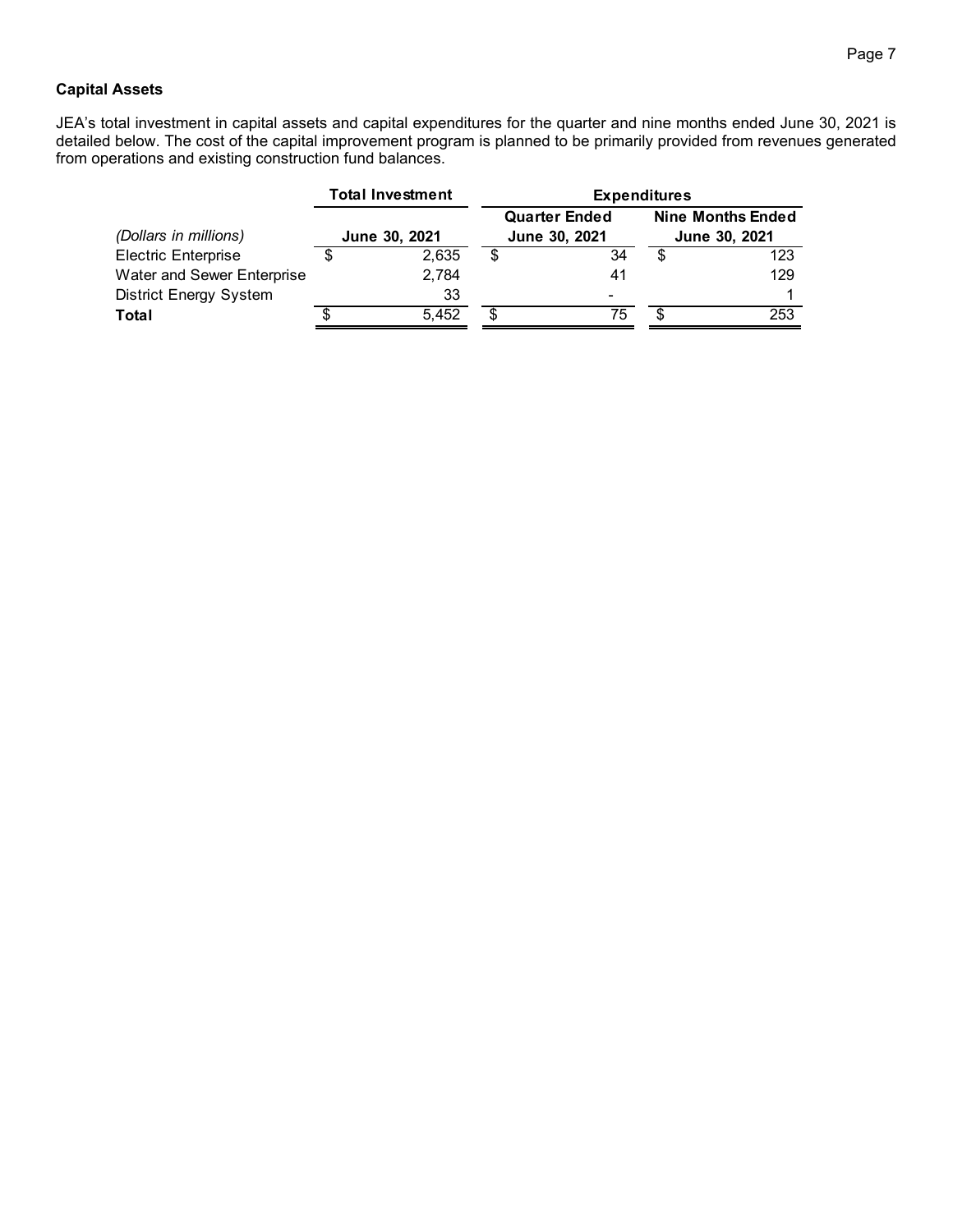# **JEA Page 8 Statements of Net Position (in thousands)**

|                                                                                                    | <b>June 2021</b> |                 |
|----------------------------------------------------------------------------------------------------|------------------|-----------------|
|                                                                                                    | (unaudited)      | September 2020  |
| <b>Assets</b>                                                                                      |                  |                 |
| Current assets:                                                                                    |                  |                 |
| Cash and cash equivalents                                                                          | \$<br>375,140 \$ | 387,148         |
| Investments                                                                                        | 4,142            | 3,107           |
| Customer accounts receivable, net of allowance (\$3,731 and \$3,864, respectively)<br>Inventories: | 207,577          | 219,814         |
| Materials and supplies                                                                             | 59,514           | 61,663          |
| Fuel                                                                                               | 30,105           | 37,822          |
| Other current assets                                                                               | 12,378           | 16,364          |
| <b>Total current assets</b>                                                                        | 688,856          | 725,918         |
| Noncurrent assets:                                                                                 |                  |                 |
| Restricted assets:                                                                                 |                  |                 |
| Cash and cash equivalents                                                                          | 195,529          | 253,984         |
| Investments                                                                                        | 338,417          | 311,130         |
| Accounts and interest receivable                                                                   | 28               | 1,071           |
| Total restricted assets                                                                            | 533,974          | 566,185         |
| Costs to be recovered from future revenues                                                         | 829,178          | 852,314         |
| Hedging derivative instruments                                                                     | 56,997           | 11,944          |
| Other assets                                                                                       | 28,884           | 20,277          |
| Total noncurrent assets                                                                            | 1,449,033        | 1,450,720       |
| Net capital assets                                                                                 | 5,451,589        | 5,511,175       |
| <b>Total assets</b>                                                                                | 7,589,478        | 7,687,813       |
| Deferred outflows of resources                                                                     |                  |                 |
| Accumulated decrease in fair value of hedging derivatives                                          | 138,393          | 179,286         |
| Unrealized pension contributions and losses                                                        | 143,881          | 143,881         |
| Unamortized deferred losses on refundings                                                          | 94,176           | 100,314         |
| Unrealized asset retirement obligation                                                             | 34,728           | 35,241          |
| Unrealized OPEB contributions and losses                                                           | 9,406            | 9,406           |
| Total deferred outflows of resources                                                               | 420,584          | 468,128         |
| Total assets and deferred outflows of resources                                                    | \$<br>8,010,062  | \$<br>8,155,941 |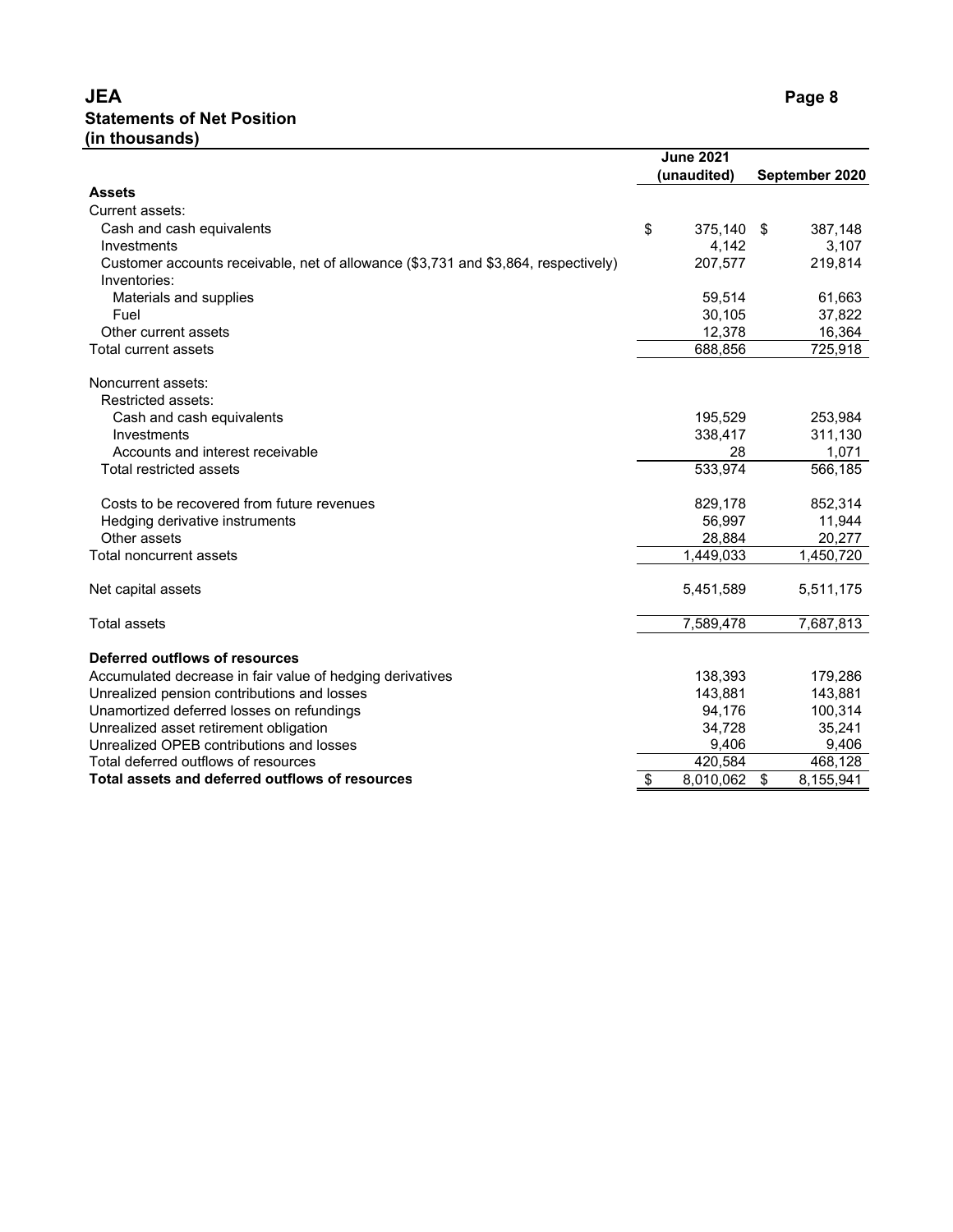# **JEA Page 9 Statements of Net Position (in thousands)**

|                                                                    | <b>June 2021</b> |                 |
|--------------------------------------------------------------------|------------------|-----------------|
|                                                                    | (unaudited)      | September 2020  |
| <b>Liabilities</b>                                                 |                  |                 |
| <b>Current liabilities:</b>                                        |                  |                 |
| Customer deposits and prepayments                                  | \$<br>78,252 \$  | 71,304          |
| Accounts and accrued expenses payable                              | 49,154           | 66,622          |
| Billings on behalf of state and local governments                  | 24,787           | 26,005          |
| Compensation and benefits payable                                  | 10,772           | 14,599          |
| City of Jacksonville payable                                       | 10,230           | 10,255          |
| Asset retirement obligations                                       | 2,725            | 4,136           |
| <b>Total current liabilities</b>                                   | 175,920          | 192,921         |
|                                                                    |                  |                 |
| Current liabilities payable from restricted assets:                |                  |                 |
| Debt due within one year                                           | 91,535           | 102,700         |
| Interest payable                                                   | 28,219           | 52,856          |
| Construction contracts and accounts payable                        | 18,941           | 46,977          |
| Renewal and replacement reserve                                    | 33,384           | 37,910          |
| Total current liabilities payable from restricted assets           | 172,079          | 240,443         |
|                                                                    |                  |                 |
| Noncurrent liabilities:                                            |                  |                 |
| Net pension liability                                              | 641,086          | 641,086         |
| Asset retirement obligation                                        | 32,003           | 31,105          |
| Compensation and benefits payable                                  | 32,845           | 31,342          |
| Net OPEB liability                                                 | 10,091           | 10,091          |
| <b>Other liabilities</b>                                           | 18,399           | 20,556          |
| <b>Total noncurrent liabilities</b>                                | 734,424          | 734,180         |
|                                                                    |                  |                 |
| Long-term debt:                                                    |                  |                 |
| Debt payable, less current portion                                 | 2,953,665        | 3,154,590       |
| Unamortized premium, net                                           | 157,658          | 174,205         |
| Fair value of debt management strategy instruments                 | 138,389          | 177,288         |
| Total long-term debt                                               | 3,249,712        | 3,506,083       |
| <b>Total liabilities</b>                                           | 4,332,135        | 4,673,627       |
|                                                                    |                  |                 |
| Deferred inflows of resources                                      |                  |                 |
| Revenues to be used for future costs                               | 193,451          | 206,782         |
| Unrealized pension gains                                           | 24,304           | 24,304          |
| Unrealized OPEB gains                                              | 15,294           | 15,294          |
| Accumulated increase in fair value of hedging derivatives          | 56,997           | 11,944          |
| Total deferred inflows of resources                                | 290,046          | 258,324         |
| <b>Net position</b>                                                |                  |                 |
| Net investment in capital assets                                   | 2,701,124        | 2,532,627       |
| Restricted for:                                                    |                  |                 |
| Capital projects                                                   | 239,194          | 204,855         |
| Debt service                                                       | 67,582           | 101,558         |
| Other purposes                                                     | 45,395           | 48,617          |
| Unrestricted                                                       | 334,586          | 336,333         |
| Total net position                                                 | 3,387,881        | 3,223,990       |
| Total liabilities, deferred inflows of resources, and net position | \$<br>8,010,062  | \$<br>8,155,941 |
|                                                                    |                  |                 |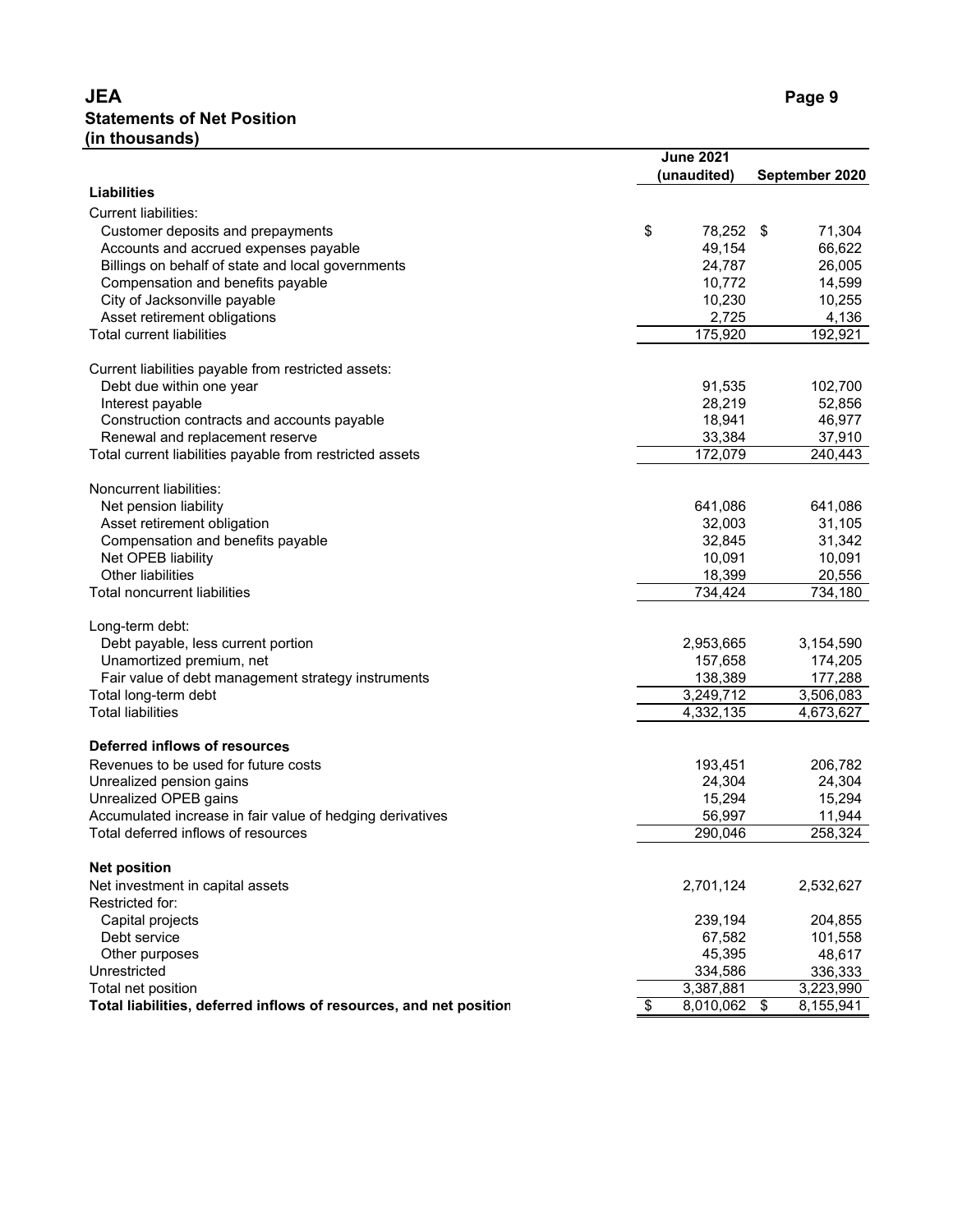# **JEA Page 10 Statements of Revenues, Expenses and Changes in Net Position (in thousands - unaudited)**

|                                                 |                 | Quarter |           | Year-to-Date    |      |                        |
|-------------------------------------------------|-----------------|---------|-----------|-----------------|------|------------------------|
|                                                 | 2021            | June    | 2020      | 2021            | June | 2020                   |
|                                                 |                 |         |           |                 |      |                        |
| <b>Operating revenues</b>                       |                 |         |           |                 |      |                        |
| Electric                                        | \$<br>311,061   | \$      | 282,362   | \$<br>884,660   | \$   | 852,264                |
| Water and sewer                                 | 118,148         |         | 116,517   | 335,192         |      | 353,829                |
| District energy system                          | 1,854           |         | 1,863     | 5,362           |      | 5,661                  |
| Other operating revenues                        | 9,904           |         | 7,352     | 27,765          |      | 25,791                 |
| Total operating revenues                        | 440,967         |         | 408,094   | 1,252,979       |      | 1,237,545              |
| <b>Operating expenses</b>                       |                 |         |           |                 |      |                        |
| Operations and maintenance:                     |                 |         |           |                 |      |                        |
| Maintenance and other operating expenses        | 91,932          |         | 102,106   | 272,146         |      | 304,195                |
| Fuel                                            | 86,166          |         | 69,229    | 247,135         |      | 202,393                |
| Purchased power                                 | 28,946          |         | 19,367    | 72,822          |      | 60,420                 |
| Depreciation                                    | 97,715          |         | 90,518    | 293,500         |      | 272,769                |
| State utility and franchise taxes               | 16,801          |         | 15,625    | 50,930          |      | 49,049                 |
| Recognition of deferred costs and revenues, net | 7,699           |         | 7,480     | 20,253          |      | 22,046                 |
| Total operating expenses                        | 329,259         |         | 304,325   | 956,786         |      | 910,872                |
| Operating income                                | 111,708         |         | 103,769   | 296,193         |      | 326,673                |
| Nonoperating revenues (expenses)                |                 |         |           |                 |      |                        |
| Interest on debt                                | (29, 795)       |         | (32, 997) | (92, 228)       |      | (107, 422)             |
| Investment income, net                          | 1,016           |         | 4,022     | 2,009           |      | 13,159                 |
| Allowance for funds used during construction    | 2,400           |         | 4,977     | 6,228           |      | 15,652                 |
| Other nonoperating income, net                  | (293)           |         | 1,734     | 3,112           |      | 5,486                  |
| Earnings from The Energy Authority              | 2,090           |         | 1,155     | 10,454          |      | 1,878                  |
| Other interest, net                             | (21)            |         | 768       | 4               |      | 716                    |
| Total nonoperating expenses, net                | (24, 603)       |         | (20, 341) | (70, 421)       |      | (70, 531)              |
| Income before contributions                     | 87,105          |         | 83,428    | 225,772         |      | 256,142                |
| <b>Contributions (to) from</b>                  |                 |         |           |                 |      |                        |
| General Fund, City of Jacksonville, Florida     | (30,002)        |         | (29, 707) | (90,009)        |      | (89, 119)              |
| Developers and other                            | 29,006          |         | 31,762    | 68,232          |      | 78,923                 |
| Reduction of plant cost through contributions   | (20, 130)       |         | (24, 258) | (40, 104)       |      | (55, 205)              |
| <b>Total contributions</b>                      | (21, 126)       |         | (22, 203) | (61, 881)       |      | (65, 401)              |
| Change in net position                          | 65,979          |         | 61,225    | 163,891         |      | 190,741                |
| Net position, beginning of year                 | 3,321,902       |         | 3,082,249 | 3,223,990       |      | 2,952,733              |
| Net position, end of period                     | \$<br>3,387,881 | \$      | 3,143,474 | \$<br>3,387,881 | \$   | $\overline{3,}143,474$ |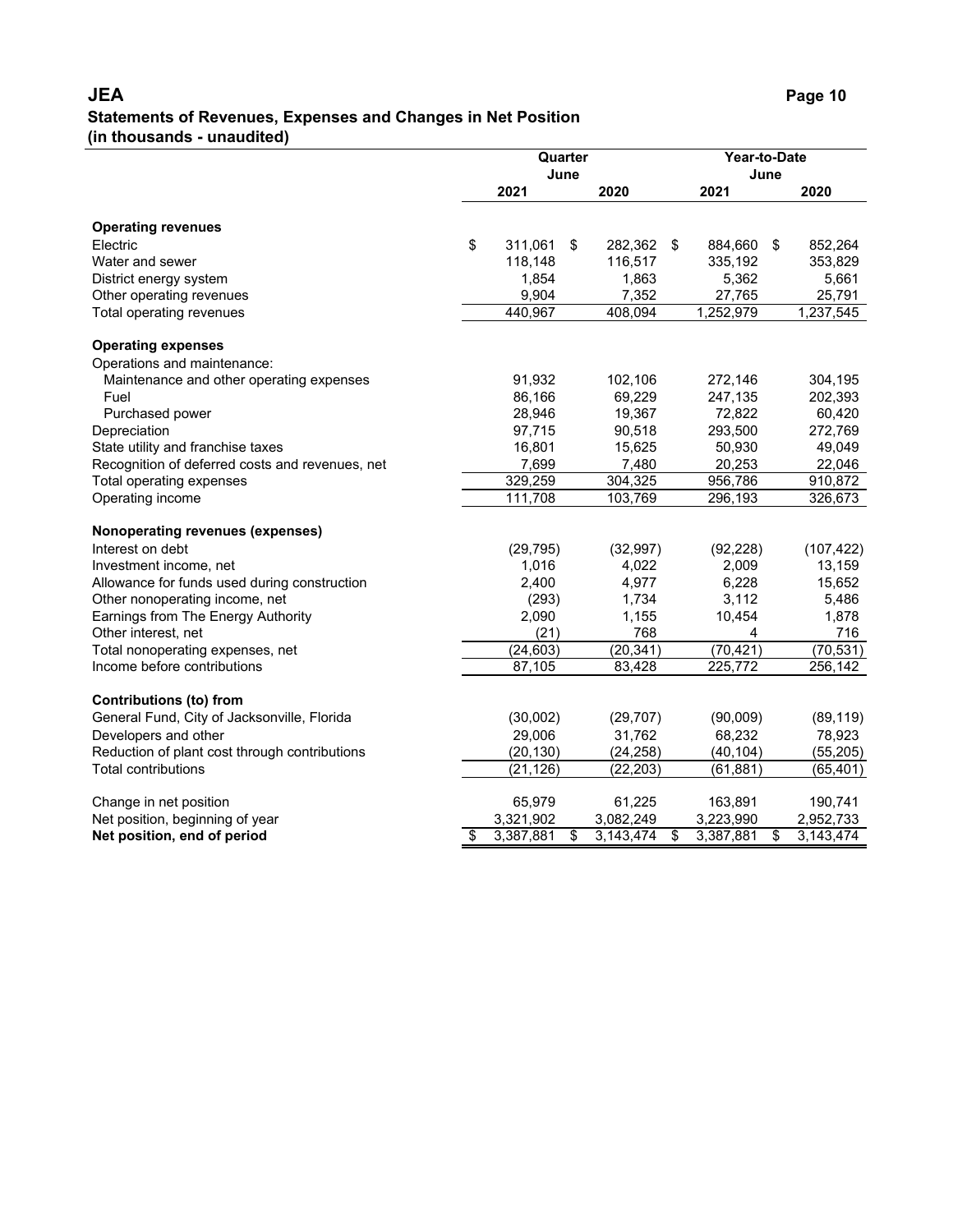# **JEA Page 11 Statements of Cash Flows (in thousands - unaudited)**

|                                                                                 |    | Quarter    |      |            | Year-to-Date       |    |            |
|---------------------------------------------------------------------------------|----|------------|------|------------|--------------------|----|------------|
|                                                                                 |    |            | June |            | June               |    |            |
|                                                                                 |    | 2021       |      | 2020       | 2021               |    | 2020       |
| <b>Operating activities</b>                                                     |    |            |      |            |                    |    |            |
| Receipts from customers                                                         | \$ | 395,879    | \$   | 366,205    | \$<br>1,230,545    | S  | 1,177,452  |
| Payments to suppliers                                                           |    | (155, 919) |      | (127, 448) | (472, 799)         |    | (445, 846) |
| Payments for salaries and benefits                                              |    | (61, 515)  |      | (73, 505)  | (183, 699)         |    | (206, 362) |
| Other operating activities                                                      |    | 8,311      |      | 5,208      | 28,966             |    | 27,094     |
| Net cash provided by operating activities                                       |    | 186,756    |      | 170,460    | 603,013            |    | 552,338    |
| Noncapital and related financing activities                                     |    |            |      |            |                    |    |            |
| Contribution to General Fund, City of Jacksonville, Florida                     |    | (30,003)   |      | (29, 706)  | (89, 910)          |    | (89, 020)  |
| Net cash used in noncapital and related financing activities                    |    | (30,003)   |      | (29, 706)  | (89, 910)          |    | (89,020)   |
| Capital and related financing activities                                        |    |            |      |            |                    |    |            |
| Defeasance of debt                                                              |    |            |      |            | (104, 390)         |    | (93, 495)  |
| Acquisition and construction of capital assets                                  |    | (75, 215)  |      | (97, 739)  | (253, 300)         |    | (307, 495) |
| Repayment of debt principal                                                     |    |            |      |            | (102, 700)         |    | (192, 555) |
| Interest paid on debt                                                           |    | (59, 589)  |      | (64, 327)  | (124, 524)         |    | (142, 262) |
| Capital contributions                                                           |    | 8,876      |      | 7,504      | 28,128             |    | 23,718     |
| Revolving credit agreement repayments                                           |    | (5,000)    |      |            | (5,000)            |    |            |
| Other capital financing activities                                              |    | (1,654)    |      | 302        | 3,611              |    | (5, 122)   |
| Net cash used in capital and related financing activities                       |    | (132, 582) |      | (154, 260) | (558, 175)         |    | (717, 211) |
|                                                                                 |    |            |      |            |                    |    |            |
| <b>Investing activities</b>                                                     |    |            |      |            |                    |    |            |
| Purchase of investments                                                         |    | (42, 745)  |      | (45, 604)  | (215, 057)         |    | (210, 420) |
| Proceeds from sale and maturity of investments                                  |    | 71,334     |      | 69,076     | 183,927            |    | 198,169    |
| Investment income                                                               |    | 894        |      | 2,351      | 4,389              |    | 9,703      |
| Distributions from The Energy Authority                                         |    | 797        |      | 465        | 1,350              |    | 895        |
| Net cash provided by (used in) investing activities                             |    | 30,280     |      | 26,288     | (25, 391)          |    | (1,653)    |
| Net change in cash and cash equivalents                                         |    | 54,451     |      | 12,782     | (70, 463)          |    | (255, 546) |
| Cash and cash equivalents at beginning of year                                  |    | 516,218    |      | 411,894    | 641,132            |    | 680,222    |
| Cash and cash equivalents at end of period                                      | S  | 570,669    | \$   | 424,676    | \$<br>570,669      | \$ | 424,676    |
| Reconciliation of operating income to net cash provided by operating activities |    |            |      |            |                    |    |            |
| Operating income                                                                | S  | 111.708    | \$   | 103,769    | \$<br>296,193      | \$ | 326,673    |
| Adjustments:                                                                    |    |            |      |            |                    |    |            |
| Depreciation and amortization                                                   |    | 97,990     |      | 90,807     | 294,338            |    | 273,647    |
| Recognition of deferred costs and revenues, net                                 |    | 7,699      |      | 7,480      | 20,253             |    | 22,046     |
| Other nonoperating income, net                                                  |    | (18)       |      | 18         | 69                 |    | 349        |
| Changes in noncash assets and noncash liabilities:                              |    |            |      |            |                    |    |            |
| Accounts receivable                                                             |    | (32, 571)  |      | (24, 422)  | 12,236             |    | 9,330      |
| Inventories                                                                     |    | 3,908      |      | (5, 510)   | 9,868              |    | (11, 427)  |
| Other assets                                                                    |    | 3,400      |      | (236)      | 4,329              |    | 872        |
| Accounts and accrued expenses payable                                           |    | 6,430      |      | 6,594      | (18,057)           |    | (21, 921)  |
| Current liabilities payable from restricted assets                              |    | (3,509)    |      | (2,705)    | (5,364)            |    | (5,326)    |
| Other noncurrent liabilities and deferred inflows                               |    | (8, 281)   |      | (5, 335)   | (10, 852)          |    | (41, 905)  |
| Net cash provided by operating activities                                       | \$ | 186,756    | \$   | 170,460    | \$<br>603,013      | \$ | 552,338    |
|                                                                                 |    |            |      |            |                    |    |            |
| Noncash activity                                                                |    |            |      |            |                    |    |            |
| Contribution of capital assets from developers                                  | \$ | 20,130     | \$   | 24,258     | \$<br>40,104       | \$ | 55,205     |
| Unrealized investment fair market value changes, net                            | \$ | $(454)$ \$ |      | 1,159      | \$<br>$(2,809)$ \$ |    | 3,209      |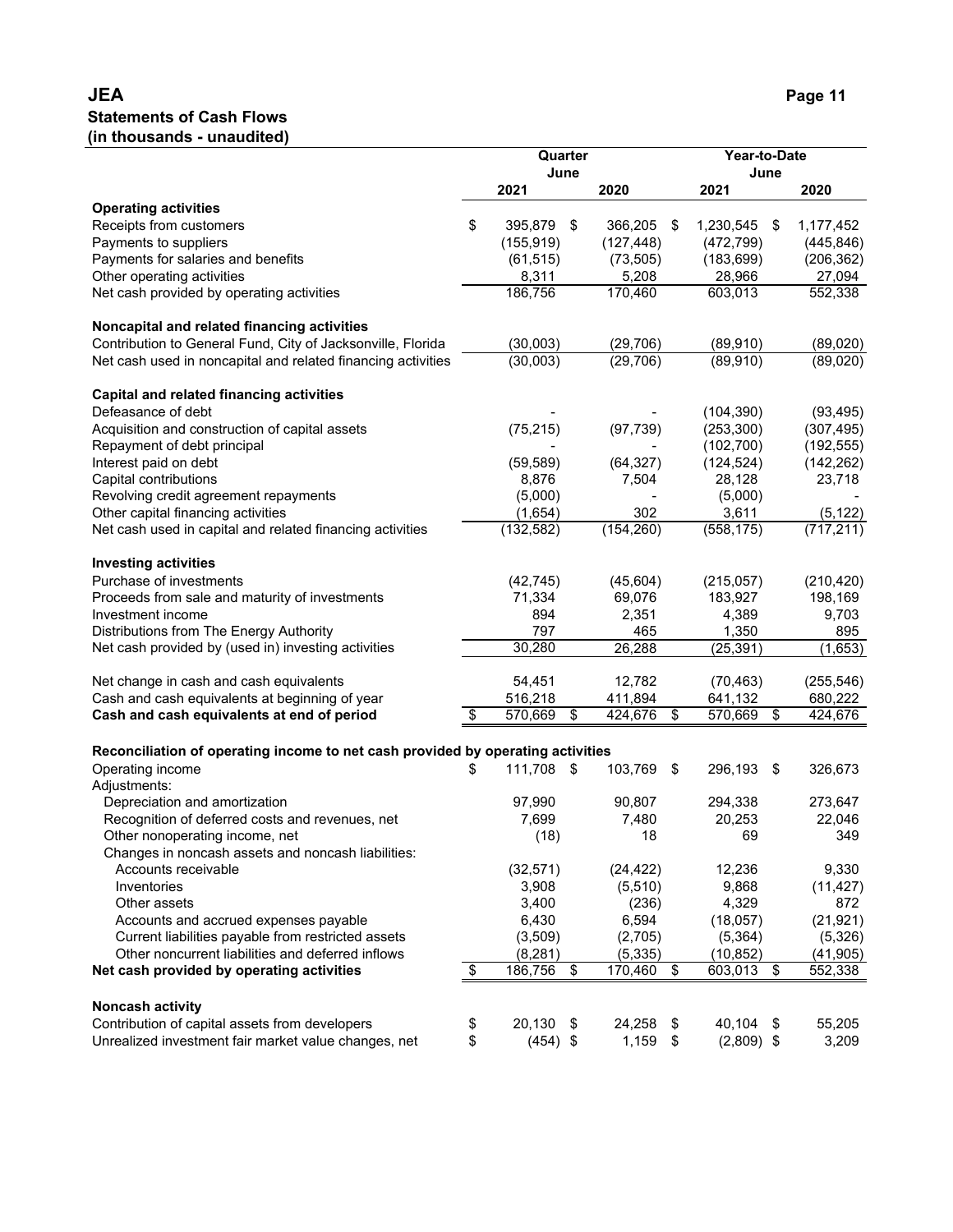#### **JEA Page 12 Combining Statement of Net Position (in thousands - unaudited) June 2021**

|                                                           | <b>Electric</b><br><b>System and</b><br><b>Bulk Power</b><br><b>Supply</b><br><b>System</b> | <b>SJRPP</b><br><b>System</b> | Elimination<br>of<br>intercompany<br>transactions | <b>Total</b><br><b>Electric</b><br><b>Enterprise</b><br><b>Fund</b> | <b>Water and</b><br><b>Sewer</b><br><b>Enterprise</b><br><b>Fund</b> | <b>District</b><br>Energy<br><b>System</b><br><b>Fund</b> | <b>Total JEA</b> |
|-----------------------------------------------------------|---------------------------------------------------------------------------------------------|-------------------------------|---------------------------------------------------|---------------------------------------------------------------------|----------------------------------------------------------------------|-----------------------------------------------------------|------------------|
| <b>Assets</b>                                             |                                                                                             |                               |                                                   |                                                                     |                                                                      |                                                           |                  |
| Current assets:                                           |                                                                                             |                               |                                                   |                                                                     |                                                                      |                                                           |                  |
| Cash and cash equivalents                                 | 248,776<br>\$                                                                               | \$<br>51,316 \$               |                                                   | 300,092 \$<br>-\$                                                   | 74,088 \$                                                            | 960                                                       | 375,140<br>\$    |
| Investments                                               |                                                                                             | 4,142                         |                                                   | 4,142                                                               |                                                                      | $\overline{\phantom{a}}$                                  | 4,142            |
| Customer accounts receivable, net of allowance (\$3,731)  | 152,323                                                                                     |                               |                                                   | 152,323                                                             | 54,682                                                               | 572                                                       | 207,577          |
| Inventories:                                              |                                                                                             |                               |                                                   |                                                                     |                                                                      |                                                           |                  |
| Materials and supplies                                    | 2,366                                                                                       |                               |                                                   | 2,366                                                               | 57,148                                                               |                                                           | 59,514           |
| Fuel                                                      | 30,105                                                                                      |                               |                                                   | 30,105                                                              |                                                                      |                                                           | 30,105           |
| Other current assets                                      | 12,611                                                                                      | 2,437                         | (6,666)                                           | 8,382                                                               | 3,996                                                                |                                                           | 12,378           |
| <b>Total current assets</b>                               | 446,181                                                                                     | 57,895                        | (6,666)                                           | 497,410                                                             | 189,914                                                              | 1,532                                                     | 688,856          |
| Noncurrent assets:                                        |                                                                                             |                               |                                                   |                                                                     |                                                                      |                                                           |                  |
| Restricted assets:                                        |                                                                                             |                               |                                                   |                                                                     |                                                                      |                                                           |                  |
| Cash and cash equivalents                                 | 13,474                                                                                      | 78,745                        |                                                   | 92,219                                                              | 100,137                                                              | 3,173                                                     | 195,529          |
| Investments                                               | 231,701                                                                                     | 9,689                         | $\blacksquare$                                    | 241,390                                                             | 97,027                                                               |                                                           | 338,417          |
| Accounts and interest receivable                          |                                                                                             | 21                            | $\blacksquare$                                    | 21                                                                  | 7                                                                    | $\overline{\phantom{a}}$                                  | 28               |
| Total restricted assets                                   | 245,175                                                                                     | 88,455                        | $\blacksquare$                                    | 333,630                                                             | 197,171                                                              | 3,173                                                     | 533,974          |
| Costs to be recovered from future revenues                | 342,587                                                                                     | 223,659                       |                                                   | 566,246                                                             | 262,902                                                              | 30                                                        | 829,178          |
| Hedging derivative instruments                            | 56,997                                                                                      |                               |                                                   | 56,997                                                              |                                                                      |                                                           | 56,997           |
| Other assets                                              | 27,878                                                                                      | 4,915                         | (4, 765)                                          | 28,028                                                              | 846                                                                  | 10                                                        | 28,884           |
| <b>Total noncurrent assets</b>                            | 672,637                                                                                     | 317,029                       | (4, 765)                                          | 984,901                                                             | 460,919                                                              | 3,213                                                     | 1,449,033        |
| Net capital assets                                        | 2,625,661                                                                                   | 9,017                         | $\blacksquare$                                    | 2,634,678                                                           | 2,783,851                                                            | 33,060                                                    | 5,451,589        |
| <b>Total assets</b>                                       | 3,744,479                                                                                   | 383,941                       | (11, 431)                                         | 4,116,989                                                           | 3,434,684                                                            | 37,805                                                    | 7,589,478        |
| Deferred outflows of resources                            |                                                                                             |                               |                                                   |                                                                     |                                                                      |                                                           |                  |
| Accumulated decrease in fair value of hedging derivatives | 109,487                                                                                     |                               |                                                   | 109,487                                                             | 28,906                                                               |                                                           | 138,393          |
| Unrealized pension contributions and losses               | 74,505                                                                                      | 17,601                        |                                                   | 92,106                                                              | 51,775                                                               | $\sim$                                                    | 143,881          |
| Unamortized deferred losses on refundings                 | 52,412                                                                                      | 3,149                         | $\overline{\phantom{a}}$                          | 55,561                                                              | 38,455                                                               | 160                                                       | 94,176           |
| Unrealized asset retirement obligation                    | 34,132                                                                                      | 596                           | $\blacksquare$                                    | 34,728                                                              |                                                                      |                                                           | 34,728           |
| Unrealized OPEB contributions and losses                  | 5,549                                                                                       | $\sim$                        | $\blacksquare$                                    | 5,549                                                               | 3,857                                                                | $\sim$                                                    | 9,406            |
| Total deferred outflows of resources                      | 276,085                                                                                     | 21,346                        | $\overline{a}$                                    | 297,431                                                             | 122,993                                                              | 160                                                       | 420,584          |
| Total assets and deferred outflows of resources           | \$4,020,564                                                                                 | \$<br>405,287                 | \$<br>(11, 431)                                   | \$4,414,420                                                         | \$3,557,677                                                          | \$<br>37,965                                              | \$8,010,062      |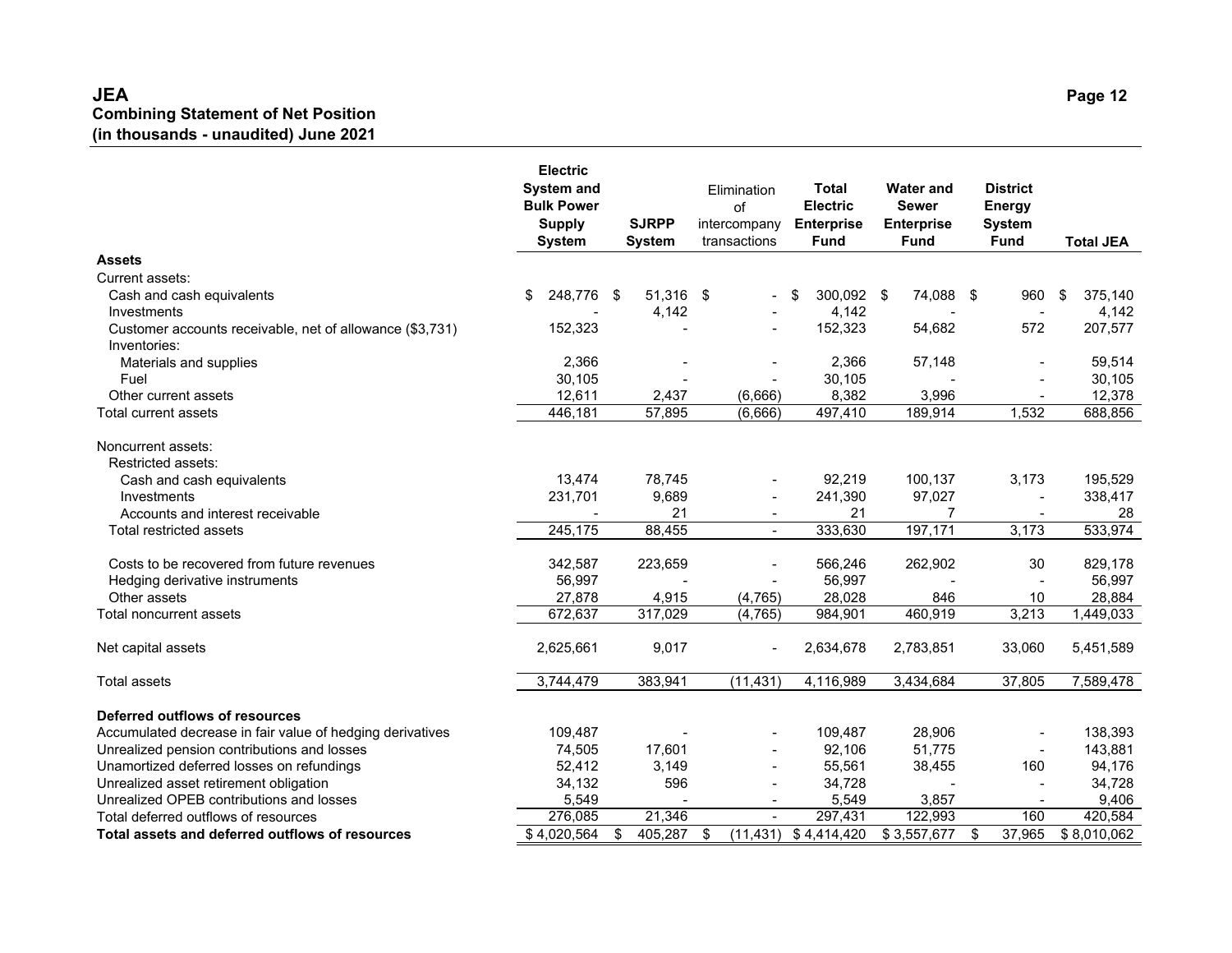#### **JEA Page 13 Combining Statement of Net Position (in thousands - unaudited) June 2021**

|                                                                    | Electric<br><b>System and</b><br><b>Bulk Power</b><br><b>Supply</b> | <b>SJRPP</b>             | Elimination<br>of<br>intercompany | Total<br>Electric<br>Enterprise |     | <b>Water and</b><br>Sewer<br><b>Enterprise</b> | <b>District</b><br>Energy<br>System |                  |
|--------------------------------------------------------------------|---------------------------------------------------------------------|--------------------------|-----------------------------------|---------------------------------|-----|------------------------------------------------|-------------------------------------|------------------|
|                                                                    | System                                                              | System                   | transactions                      | <b>Fund</b>                     |     | Fund                                           | Fund                                | <b>Total JEA</b> |
| <b>Liabilities</b>                                                 |                                                                     |                          |                                   |                                 |     |                                                |                                     |                  |
| <b>Current liabilities:</b>                                        |                                                                     |                          |                                   |                                 |     |                                                |                                     |                  |
| Customer deposits and prepayments                                  | 60,791 \$<br>\$                                                     | $\overline{\phantom{a}}$ | \$<br>$\blacksquare$              | \$<br>60,791                    | -\$ | 17,461 \$                                      | $\overline{\phantom{a}}$            | \$<br>78,252     |
| Accounts and accrued expenses payable                              | 42,893                                                              | 2,719                    | (2, 439)                          | 43,173                          |     | 5,963                                          | 18                                  | 49,154           |
| Billings on behalf of state and local governments                  | 20,682                                                              |                          |                                   | 20.682                          |     | 4.105                                          | $\blacksquare$                      | 24,787           |
| Compensation and benefits payable                                  | 7,640                                                               |                          |                                   | 7,640                           |     | 3,101                                          | 31                                  | 10,772           |
| City of Jacksonville payable                                       | 7,998                                                               |                          |                                   | 7,998                           |     | 2,232                                          | $\overline{a}$                      | 10,230           |
| Asset retirement obligation<br>Total current liabilities           | 2,129                                                               | 596<br>3,315             | ÷<br>(2, 439)                     | 2,725<br>143,009                |     | 32,862                                         | $\overline{a}$<br>49                | 2,725            |
|                                                                    | 142,133                                                             |                          |                                   |                                 |     |                                                |                                     | 175,920          |
| Current liabilities payable from restricted assets:                |                                                                     |                          |                                   |                                 |     |                                                |                                     |                  |
| Debt due within one year                                           | 66,220                                                              | 14,175                   | ÷.                                | 80,395                          |     | 9,370                                          | 1,770                               | 91.535           |
| Interest payable                                                   | 13,544                                                              | 2,474                    |                                   | 16,018                          |     | 11,887                                         | 314                                 | 28,219           |
| Construction contracts and accounts payable                        | 4,016                                                               | 4,738                    | (4,227)                           | 4,527                           |     | 14,407                                         | $\overline{7}$                      | 18,941           |
| Renewal and replacement reserve                                    |                                                                     | 33,384                   |                                   | 33,384                          |     |                                                |                                     | 33,384           |
| Total current liabilities payable from restricted assets           | 83,780                                                              | 54,771                   | (4,227)                           | 134,324                         |     | 35,664                                         | 2,091                               | 172,079          |
| Noncurrent liabilities:                                            |                                                                     |                          |                                   |                                 |     |                                                |                                     |                  |
| Net pension liability                                              | 373,642                                                             | 7,794                    | ÷,                                | 381,436                         |     | 259,650                                        | $\overline{\phantom{a}}$            | 641,086          |
| Asset retirement obligations                                       | 32,003                                                              |                          |                                   | 32,003                          |     |                                                |                                     | 32,003           |
| Compensation and benefits payable                                  | 23,514                                                              |                          | ä,                                | 23,514                          |     | 9,259                                          | 72                                  | 32,845           |
| Net OPEB liability                                                 | 5,954                                                               |                          |                                   | 5,954                           |     | 4,137                                          | $\overline{a}$                      | 10,091           |
| Other liabilities                                                  | 18,399                                                              | 4,765                    | (4, 765)                          | 18,399                          |     |                                                | $\overline{a}$                      | 18,399           |
| <b>Total noncurrent liabilities</b>                                | 453,512                                                             | 12,559                   | (4, 765)                          | 461,306                         |     | 273,046                                        | 72                                  | 734.424          |
| Long-term debt:                                                    |                                                                     |                          |                                   |                                 |     |                                                |                                     |                  |
| Debt payable, less current portion                                 | 1,459,240                                                           | 237,590                  |                                   | 1,696,830                       |     | 1,227,195                                      | 29,640                              | 2,953,665        |
| Unamortized premium, net                                           | 86,832                                                              | 444                      | L,                                | 87,276                          |     | 70,403                                         | (21)                                | 157,658          |
| Fair value of debt management strategy instruments                 | 109,483                                                             |                          | $\blacksquare$                    | 109,483                         |     | 28,906                                         |                                     | 138,389          |
| Total long-term debt                                               | 1,655,555                                                           | 238,034                  | $\overline{a}$                    | 1,893,589                       |     | 1,326,504                                      | 29,619                              | 3,249,712        |
| <b>Total liabilities</b>                                           | 2,334,980                                                           | 308,679                  | (11, 431)                         | 2,632,228                       |     | 1,668,076                                      | 31,831                              | 4,332,135        |
| Deferred inflows of resources                                      |                                                                     |                          |                                   |                                 |     |                                                |                                     |                  |
| Revenues to be used for future costs                               | 155,976                                                             | 5,821                    | $\qquad \qquad \blacksquare$      | 161,797                         |     | 31,654                                         | $\blacksquare$                      | 193,451          |
| Unrealized pension gains                                           | 11,988                                                              | 3,986                    | ÷,                                | 15,974                          |     | 8,330                                          |                                     | 24,304           |
| Unrealized OPEB gains                                              | 9,023                                                               |                          | ä,                                | 9,023                           |     | 6,271                                          | $\blacksquare$                      | 15,294           |
| Accumulated increase in fair value of hedging derivatives          | 56,997                                                              |                          | ÷.                                | 56,997                          |     |                                                |                                     | 56,997           |
| Total deferred inflows of resources                                | 233,984                                                             | 9,807                    | ä,                                | 243,791                         |     | 46,255                                         |                                     | 290,046          |
|                                                                    |                                                                     |                          |                                   |                                 |     |                                                |                                     |                  |
| <b>Net position</b><br>Net investment in capital assets            | 1,110,731                                                           | (11, 035)                | Ĭ.                                | 1,099,696                       |     | 1,599,574                                      | 1,854                               | 2,701,124        |
| Restricted for:                                                    |                                                                     |                          |                                   |                                 |     |                                                |                                     |                  |
| Capital projects                                                   | 123,434                                                             |                          | Ĭ.                                | 123,434                         |     | 114,228                                        | 1,532                               | 239,194          |
| Debt service                                                       | 48,378                                                              | 10,998                   | ÷                                 | 59,376                          |     | 6,879                                          | 1,327                               | 67,582           |
| Other purposes                                                     | 3,975                                                               | 31,512                   | 4,227                             | 39,714                          |     | 5,681                                          |                                     | 45,395           |
| Unrestricted                                                       | 165,082                                                             | 55,326                   | (4, 227)                          | 216,181                         |     | 116,984                                        | 1,421                               | 334,586          |
| Total net position                                                 | 1,451,600                                                           | 86,801                   | ÷.                                | 1,538,401                       |     | 1,843,346                                      | 6,134                               | 3,387,881        |
| Total liabilities, deferred inflows of resources, and net position | \$4.020.564                                                         | \$<br>405,287            | \$                                | $(11,431)$ \$ 4,414,420         |     | \$3,557,677                                    | \$<br>37.965                        | \$8,010,062      |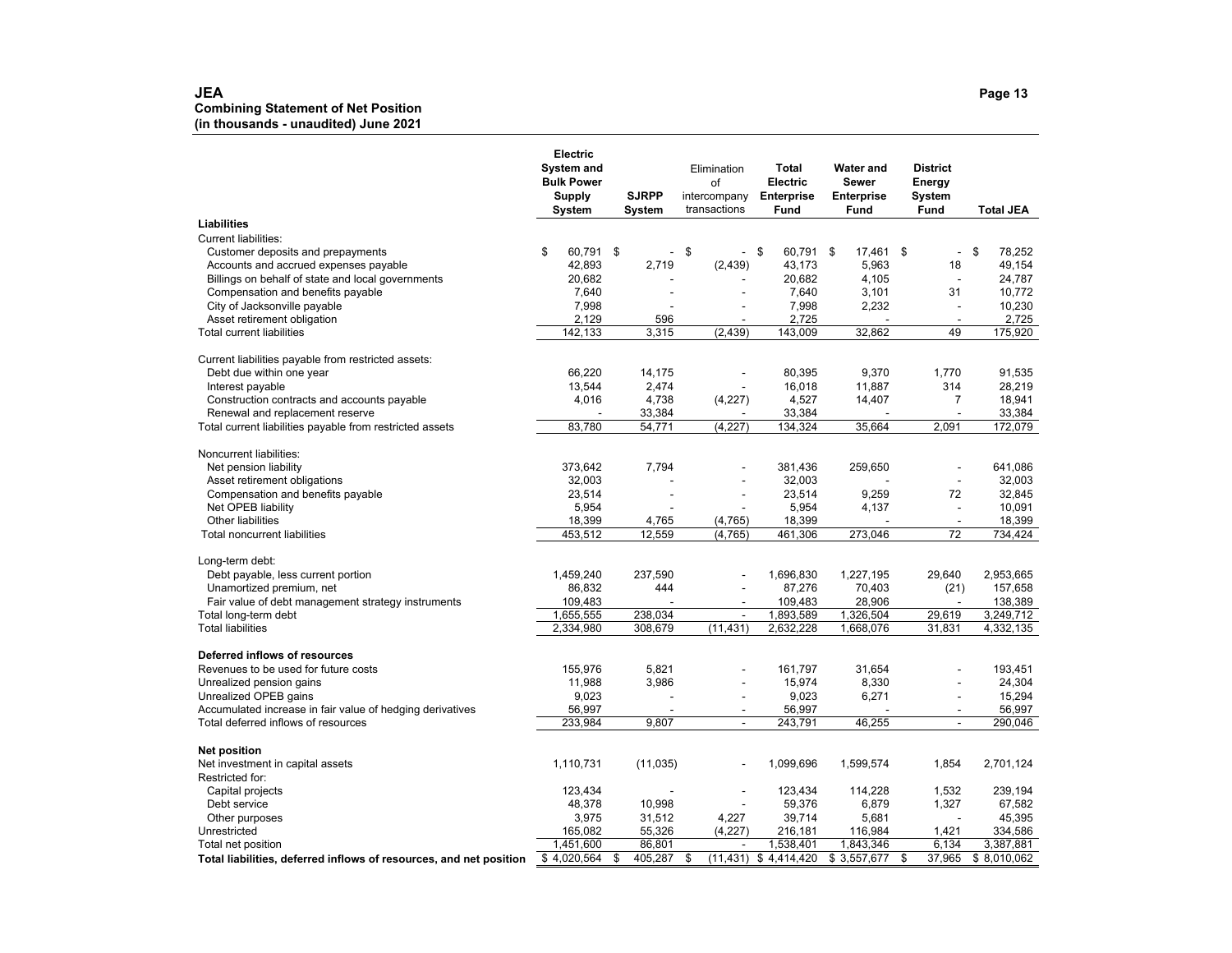#### **JEA Page 14 Combining Statement of Net Position (in thousands) September 2020**

|                                                           | <b>Electric</b><br><b>System and</b><br><b>Bulk Power</b><br><b>Supply</b><br><b>System</b> | <b>SJRPP</b><br><b>System</b> | Elimination<br>of<br>intercompany<br>transactions | <b>Total</b><br><b>Electric</b><br><b>Enterprise</b><br><b>Fund</b> | <b>Water and</b><br><b>Sewer</b><br><b>Enterprise</b><br><b>Fund</b> | <b>District</b><br><b>Energy</b><br><b>System</b><br><b>Fund</b> | <b>Total JEA</b> |
|-----------------------------------------------------------|---------------------------------------------------------------------------------------------|-------------------------------|---------------------------------------------------|---------------------------------------------------------------------|----------------------------------------------------------------------|------------------------------------------------------------------|------------------|
| <b>Assets</b>                                             |                                                                                             |                               |                                                   |                                                                     |                                                                      |                                                                  |                  |
| Current assets:                                           |                                                                                             |                               |                                                   |                                                                     |                                                                      |                                                                  |                  |
| Cash and cash equivalents                                 | 266,683<br>\$                                                                               | \$<br>51,814 \$               |                                                   | \$<br>318,497 \$                                                    | 67,036 \$                                                            | 1,615                                                            | 387,148<br>-\$   |
| Investments                                               |                                                                                             | 3,107                         |                                                   | 3,107                                                               |                                                                      |                                                                  | 3,107            |
| Customer accounts receivable, net of allowance (\$3,864)  | 165,515                                                                                     |                               |                                                   | 165,515                                                             | 54,176                                                               | 123                                                              | 219,814          |
| Inventories:                                              |                                                                                             |                               |                                                   |                                                                     |                                                                      |                                                                  |                  |
| Materials and supplies                                    | 2,378                                                                                       |                               |                                                   | 2,378                                                               | 59,285                                                               |                                                                  | 61,663           |
| Fuel                                                      | 37,822                                                                                      |                               | $\blacksquare$                                    | 37,822                                                              |                                                                      |                                                                  | 37,822           |
| Other current assets                                      | 14,981                                                                                      | 5,361                         | (9, 519)                                          | 10,823                                                              | 5,541                                                                |                                                                  | 16,364           |
| Total current assets                                      | 487,379                                                                                     | 60,282                        | (9, 519)                                          | 538,142                                                             | 186,038                                                              | 1,738                                                            | 725,918          |
| Noncurrent assets:<br>Restricted assets:                  |                                                                                             |                               |                                                   |                                                                     |                                                                      |                                                                  |                  |
| Cash and cash equivalents                                 | 89,193                                                                                      | 89,318                        |                                                   | 178,511                                                             | 71,232                                                               | 4,241                                                            | 253,984          |
| Investments                                               | 202,036                                                                                     | 10,227                        |                                                   | 212,263                                                             | 98,867                                                               |                                                                  | 311,130          |
| Accounts and interest receivable                          | 1,053                                                                                       | 11                            | $\blacksquare$                                    | 1,064                                                               | 7                                                                    | $\blacksquare$                                                   | 1,071            |
| Total restricted assets                                   | 292,282                                                                                     | 99,556                        | $\blacksquare$                                    | 391,838                                                             | 170,106                                                              | 4,241                                                            | 566,185          |
| Cost to be recovered from future revenues                 | 348.740                                                                                     | 234,170                       |                                                   | 582,910                                                             | 269,374                                                              | 30                                                               | 852,314          |
| Hedging derivative instruments                            | 11,944                                                                                      |                               |                                                   | 11,944                                                              |                                                                      |                                                                  | 11,944           |
| Other assets                                              | 18,705                                                                                      | 4,500                         | (4,500)                                           | 18,705                                                              | 1,569                                                                | 3                                                                | 20,277           |
| Total noncurrent assets                                   | 671,671                                                                                     | 338,226                       | (4,500)                                           | 1,005,397                                                           | 441,049                                                              | 4,274                                                            | 1,450,720        |
| Net capital assets                                        | 2,674,895                                                                                   | 9,324                         | $\overline{a}$                                    | 2,684,219                                                           | 2,792,604                                                            | 34,352                                                           | 5,511,175        |
| <b>Total assets</b>                                       | 3,833,945                                                                                   | 407,832                       | (14, 019)                                         | 4,227,758                                                           | 3,419,691                                                            | 40,364                                                           | 7,687,813        |
| Deferred outflows of resources                            |                                                                                             |                               |                                                   |                                                                     |                                                                      |                                                                  |                  |
| Accumulated decrease in fair value of hedging derivatives | 141,605                                                                                     |                               |                                                   | 141,605                                                             | 37,681                                                               |                                                                  | 179,286          |
| Unrealized pension contributions and losses               | 74,505                                                                                      | 17,601                        |                                                   | 92,106                                                              | 51,775                                                               | $\sim$                                                           | 143,881          |
| Unamortized deferred losses on refundings                 | 56,693                                                                                      | 3,300                         | $\blacksquare$                                    | 59,993                                                              | 40,152                                                               | 169                                                              | 100,314          |
| Unamortized asset retirement obligation                   | 32,368                                                                                      | 2,873                         | $\overline{\phantom{a}}$                          | 35,241                                                              |                                                                      |                                                                  | 35,241           |
| Unrealized OPEB contributions and losses                  | 5,549                                                                                       | $\blacksquare$                | $\overline{\phantom{a}}$                          | 5,549                                                               | 3,857                                                                | $\overline{\phantom{a}}$                                         | 9,406            |
| Total deferred outflows of resources                      | 310,720                                                                                     | 23,774                        | $\overline{a}$                                    | 334,494                                                             | 133,465                                                              | 169                                                              | 468,128          |
| Total assets and deferred outflows of resources           | \$4,144,665                                                                                 | 431,606<br>\$                 | (14, 019)<br>\$                                   | \$4,562,252                                                         | \$3,553,156                                                          | 40,533<br>\$                                                     | \$8,155,941      |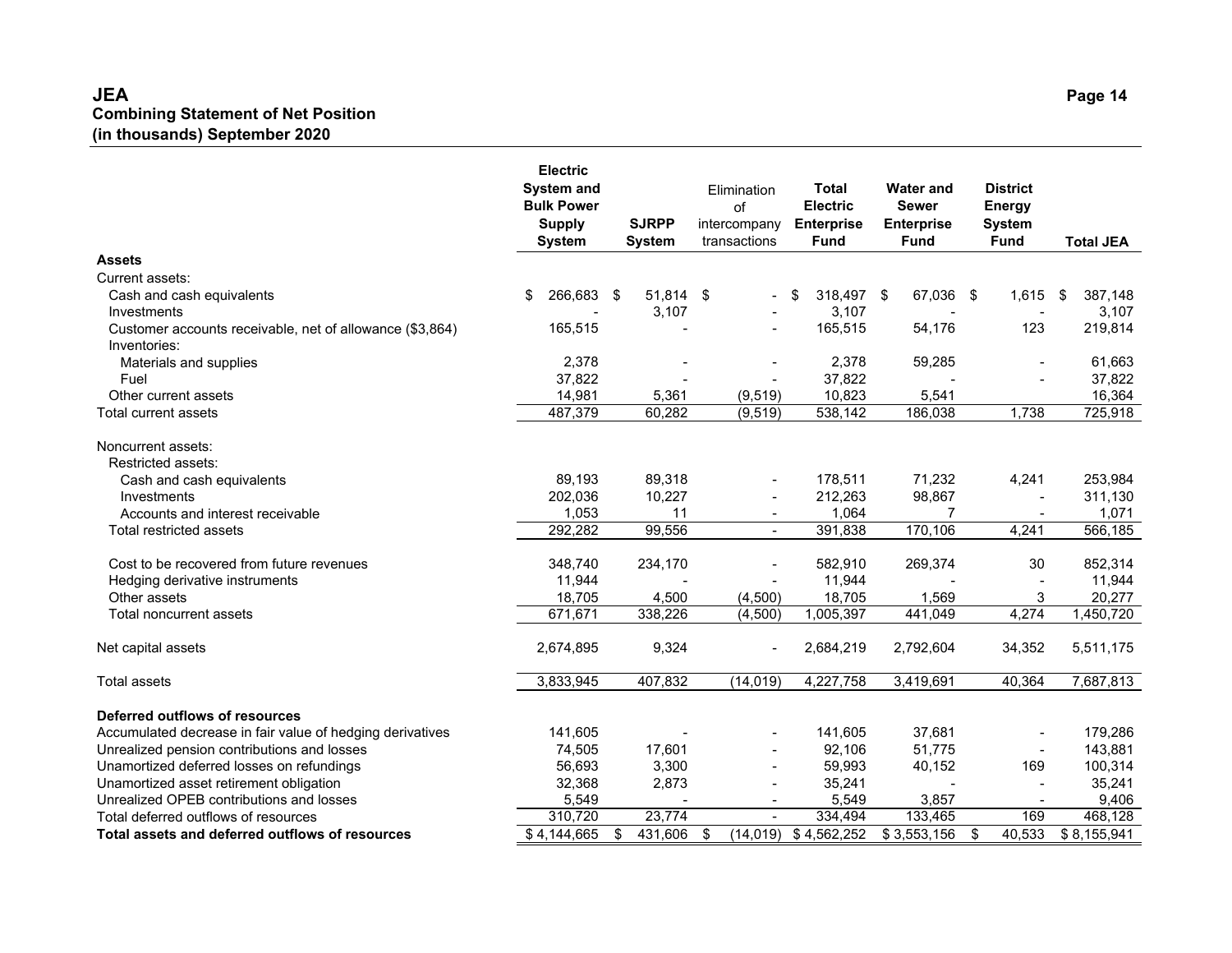#### **JEA Page 15 Combining Statement of Net Position (in thousands) September 2020**

| <b>Liabilities</b><br><b>Current liabilities:</b><br>53,779<br>\$<br>\$<br>\$<br>Customer deposits and prepayments<br>\$<br>\$<br>53,779<br>-\$<br>17,525 \$<br>71,304<br>$\overline{a}$<br>$\blacksquare$<br>$\blacksquare$ |
|------------------------------------------------------------------------------------------------------------------------------------------------------------------------------------------------------------------------------|
|                                                                                                                                                                                                                              |
|                                                                                                                                                                                                                              |
|                                                                                                                                                                                                                              |
| Accounts and accrued expenses payable<br>57,341<br>5,658<br>(5,376)<br>57,623<br>8,855<br>144<br>66,622                                                                                                                      |
| Billings on behalf of state and local governments<br>22,171<br>22,171<br>26,005<br>3,834<br>$\blacksquare$                                                                                                                   |
| Compensation and benefits payable<br>10,301<br>10,301<br>4,262<br>14,599<br>36<br>$\overline{\phantom{a}}$                                                                                                                   |
| City of Jacksonville payable<br>8,159<br>8,159<br>2,096<br>10,255<br>$\blacksquare$                                                                                                                                          |
| Asset retirement obligation<br>1,263<br>2,873<br>4,136<br>4,136                                                                                                                                                              |
| <b>Total current liabilities</b><br>153,014<br>8,531<br>(5,376)<br>156,169<br>36,572<br>180<br>192,921                                                                                                                       |
| Current liabilities payable from restricted assets:                                                                                                                                                                          |
| Debt due within one year<br>67,765<br>13,340<br>19,870<br>102,700<br>81,105<br>1,725<br>$\overline{\phantom{a}}$                                                                                                             |
| Interest payable<br>24,871<br>5,222<br>30,093<br>22,115<br>648<br>52,856                                                                                                                                                     |
| 5,575<br>46,977<br>Construction contracts and accounts payable<br>15,109<br>(4, 143)<br>16,541<br>30,389<br>47                                                                                                               |
| 37,910<br>Renewal and replacement reserve<br>37,910<br>37,910                                                                                                                                                                |
| 107,745<br>62,047<br>(4, 143)<br>165,649<br>72,374<br>2,420<br>240,443<br>Total current liabilities payable from restricted assets                                                                                           |
| Noncurrent liabilities:                                                                                                                                                                                                      |
| 373,642<br>7,794<br>381,436<br>259,650<br>641,086<br>Net pension liability                                                                                                                                                   |
| 31,105<br>31,105<br>31,105<br>Asset retirement obligation                                                                                                                                                                    |
| 22,271<br>31,342<br>Compensation and benefits payable<br>22,271<br>9,002<br>69<br>$\overline{\phantom{a}}$<br>۰.                                                                                                             |
| Net OPEB liability<br>5,954<br>5,954<br>4,137<br>10,091<br>$\overline{a}$                                                                                                                                                    |
| Other liabilities<br>20,556<br>4,500<br>(4,500)<br>20,556<br>20,556                                                                                                                                                          |
| 272,789<br>69<br>453,528<br>12,294<br>(4,500)<br>461,322<br>734,180<br>Total noncurrent liabilities                                                                                                                          |
|                                                                                                                                                                                                                              |
| Long-term debt:                                                                                                                                                                                                              |
| Debt payable, less current portion<br>1,629,850<br>251,765<br>1,881,615<br>31,410<br>3,154,590<br>1,241,565                                                                                                                  |
| Unamortized premium (discount), net<br>95,677<br>783<br>96,460<br>174,205<br>77,769<br>(24)<br>$\overline{a}$                                                                                                                |
| 177,288<br>Fair value of debt management strategy instruments<br>139,607<br>139,607<br>37,681                                                                                                                                |
| 1,865,134<br>252,548<br>2,117,682<br>1,357,015<br>31,386<br>3,506,083<br>Total long-term debt<br>$\overline{a}$                                                                                                              |
| <b>Total liabilities</b><br>2,579,421<br>335,420<br>(14, 019)<br>2,900,822<br>1,738,750<br>34,055<br>4,673,627                                                                                                               |
| Deferred inflows of resources                                                                                                                                                                                                |
| 177,589<br>5,821<br>Revenues to be used for future costs<br>183,410<br>23,372<br>206,782<br>$\overline{a}$                                                                                                                   |
| 3,986<br>Unrealized pension gains<br>11,988<br>15,974<br>8,330<br>24,304                                                                                                                                                     |
| Unrealized OPEB gains<br>9,023<br>9,023<br>6,271<br>15,294<br>$\overline{a}$<br>÷,                                                                                                                                           |
| Accumulated increase in fair value of hedging derivatives<br>11,944<br>11,944<br>11,944                                                                                                                                      |
| 210,544<br>9,807<br>220,351<br>37,973<br>258,324<br>Total deferred inflows of resources<br>÷,<br>$\overline{a}$                                                                                                              |
| <b>Net position</b>                                                                                                                                                                                                          |
| Net investment in capital assets<br>977,434<br>(14, 114)<br>963,320<br>1,567,914<br>1,393<br>2,532,627<br>$\overline{a}$                                                                                                     |
| Restricted for:                                                                                                                                                                                                              |
| 139,308<br>139,308<br>63,679<br>1,868<br>204,855<br>Capital projects<br>$\overline{\phantom{a}}$                                                                                                                             |
| 66,487<br>13,706<br>80,193<br>19,640<br>1.725<br>101,558<br>Debt service                                                                                                                                                     |
| 32,163<br>42,078<br>6,539<br>48,617<br>Other purposes<br>5,772<br>4,143<br>$\overline{a}$                                                                                                                                    |
| Unrestricted<br>165,699<br>54,624<br>(4, 143)<br>216,180<br>118,661<br>1,492<br>336,333                                                                                                                                      |
| 86,379<br>1,354,700<br>1,441,079<br>1,776,433<br>6,478<br>3,223,990<br>Total net position                                                                                                                                    |
| $(14,019)$ \$ 4,562,252<br>\$3,553,156<br>40.533<br>\$4,144,665<br>\$<br>431,606<br>\$<br>\$<br>\$8,155,941<br>Total liabilities, deferred inflows of resources, and net position                                            |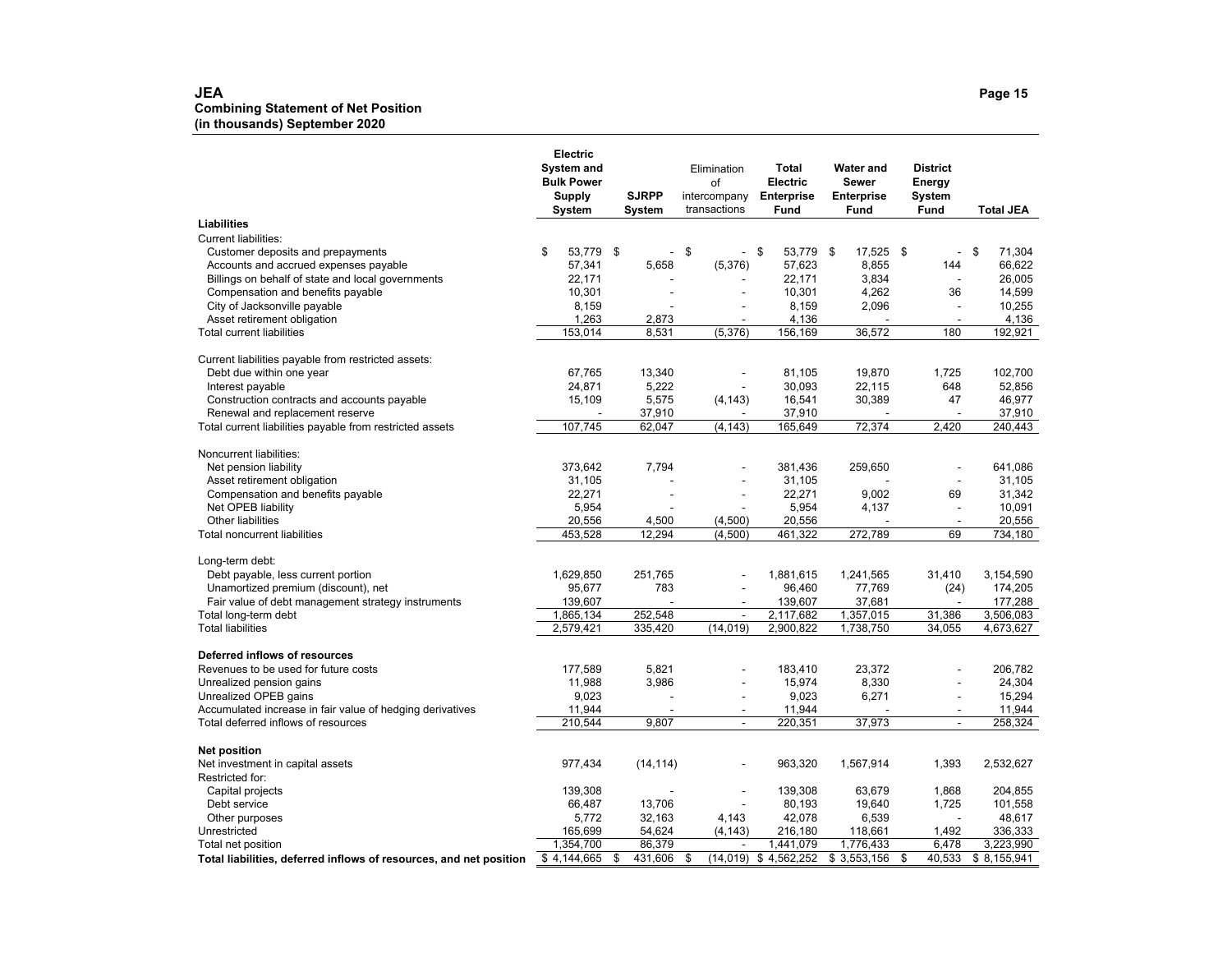#### **JEA Page 16 Combining Statement of Revenue, Expenses and Changes in Net Position (in thousands - unaudited) for the quarter ended June 2021**

|                                                  | <b>Electric</b><br>System and<br><b>Bulk Power</b><br><b>Supply</b><br>System |      | <b>SJRPP</b><br>System          | Elimination<br>of<br>intercompany<br>transactions | <b>Total</b><br><b>Electric</b><br><b>Enterprise</b><br><b>Fund</b> | <b>Water and</b><br><b>Sewer</b><br><b>Enterprise</b><br><b>Fund</b> | <b>District</b><br>Energy<br><b>System</b><br><b>Fund</b> | Elimination<br>of<br>intercompany<br>transactions |                          | <b>Total JEA</b> |
|--------------------------------------------------|-------------------------------------------------------------------------------|------|---------------------------------|---------------------------------------------------|---------------------------------------------------------------------|----------------------------------------------------------------------|-----------------------------------------------------------|---------------------------------------------------|--------------------------|------------------|
| <b>Operating revenues</b>                        |                                                                               |      |                                 |                                                   |                                                                     |                                                                      |                                                           |                                                   |                          |                  |
| Electric                                         | \$<br>315,342                                                                 | \$   | 6,418                           | \$<br>$(6, 418)$ \$                               | 315,342 \$                                                          | $\blacksquare$                                                       | -\$                                                       | \$                                                | $(4,281)$ \$             | 311,061          |
| Water and sewer                                  |                                                                               |      |                                 |                                                   |                                                                     | 118,193                                                              |                                                           |                                                   | (45)                     | 118,148          |
| District energy system                           |                                                                               |      |                                 |                                                   |                                                                     |                                                                      | 1,939                                                     |                                                   | (85)                     | 1,854            |
| Other operating revenues                         | 6,838<br>322,180                                                              |      | 23<br>6,441                     | (6, 418)                                          | 6,861<br>322,203                                                    | 3,591<br>121,784                                                     | 5<br>1,944                                                |                                                   | (553)                    | 9,904            |
| Total operating revenues                         |                                                                               |      |                                 |                                                   |                                                                     |                                                                      |                                                           |                                                   | (4, 964)                 | 440,967          |
| <b>Operating expenses</b>                        |                                                                               |      |                                 |                                                   |                                                                     |                                                                      |                                                           |                                                   |                          |                  |
| Operations and maintenance:                      | 54,898                                                                        |      | 406                             |                                                   |                                                                     |                                                                      |                                                           |                                                   |                          |                  |
| Maintenance and other operating expenses<br>Fuel | 86,166                                                                        |      |                                 |                                                   | 55,304<br>86,166                                                    | 40,493                                                               | 1,099                                                     |                                                   | (4,964)                  | 91,932<br>86,166 |
| Purchased power                                  | 35,364                                                                        |      |                                 | (6, 418)                                          | 28,946                                                              | $\blacksquare$                                                       | $\blacksquare$                                            |                                                   |                          | 28,946           |
| Depreciation                                     | 54,837                                                                        |      | $\overline{\phantom{a}}$<br>102 |                                                   | 54,939                                                              | 42,131                                                               | 645                                                       |                                                   |                          | 97,715           |
| State utility and franchise taxes                | 13,927                                                                        |      |                                 |                                                   | 13,927                                                              | 2,874                                                                |                                                           |                                                   |                          | 16,801           |
| Recognition of deferred costs and revenues, net  | 2,590                                                                         |      | 3,469                           |                                                   | 6,059                                                               | 1,640                                                                |                                                           |                                                   |                          | 7,699            |
| Total operating expenses                         | 247,782                                                                       |      | 3,977                           | (6, 418)                                          | 245,341                                                             | 87,138                                                               | 1,744                                                     |                                                   | (4,964)                  | 329,259          |
| Operating income                                 | 74,398                                                                        |      | 2,464                           | $\blacksquare$                                    | 76,862                                                              | 34,646                                                               | 200                                                       |                                                   | $\blacksquare$           | 111,708          |
| Nonoperating revenues (expenses)                 |                                                                               |      |                                 |                                                   |                                                                     |                                                                      |                                                           |                                                   |                          |                  |
| Interest on debt                                 | (15, 939)                                                                     |      | (2, 445)                        |                                                   | (18, 384)                                                           | (11,092)                                                             | (319)                                                     |                                                   |                          | (29, 795)        |
| Investment income, net                           | 491                                                                           |      | 21                              |                                                   | 512                                                                 | 503                                                                  |                                                           |                                                   |                          | 1,016            |
| Allowance for funds used during construction     | 827                                                                           |      |                                 |                                                   | 827                                                                 | 1,570                                                                | 3                                                         |                                                   |                          | 2,400            |
| Other nonoperating income, net                   | 1,019                                                                         |      | 72                              |                                                   | 1,091                                                               | (1, 384)                                                             |                                                           |                                                   |                          | (293)            |
| Earnings from The Energy Authority               | 2,090                                                                         |      |                                 |                                                   | 2,090                                                               |                                                                      |                                                           |                                                   |                          | 2,090            |
| Other interest, net                              |                                                                               | (20) | $\blacksquare$                  | $\overline{\phantom{a}}$                          | (20)                                                                | (1)                                                                  | $\blacksquare$                                            |                                                   | $\overline{\phantom{a}}$ | (21)             |
| Total nonoperating expenses, net                 | (11, 532)                                                                     |      | (2, 352)                        | $\overline{\phantom{a}}$                          | (13, 884)                                                           | (10, 404)                                                            | (315)                                                     |                                                   | $\overline{\phantom{a}}$ | (24, 603)        |
| Income before contributions                      | 62,866                                                                        |      | 112                             | $\blacksquare$                                    | 62,978                                                              | 24,242                                                               | (115)                                                     |                                                   | $\blacksquare$           | 87,105           |
| <b>Contributions (to) from</b>                   |                                                                               |      |                                 |                                                   |                                                                     |                                                                      |                                                           |                                                   |                          |                  |
| General Fund, City of Jacksonville, Florida      | (23, 402)                                                                     |      |                                 |                                                   | (23, 402)                                                           | (6,600)                                                              |                                                           |                                                   |                          | (30,002)         |
| Developers and other                             | 1,257                                                                         |      |                                 |                                                   | 1,257                                                               | 27,749                                                               |                                                           |                                                   |                          | 29,006           |
| Reduction of plant cost through contributions    | (1, 257)                                                                      |      |                                 |                                                   | (1, 257)                                                            | (18, 873)                                                            |                                                           |                                                   |                          | (20, 130)        |
| <b>Total contributions</b>                       | (23, 402)                                                                     |      |                                 | $\blacksquare$                                    | (23, 402)                                                           | 2,276                                                                | $\mathbf{r}$                                              |                                                   | $\sim$                   | (21, 126)        |
|                                                  |                                                                               |      |                                 |                                                   |                                                                     |                                                                      |                                                           |                                                   |                          |                  |
| Change in net position                           | 39,464                                                                        |      | 112                             |                                                   | 39,576                                                              | 26,518                                                               | (115)                                                     |                                                   |                          | 65,979           |
| Net position, beginning of year                  | 1,412,136                                                                     |      | 86,689                          |                                                   | 1,498,825                                                           | 1,816,828                                                            | 6,249                                                     |                                                   |                          | 3,321,902        |
| Net position, end of period                      | \$1,451,600                                                                   | \$   | 86,801                          | \$<br>$\blacksquare$                              | \$1,538,401                                                         | \$1,843,346                                                          | 6,134<br>\$                                               | \$                                                |                          | \$3,387,881      |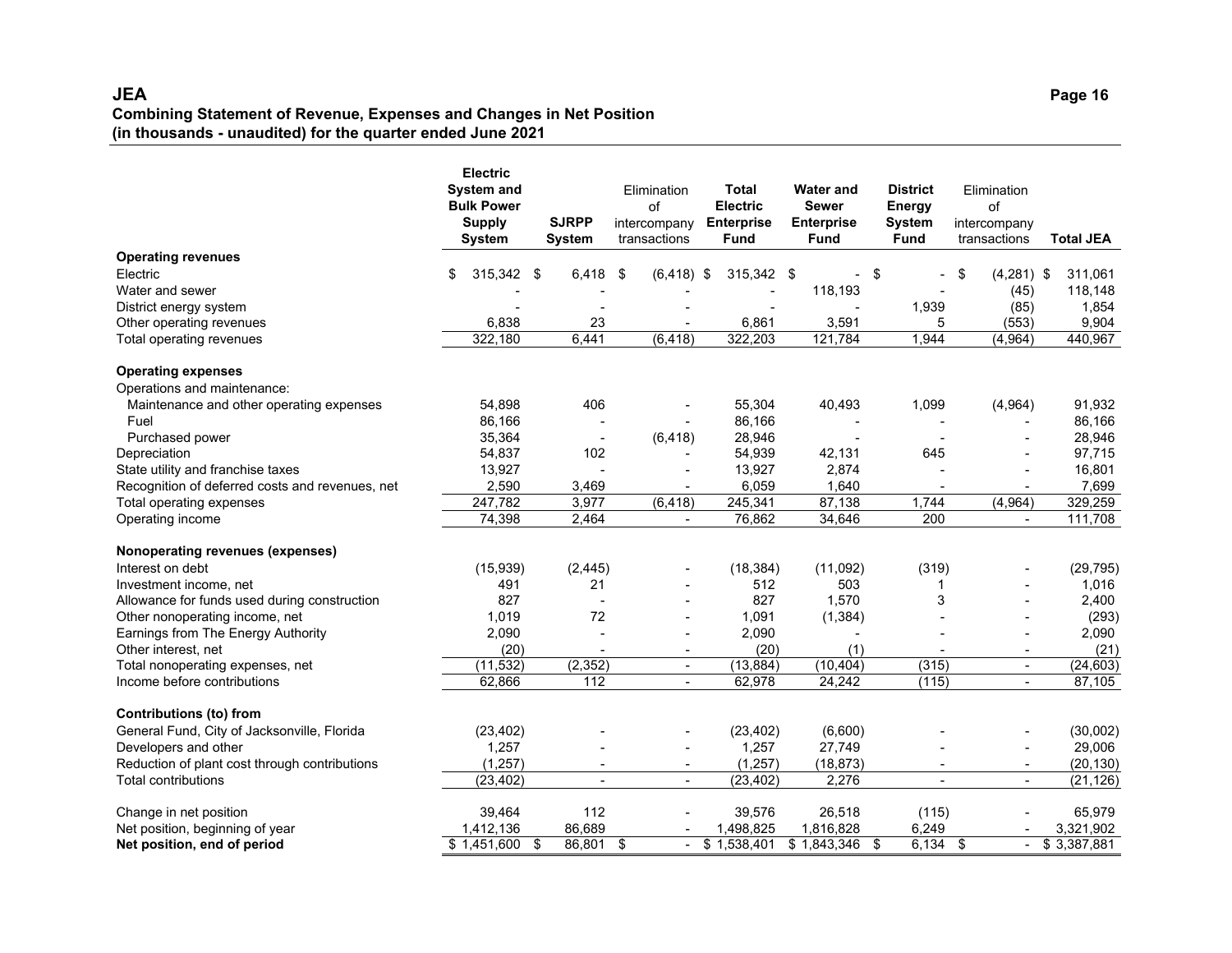#### **JEA Page 17 Combining Statement of Revenue, Expenses and Changes in Net Position (in thousands - unaudited) for the quarter ended June 2020**

|                                                          | <b>Electric</b><br>System and<br><b>Bulk Power</b><br><b>Supply</b><br><b>System</b> | <b>SJRPP</b><br><b>System</b> | Elimination<br>of<br>intercompany<br>transactions | <b>Total</b><br><b>Electric</b><br><b>Enterprise</b><br><b>Fund</b> | <b>Water and</b><br><b>Sewer</b><br><b>Enterprise</b><br><b>Fund</b> | <b>District</b><br>Energy<br><b>System</b><br><b>Fund</b> | Elimination<br>of<br>intercompany<br>transactions | <b>Total JEA</b> |
|----------------------------------------------------------|--------------------------------------------------------------------------------------|-------------------------------|---------------------------------------------------|---------------------------------------------------------------------|----------------------------------------------------------------------|-----------------------------------------------------------|---------------------------------------------------|------------------|
| <b>Operating revenues</b>                                |                                                                                      |                               |                                                   |                                                                     |                                                                      |                                                           |                                                   |                  |
| Electric                                                 | \$<br>286,112<br>\$                                                                  | 6,223                         | \$<br>$(6,224)$ \$                                | 286,111 \$                                                          | $\blacksquare$                                                       | - \$                                                      | \$<br>$(3,749)$ \$                                | 282,362          |
| Water and sewer                                          |                                                                                      |                               |                                                   |                                                                     | 116,570                                                              |                                                           | (53)                                              | 116,517          |
| District energy system                                   |                                                                                      |                               |                                                   |                                                                     |                                                                      | 1,949                                                     | (86)                                              | 1,863            |
| Other operating revenues                                 | 4,157<br>290,269                                                                     | (446)<br>5,777                | (6, 224)                                          | 3,711<br>289,822                                                    | 4,209<br>120.779                                                     | 1,949                                                     | (568)                                             | 7,352            |
| Total operating revenues                                 |                                                                                      |                               |                                                   |                                                                     |                                                                      |                                                           | (4, 456)                                          | 408,094          |
| <b>Operating expenses</b><br>Operations and maintenance: |                                                                                      |                               |                                                   |                                                                     |                                                                      |                                                           |                                                   |                  |
| Maintenance and other operating expenses                 | 58,221                                                                               | 3,837                         |                                                   | 62,058                                                              | 43,464                                                               | 1,040                                                     | (4, 456)                                          | 102,106          |
| Fuel                                                     | 69,229                                                                               |                               |                                                   | 69,229                                                              |                                                                      |                                                           |                                                   | 69,229           |
| Purchased power                                          | 25,591                                                                               | $\blacksquare$                | (6, 224)                                          | 19,367                                                              | $\overline{a}$                                                       | $\overline{\phantom{a}}$                                  |                                                   | 19,367           |
| Depreciation                                             | 50,759                                                                               | 102                           |                                                   | 50,861                                                              | 39,040                                                               | 617                                                       |                                                   | 90,518           |
| State utility and franchise taxes                        | 12,809                                                                               |                               |                                                   | 12,809                                                              | 2,816                                                                |                                                           |                                                   | 15,625           |
| Recognition of deferred costs and revenues, net          | 1,980                                                                                | 3,310                         |                                                   | 5,290                                                               | 2,190                                                                |                                                           |                                                   | 7,480            |
| Total operating expenses                                 | 218,589                                                                              | 7,249                         | (6, 224)                                          | 219,614                                                             | 87,510                                                               | 1,657                                                     | (4, 456)                                          | 304,325          |
| Operating income                                         | 71,680                                                                               | (1, 472)                      | $\overline{\phantom{a}}$                          | 70,208                                                              | 33,269                                                               | 292                                                       | $\blacksquare$                                    | 103,769          |
| Nonoperating revenues (expenses)                         |                                                                                      |                               |                                                   |                                                                     |                                                                      |                                                           |                                                   |                  |
| Interest on debt                                         | (18, 135)                                                                            | (2, 533)                      |                                                   | (20, 668)                                                           | (12,002)                                                             | (327)                                                     |                                                   | (32, 997)        |
| Investment income, net                                   | 1,891                                                                                | 475                           |                                                   | 2,366                                                               | 1,652                                                                | 4                                                         |                                                   | 4,022            |
| Allowance for funds used during construction             | 1,771                                                                                |                               |                                                   | 1,771                                                               | 3,185                                                                | 21                                                        |                                                   | 4,977            |
| Other nonoperating income, net                           | 1,041                                                                                | 79                            |                                                   | 1,120                                                               | 614                                                                  |                                                           |                                                   | 1,734            |
| Earnings from The Energy Authority                       | 1,155                                                                                |                               | $\blacksquare$                                    | 1,155                                                               |                                                                      |                                                           | $\blacksquare$                                    | 1,155            |
| Other interest, net                                      | 546                                                                                  |                               | $\overline{\phantom{a}}$                          | 546                                                                 | 222                                                                  | $\overline{\phantom{a}}$                                  | $\blacksquare$                                    | 768              |
| Total nonoperating expenses, net                         | (11, 731)                                                                            | (1,979)                       | $\overline{\phantom{a}}$                          | (13, 710)                                                           | (6, 329)                                                             | (302)                                                     | $\overline{\phantom{a}}$                          | (20, 341)        |
| Income before contributions                              | 59,949                                                                               | (3, 451)                      | $\mathbf{r}$                                      | 56,498                                                              | 26,940                                                               | (10)                                                      | $\blacksquare$                                    | 83,428           |
| <b>Contributions (to) from</b>                           |                                                                                      |                               |                                                   |                                                                     |                                                                      |                                                           |                                                   |                  |
| General Fund, City of Jacksonville, Florida              | (23, 469)                                                                            |                               |                                                   | (23, 469)                                                           | (6, 238)                                                             |                                                           |                                                   | (29, 707)        |
| Developers and other                                     | 282                                                                                  |                               |                                                   | 282                                                                 | 31,480                                                               |                                                           |                                                   | 31,762           |
| Reduction of plant cost through contributions            | (282)                                                                                |                               |                                                   | (282)                                                               | (23, 976)                                                            |                                                           | $\overline{\phantom{a}}$                          | (24, 258)        |
| <b>Total contributions</b>                               | (23, 469)                                                                            |                               | $\sim$                                            | (23, 469)                                                           | 1,266                                                                | $\overline{a}$                                            | $\blacksquare$                                    | (22, 203)        |
| Change in net position                                   | 36,480                                                                               | (3,451)                       |                                                   | 33,029                                                              | 28,206                                                               | (10)                                                      |                                                   | 61,225           |
| Net position, beginning of year                          | 1,250,397                                                                            | 92,425                        |                                                   | 1,342,822                                                           | 1,733,257                                                            | 6,170                                                     |                                                   | 3,082,249        |
|                                                          |                                                                                      |                               |                                                   |                                                                     |                                                                      |                                                           |                                                   |                  |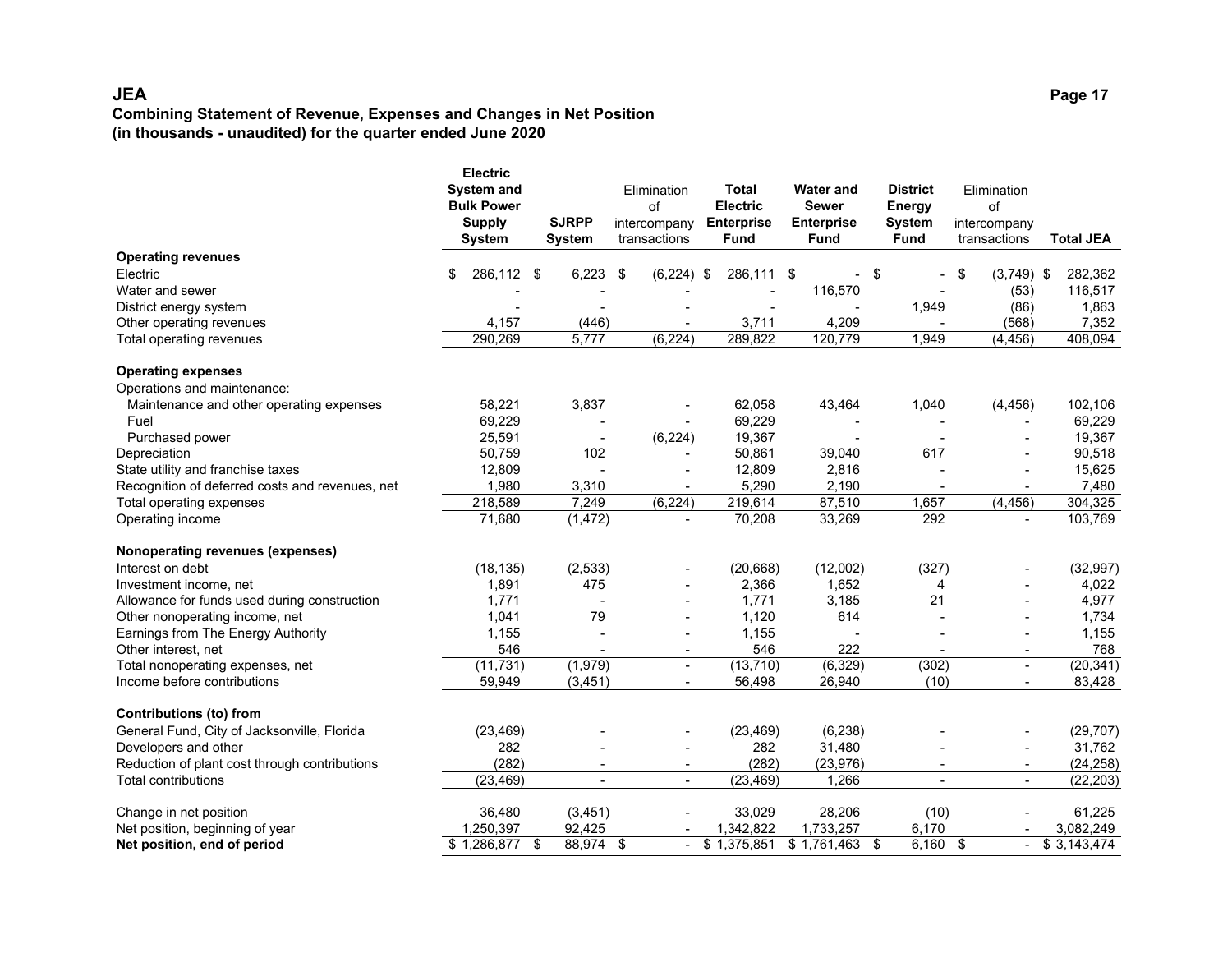#### **JEA Page 18 Combining Statement of Revenue, Expenses and Changes in Net Position (in thousands - unaudited) for the year-to-date ended June 2021**

|                                                 | <b>Electric</b><br>System and |                | Elimination              | Total             |            | <b>Water and</b>  |     | <b>District</b>          | Elimination              |                  |
|-------------------------------------------------|-------------------------------|----------------|--------------------------|-------------------|------------|-------------------|-----|--------------------------|--------------------------|------------------|
|                                                 | <b>Bulk Power</b>             |                | of                       | <b>Electric</b>   |            | <b>Sewer</b>      |     | <b>Energy</b>            | of                       |                  |
|                                                 | <b>Supply</b>                 | <b>SJRPP</b>   | intercompany             | <b>Enterprise</b> |            | <b>Enterprise</b> |     | <b>System</b>            | intercompany             |                  |
|                                                 | <b>System</b>                 | <b>System</b>  | transactions             | <b>Fund</b>       |            | <b>Fund</b>       |     | <b>Fund</b>              | transactions             | <b>Total JEA</b> |
| <b>Operating revenues</b>                       |                               |                |                          |                   |            |                   |     |                          |                          |                  |
| Electric                                        | \$<br>896,595                 | \$<br>19,974   | \$<br>$(19,974)$ \$      |                   | 896,595 \$ | $\blacksquare$    | -\$ |                          | \$<br>$(11,935)$ \$      | 884,660          |
| Water and sewer                                 |                               |                |                          |                   |            | 335,393           |     |                          | (201)                    | 335,192          |
| District energy system                          |                               |                |                          |                   |            |                   |     | 5,598                    | (236)                    | 5,362            |
| Other operating revenues                        | 19,135                        | 111            |                          |                   | 19,246     | 10,175            |     | 5                        | (1,661)                  | 27,765           |
| Total operating revenues                        | 915,730                       | 20,085         | (19, 974)                |                   | 915,841    | 345,568           |     | 5,603                    | (14, 033)                | 1,252,979        |
| <b>Operating expenses</b>                       |                               |                |                          |                   |            |                   |     |                          |                          |                  |
| Operations and maintenance:                     |                               |                |                          |                   |            |                   |     |                          |                          |                  |
| Maintenance and other operating expenses        | 163,392                       | 1,931          |                          |                   | 165,323    | 117,774           |     | 3,082                    | (14, 033)                | 272,146          |
| Fuel                                            | 247,135                       |                |                          |                   | 247,135    |                   |     |                          |                          | 247,135          |
| Purchased power                                 | 92,796                        | $\blacksquare$ | (19, 974)                |                   | 72,822     | $\blacksquare$    |     |                          |                          | 72,822           |
| Depreciation                                    | 162,616                       | 307            |                          |                   | 162,923    | 128,656           |     | 1,921                    |                          | 293,500          |
| State utility and franchise taxes               | 42,825                        |                |                          |                   | 42,825     | 8,105             |     |                          |                          | 50,930           |
| Recognition of deferred costs and revenues, net | 5,811                         | 10,408         |                          |                   | 16,219     | 4,034             |     |                          |                          | 20,253           |
| Total operating expenses                        | 714,575                       | 12,646         | (19, 974)                |                   | 707,247    | 258,569           |     | 5,003                    | (14, 033)                | 956,786          |
| Operating income                                | 201,155                       | 7,439          | $\overline{\phantom{a}}$ |                   | 208,594    | 86,999            |     | 600                      | $\overline{\phantom{a}}$ | 296,193          |
| Nonoperating revenues (expenses)                |                               |                |                          |                   |            |                   |     |                          |                          |                  |
| Interest on debt                                | (50, 690)                     | (7, 336)       |                          |                   | (58,026)   | (33, 248)         |     | (954)                    |                          | (92, 228)        |
| Investment income, net                          | 1,005                         | 101            |                          |                   | 1,106      | 901               |     | 2                        | $\blacksquare$           | 2,009            |
| Allowance for funds used during construction    | 2,159                         |                |                          |                   | 2,159      | 4,061             |     | 8                        |                          | 6,228            |
| Other nonoperating income, net                  | 3,040                         | 218            |                          |                   | 3,258      | (146)             |     |                          | $\overline{\phantom{a}}$ | 3,112            |
| Earnings from The Energy Authority              | 10,454                        |                |                          |                   | 10,454     |                   |     |                          | $\blacksquare$           | 10,454           |
| Other interest, net                             | (16)                          | $\blacksquare$ | $\blacksquare$           |                   | (16)       | 20                |     | $\overline{\phantom{a}}$ | $\blacksquare$           | 4                |
| Total nonoperating expenses, net                | (34, 048)                     | (7,017)        | $\overline{\phantom{a}}$ |                   | (41,065)   | (28, 412)         |     | (944)                    | $\overline{\phantom{a}}$ | (70, 421)        |
| Income before contributions                     | 167,107                       | 422            | $\blacksquare$           |                   | 167,529    | 58,587            |     | (344)                    | $\blacksquare$           | 225,772          |
| <b>Contributions (to) from</b>                  |                               |                |                          |                   |            |                   |     |                          |                          |                  |
| General Fund, City of Jacksonville, Florida     | (70, 207)                     |                |                          |                   | (70, 207)  | (19, 802)         |     |                          |                          | (90,009)         |
| Developers and other                            | 1,923                         |                |                          |                   | 1,923      | 66,309            |     |                          |                          | 68,232           |
| Reduction of plant cost through contributions   | (1,923)                       |                | $\blacksquare$           |                   | (1,923)    | (38, 181)         |     |                          | $\blacksquare$           | (40, 104)        |
| <b>Total contributions</b>                      | (70, 207)                     |                | $\blacksquare$           |                   | (70, 207)  | 8,326             |     | $\mathbf{r}$             | $\blacksquare$           | (61, 881)        |
| Change in net position                          | 96,900                        | 422            |                          |                   | 97,322     | 66,913            |     | (344)                    |                          | 163,891          |
| Net position, beginning of year                 | 1,354,700                     | 86,379         |                          |                   | 1,441,079  | 1,776,433         |     | 6,478                    |                          | 3,223,990        |
| Net position, end of period                     | \$1,451,600                   | \$<br>86,801   | \$<br>$\omega$ .         | \$1,538,401       |            | \$1,843,346       | \$  | 6,134                    | \$<br>$\blacksquare$     | \$3,387,881      |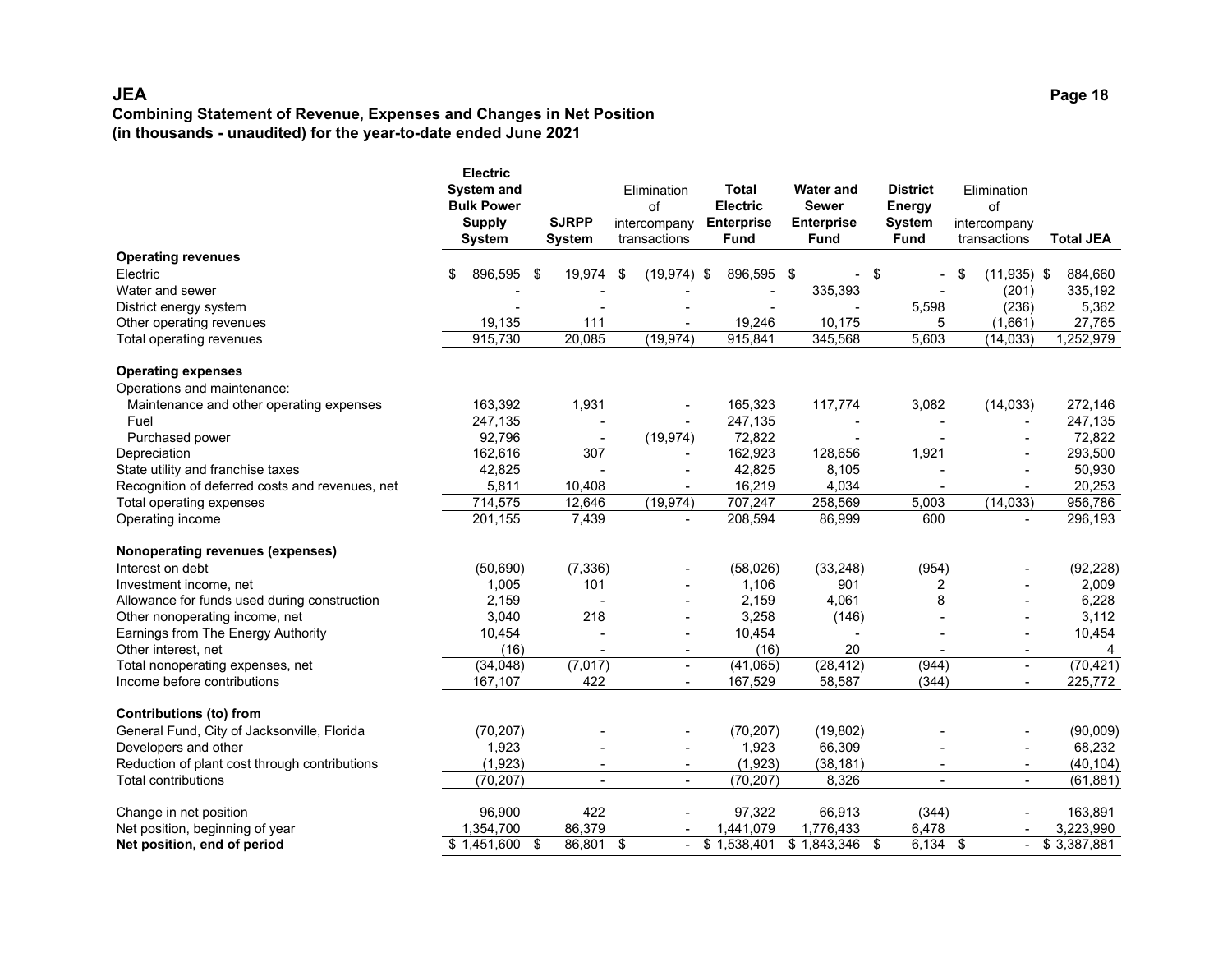#### **JEA Page 19 Combining Statement of Revenue, Expenses and Changes in Net Position (in thousands - unaudited) for the year-to-date ended June 2020**

|                                                 | <b>Electric</b><br><b>System and</b><br><b>Bulk Power</b><br><b>Supply</b><br><b>System</b> | <b>SJRPP</b><br><b>System</b> | Elimination<br>of<br>intercompany<br>transactions | Total<br><b>Electric</b><br><b>Enterprise</b><br><b>Fund</b> | <b>Water and</b><br><b>Sewer</b><br><b>Enterprise</b><br><b>Fund</b> | <b>District</b><br><b>Energy</b><br><b>System</b><br><b>Fund</b> | Elimination<br>of<br>intercompany<br>transactions | <b>Total JEA</b> |
|-------------------------------------------------|---------------------------------------------------------------------------------------------|-------------------------------|---------------------------------------------------|--------------------------------------------------------------|----------------------------------------------------------------------|------------------------------------------------------------------|---------------------------------------------------|------------------|
| <b>Operating revenues</b>                       |                                                                                             |                               |                                                   |                                                              |                                                                      |                                                                  |                                                   |                  |
| Electric                                        | \$<br>863,911                                                                               | \$<br>18,586                  | \$<br>$(18,587)$ \$                               | 863,910 \$                                                   | $\sim$                                                               | -\$                                                              | $(11, 646)$ \$<br>\$                              | 852,264          |
| Water and sewer                                 |                                                                                             |                               |                                                   |                                                              | 353,996                                                              |                                                                  | (167)                                             | 353,829          |
| District energy system                          |                                                                                             |                               |                                                   |                                                              |                                                                      | 5,907                                                            | (246)                                             | 5,661            |
| Other operating revenues                        | 17,282                                                                                      | (282)                         |                                                   | 17,000                                                       | 10,904                                                               |                                                                  | (2, 113)                                          | 25,791           |
| Total operating revenues                        | 881,193                                                                                     | 18,304                        | (18, 587)                                         | 880,910                                                      | 364,900                                                              | 5,907                                                            | (14, 172)                                         | 1,237,545        |
| <b>Operating expenses</b>                       |                                                                                             |                               |                                                   |                                                              |                                                                      |                                                                  |                                                   |                  |
| Operations and maintenance:                     |                                                                                             |                               |                                                   |                                                              |                                                                      |                                                                  |                                                   |                  |
| Maintenance and other operating expenses        | 181,019                                                                                     | 11,877                        |                                                   | 192,896                                                      | 122,329                                                              | 3,142                                                            | (14, 172)                                         | 304,195          |
| Fuel                                            | 202,393                                                                                     |                               |                                                   | 202,393                                                      |                                                                      |                                                                  |                                                   | 202,393          |
| Purchased power                                 | 79,007                                                                                      |                               | (18, 587)                                         | 60,420                                                       |                                                                      |                                                                  |                                                   | 60,420           |
| Depreciation                                    | 151,686                                                                                     | 307                           | $\blacksquare$                                    | 151,993                                                      | 118,925                                                              | 1,851                                                            | $\overline{\phantom{a}}$                          | 272,769          |
| State utility and franchise taxes               | 40,890                                                                                      |                               |                                                   | 40,890                                                       | 8,159                                                                |                                                                  |                                                   | 49,049           |
| Recognition of deferred costs and revenues, net | 7,412                                                                                       | 9,459                         | $\blacksquare$                                    | 16,871                                                       | 5,175                                                                |                                                                  |                                                   | 22,046           |
| Total operating expenses                        | 662,407                                                                                     | 21,643                        | (18, 587)                                         | 665,463                                                      | 254,588                                                              | 4,993                                                            | (14, 172)                                         | 910,872          |
| Operating income                                | 218,786                                                                                     | (3, 339)                      | $\overline{\phantom{a}}$                          | 215,447                                                      | 110,312                                                              | 914                                                              | $\blacksquare$                                    | 326,673          |
| Nonoperating revenues (expenses)                |                                                                                             |                               |                                                   |                                                              |                                                                      |                                                                  |                                                   |                  |
| Interest on debt                                | (59, 360)                                                                                   | (7,600)                       |                                                   | (66,960)                                                     | (39, 478)                                                            | (984)                                                            |                                                   | (107, 422)       |
| Investment income, net                          | 7,441                                                                                       | 1,745                         |                                                   | 9,186                                                        | 3,918                                                                | 55                                                               |                                                   | 13,159           |
| Allowance for funds used during construction    | 5,931                                                                                       |                               |                                                   | 5,931                                                        | 9,679                                                                | 42                                                               |                                                   | 15,652           |
| Other nonoperating income, net                  | 3,144                                                                                       | 238                           |                                                   | 3,382                                                        | 2,104                                                                |                                                                  |                                                   | 5,486            |
| Earnings from The Energy Authority              | 1,878                                                                                       |                               |                                                   | 1,878                                                        |                                                                      |                                                                  | $\blacksquare$                                    | 1,878            |
| Other interest, net                             | 359                                                                                         | $\blacksquare$                | $\overline{\phantom{a}}$                          | 359                                                          | 357                                                                  | $\blacksquare$                                                   | $\overline{\phantom{a}}$                          | 716              |
| Total nonoperating expenses, net                | (40, 607)                                                                                   | (5,617)                       | $\overline{\phantom{a}}$                          | (46, 224)                                                    | (23, 420)                                                            | (887)                                                            | $\overline{\phantom{a}}$                          | (70, 531)        |
| Income before contributions                     | 178,179                                                                                     | (8,956)                       | $\blacksquare$                                    | 169,223                                                      | 86,892                                                               | $\overline{27}$                                                  | $\blacksquare$                                    | 256,142          |
| <b>Contributions (to) from</b>                  |                                                                                             |                               |                                                   |                                                              |                                                                      |                                                                  |                                                   |                  |
| General Fund, City of Jacksonville, Florida     | (70, 404)                                                                                   |                               |                                                   | (70, 404)                                                    | (18, 715)                                                            |                                                                  |                                                   | (89, 119)        |
| Developers and other                            | 1,096                                                                                       |                               |                                                   | 1,096                                                        | 77,827                                                               |                                                                  |                                                   | 78,923           |
| Reduction of plant cost through contributions   | (1,096)                                                                                     |                               |                                                   | (1,096)                                                      | (54, 109)                                                            |                                                                  |                                                   | (55, 205)        |
| <b>Total contributions</b>                      | (70, 404)                                                                                   | $\blacksquare$                | $\blacksquare$                                    | (70, 404)                                                    | 5,003                                                                | $\blacksquare$                                                   | $\blacksquare$                                    | (65, 401)        |
| Change in net position                          | 107,775                                                                                     | (8,956)                       |                                                   | 98,819                                                       | 91,895                                                               | 27                                                               |                                                   | 190,741          |
| Net position, beginning of year                 | 1,179,102                                                                                   | 97,930                        |                                                   | 1,277,032                                                    | 1,669,568                                                            | 6,133                                                            |                                                   | 2,952,733        |
| Net position, end of period                     | $$1,286,877$ \;                                                                             | 88,974 \$                     | $\sim$                                            | \$1,375,851                                                  | $$1,761,463$ \$                                                      | $6,160$ \$                                                       | $\overline{\phantom{a}}$                          | \$3,143,474      |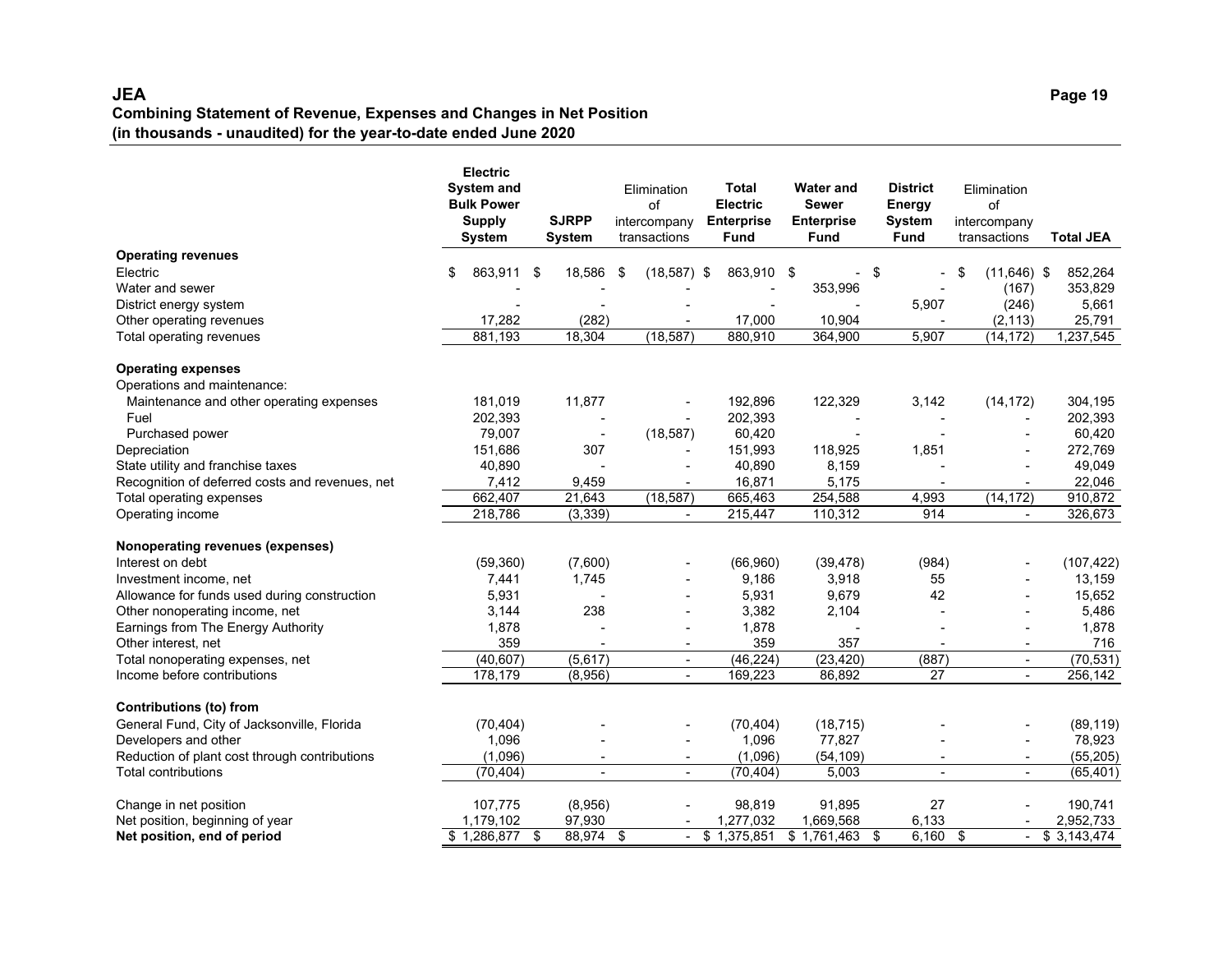#### **JEA Page 20 Combining Statement of Cash Flows (in thousands - unaudited) for the quarter ended June 2021**

|                                                                                  | Electric<br>System and<br><b>Bulk Power</b><br>Supply<br>System |          | <b>SJRPP</b><br>System   | Elimination of<br>intercompany<br>transactions | Total<br>Electric<br><b>Enterprise</b><br>Fund | <b>Water and</b><br><b>Sewer</b><br><b>Enterprise</b><br>Fund | <b>District</b><br>Energy<br>System<br>Fund | Elimination of<br>intercompany<br>transactions | <b>Total JEA</b> |
|----------------------------------------------------------------------------------|-----------------------------------------------------------------|----------|--------------------------|------------------------------------------------|------------------------------------------------|---------------------------------------------------------------|---------------------------------------------|------------------------------------------------|------------------|
| <b>Operating activities</b>                                                      |                                                                 |          |                          |                                                |                                                |                                                               |                                             |                                                |                  |
| Receipts from customers                                                          | \$<br>280,088 \$                                                |          | $6,418$ \$               | $(6,511)$ \$                                   | 279,995 \$                                     | 118,669 \$                                                    | 1,626                                       | \$<br>$(4, 411)$ \$                            | 395,879          |
| Payments to suppliers                                                            | (137, 920)                                                      |          | (4.012)                  | 6,511                                          | (135, 421)                                     | (24, 538)                                                     | (924)                                       | 4,964                                          | (155, 919)       |
| Payments for salaries and benefits                                               | (43, 771)                                                       |          |                          |                                                | (43, 771)                                      | (17, 558)                                                     | (186)                                       |                                                | (61, 515)        |
| Other operating activities                                                       | 5,112                                                           |          | 103                      |                                                | 5,215                                          | 3,644                                                         | 5                                           | (553)                                          | 8,311            |
| Net cash provided by operating activities                                        | 103,509                                                         |          | 2.509                    | $\mathcal{L}$                                  | 106,018                                        | 80,217                                                        | 521                                         | $\sim$                                         | 186,756          |
| Noncapital and related financing activities                                      |                                                                 |          |                          |                                                |                                                |                                                               |                                             |                                                |                  |
| Contribution to General Fund, City of Jacksonville, Florida                      | (23, 403)                                                       |          |                          |                                                | (23, 403)                                      | (6,600)                                                       |                                             |                                                | (30,003)         |
| Net cash used in noncapital and related financing activities                     | (23, 403)                                                       |          | $\overline{a}$           | $\sim$                                         | (23, 403)                                      | (6,600)                                                       | $\overline{a}$                              | $\sim$                                         | (30,003)         |
| Capital and related financing activities                                         |                                                                 |          |                          |                                                |                                                |                                                               |                                             |                                                |                  |
| Defeasance of debt                                                               | $\overline{\phantom{a}}$                                        |          |                          |                                                |                                                |                                                               |                                             |                                                |                  |
| Acquisition and construction of capital assets                                   | (34, 367)                                                       |          |                          |                                                | (34, 367)                                      | (40, 655)                                                     | (193)                                       |                                                | (75, 215)        |
| Interest paid on debt                                                            | (29, 460)                                                       |          | (4, 947)                 |                                                | (34, 407)                                      | (24, 555)                                                     | (627)                                       |                                                | (59, 589)        |
| Capital contributions                                                            |                                                                 |          |                          |                                                | $\overline{\phantom{a}}$                       | 8,876                                                         |                                             |                                                | 8,876            |
| Revolving credit agreement repayments                                            |                                                                 |          |                          |                                                | $\overline{\phantom{a}}$                       | (5,000)                                                       |                                             | $\overline{a}$                                 | (5,000)          |
| Other capital financing activities                                               | 216                                                             |          | (1)                      |                                                | 215                                            | (1,869)                                                       |                                             |                                                | (1,654)          |
| Net cash used in capital and related financing activities                        | (63, 611)                                                       |          | (4,948)                  | $\overline{\phantom{a}}$                       | (68, 559)                                      | (63, 203)                                                     | (820)                                       | $\blacksquare$                                 | (132, 582)       |
| <b>Investing activities</b>                                                      |                                                                 |          |                          |                                                |                                                |                                                               |                                             |                                                |                  |
| Purchase of investments                                                          | (29, 255)                                                       |          | (12, 490)                |                                                | (41, 745)                                      | (1,000)                                                       |                                             |                                                | (42, 745)        |
| Proceeds from sale and maturity of investments                                   | 52,839                                                          |          | 12.495                   |                                                | 65,334                                         | 6,000                                                         |                                             |                                                | 71,334           |
| Investment income                                                                | 627                                                             |          | 18                       |                                                | 645                                            | 248                                                           | $\mathbf{1}$                                |                                                | 894              |
| Distributions from The Energy Authority                                          | 797                                                             |          |                          |                                                | 797                                            |                                                               |                                             |                                                | 797              |
| Net cash provided by investing activities                                        | 25,008                                                          |          | 23                       | $\overline{\phantom{a}}$                       | 25,031                                         | 5,248                                                         | $\overline{1}$                              | $\overline{a}$                                 | 30,280           |
| Net change in cash and cash equivalents                                          | 41.503                                                          |          | (2, 416)                 | $\overline{a}$                                 | 39.087                                         | 15,662                                                        | (298)                                       | $\overline{a}$                                 | 54.451           |
| Cash and cash equivalents at beginning of year                                   | 220,747                                                         |          | 132,477                  |                                                | 353,224                                        | 158,563                                                       | 4,431                                       |                                                | 516,218          |
| Cash and cash equivalents at end of period                                       | \$<br>262,250                                                   | \$       | 130,061                  | \$<br>$\blacksquare$                           | \$<br>392,311                                  | \$<br>174,225                                                 | \$<br>4,133                                 | \$<br>$\blacksquare$                           | \$<br>570,669    |
| Reconciliation of operating income to net cash provided by operating activities  |                                                                 |          |                          |                                                |                                                |                                                               |                                             |                                                |                  |
| Operating income                                                                 | \$<br>74,398 \$                                                 |          | 2,464                    |                                                | 76,862 \$                                      | 34,646 \$                                                     | 200                                         | \$                                             | \$<br>111,708    |
| Adjustments:                                                                     |                                                                 |          | 102                      |                                                | 54.939                                         |                                                               |                                             |                                                |                  |
| Depreciation and amortization<br>Recognition of deferred costs and revenues, net | 54,837<br>2,590                                                 |          | 3,469                    |                                                | 6,059                                          | 42,406<br>1,640                                               | 645                                         |                                                | 97,990<br>7,699  |
| Other nonoperating income, net                                                   | (46)                                                            |          |                          |                                                | (46)                                           | 28                                                            |                                             |                                                | (18)             |
| Changes in noncash assets and noncash liabilities:                               |                                                                 |          |                          |                                                |                                                |                                                               |                                             |                                                |                  |
| Accounts receivable                                                              | (29, 592)                                                       |          |                          |                                                | (29, 592)                                      | (2,665)                                                       | (314)                                       |                                                | (32, 571)        |
| Inventories                                                                      | 2,878                                                           |          |                          |                                                | 2,878                                          | 1,030                                                         | $\overline{a}$                              |                                                | 3,908            |
| Other assets                                                                     | 1,183                                                           |          | 1.892                    |                                                | 3,075                                          | 314                                                           | 11                                          |                                                | 3.400            |
| Accounts and accrued expenses payable                                            | 8,979                                                           |          | (2, 175)                 |                                                | 6,804                                          | (351)                                                         | (23)                                        |                                                | 6,430            |
| Current liabilities payable from restricted assets                               |                                                                 |          | (3,509)                  | $\overline{\phantom{a}}$                       | (3,509)                                        |                                                               | $\overline{a}$                              |                                                | (3, 509)         |
| Other noncurrent liabilities and deferred inflows                                | (11, 718)                                                       |          | 266                      |                                                | (11, 452)                                      | 3,169                                                         | $\overline{2}$                              |                                                | (8, 281)         |
| Net cash provided by operating activities                                        | 103,509                                                         | <b>S</b> | 2,509                    | \$<br>$\mathcal{L}^{\pm}$                      | \$<br>106,018                                  | \$<br>80,217 \$                                               | 521                                         | \$<br>$\mathcal{L}$                            | \$<br>186,756    |
| Non-cash activity                                                                |                                                                 |          |                          |                                                |                                                |                                                               |                                             |                                                |                  |
| Contribution of capital assets from developers                                   | \$<br>1.257                                                     | \$       | $\overline{\phantom{a}}$ | \$<br>- \$                                     | 1.257                                          | \$<br>18,873 \$                                               |                                             | \$                                             | \$<br>20.130     |
| Unrealized investment fair market value changes, net                             | \$<br>$(334)$ \$                                                |          | $(8)$ \$                 | $\mathcal{L}^{\mathcal{A}}$                    | \$<br>$(342)$ \$                               | $(112)$ \$                                                    | $\mathbf{r}$                                | \$<br>$\overline{a}$                           | \$<br>(454)      |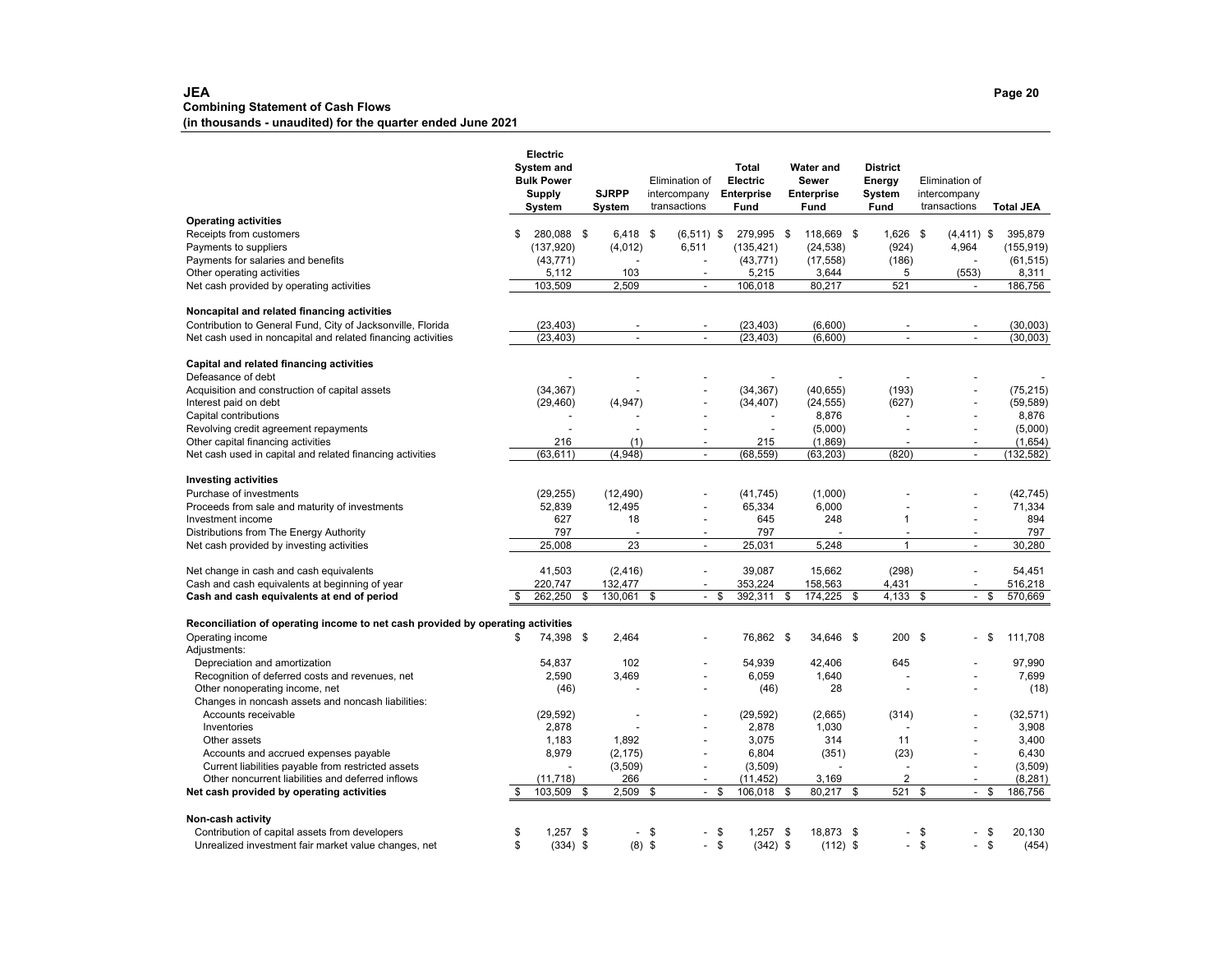#### **JEA Page 21 Combining Statement of Cash Flows (in thousands - unaudited) for the quarter ended June 2020**

|                                                                                 | Electric<br><b>System and</b><br><b>Bulk Power</b><br><b>Supply</b><br>System | <b>SJRPP</b><br>System         | Elimination of<br>intercompany<br>transactions |      | Total<br>Electric<br><b>Enterprise</b><br>Fund | <b>Water and</b><br>Sewer<br><b>Enterprise</b><br>Fund |      | <b>District</b><br>Energy<br>System<br>Fund | Elimination of<br>intercompany<br>transactions |      | <b>Total JEA</b>      |
|---------------------------------------------------------------------------------|-------------------------------------------------------------------------------|--------------------------------|------------------------------------------------|------|------------------------------------------------|--------------------------------------------------------|------|---------------------------------------------|------------------------------------------------|------|-----------------------|
| <b>Operating activities</b>                                                     |                                                                               |                                |                                                |      |                                                |                                                        |      |                                             |                                                |      |                       |
| Receipts from customers                                                         | \$<br>251,701 \$                                                              | $6,223$ \$                     | $(6,634)$ \$                                   |      | 251,290 \$                                     | 116,751 \$                                             |      | $2.052$ \$                                  | $(3,888)$ \$                                   |      | 366,205               |
| Payments to suppliers                                                           | (106, 837)                                                                    | (2,649)                        | 6,634                                          |      | (102, 852)                                     | (28, 221)                                              |      | (831)                                       | 4,456                                          |      | (127, 448)            |
| Payments for salaries and benefits                                              | (48, 644)                                                                     | (4,001)                        |                                                |      | (52, 645)                                      | (20, 640)                                              |      | (220)                                       |                                                |      | (73, 505)             |
| Other operating activities                                                      | 3,282                                                                         | (390)                          | $\overline{\phantom{a}}$                       |      | 2,892                                          | 2,884                                                  |      |                                             | (568)                                          |      | 5,208                 |
| Net cash provided by (used in) operating activities                             | 99,502                                                                        | (817)                          | $\overline{\phantom{a}}$                       |      | 98,685                                         | 70,774                                                 |      | 1,001                                       |                                                |      | 170,460               |
| Noncapital and related financing activities                                     |                                                                               |                                |                                                |      |                                                |                                                        |      |                                             |                                                |      |                       |
| Contribution to General Fund, City of Jacksonville, Florida                     | (23, 468)                                                                     |                                |                                                |      | (23, 468)                                      | (6, 238)                                               |      |                                             |                                                |      | (29, 706)             |
| Net cash used in noncapital and related financing activities                    | (23, 468)                                                                     | $\blacksquare$                 | $\overline{\phantom{a}}$                       |      | (23, 468)                                      | (6, 238)                                               |      | $\overline{\phantom{a}}$                    | $\blacksquare$                                 |      | (29, 706)             |
| Capital and related financing activities                                        |                                                                               |                                |                                                |      |                                                |                                                        |      |                                             |                                                |      |                       |
| Acquisition and construction of capital assets                                  | (42, 870)                                                                     |                                |                                                |      | (42, 870)                                      | (52, 956)                                              |      | (1, 913)                                    |                                                |      | (97, 739)             |
| Interest paid on debt                                                           | (32, 820)                                                                     | (5, 222)                       |                                                |      | (38, 042)                                      | (25, 637)                                              |      | (648)                                       |                                                |      | (64, 327)             |
| Capital contributions                                                           |                                                                               |                                |                                                |      | $\overline{\phantom{a}}$                       | 7,504                                                  |      |                                             |                                                |      | 7,504                 |
| Other capital financing activities                                              | 221                                                                           |                                |                                                |      | 221                                            | 81                                                     |      |                                             |                                                |      | 302                   |
| Net cash used in capital and related financing activities                       | (75, 469)                                                                     | (5, 222)                       | $\overline{\phantom{a}}$                       |      | (80, 691)                                      | (71,008)                                               |      | (2, 561)                                    | $\blacksquare$                                 |      | (154, 260)            |
| <b>Investing activities</b>                                                     |                                                                               |                                |                                                |      |                                                |                                                        |      |                                             |                                                |      |                       |
| Purchase of investments                                                         | (28, 079)                                                                     | (11, 974)                      |                                                |      | (40, 053)                                      | (5, 551)                                               |      |                                             |                                                |      | (45,604)              |
| Proceeds from sale and maturity of investments                                  | 40,280                                                                        | 11,846                         | $\overline{\phantom{a}}$                       |      | 52,126                                         | 16,950                                                 |      |                                             | $\overline{\phantom{a}}$                       |      | 69,076                |
| Investment income                                                               | 1,425                                                                         | 450                            |                                                |      | 1,875                                          | 472                                                    |      | $\overline{4}$                              |                                                |      | 2,351                 |
| Distributions from The Energy Authority                                         | 465                                                                           |                                |                                                |      | 465                                            |                                                        |      |                                             |                                                |      | 465                   |
| Net cash provided by investing activities                                       | 14,091                                                                        | 322                            | $\blacksquare$                                 |      | 14,413                                         | 11,871                                                 |      | $\overline{4}$                              | $\blacksquare$                                 |      | 26,288                |
| Net change in cash and cash equivalents                                         | 14,656                                                                        | (5,717)                        |                                                |      | 8,939                                          | 5,399                                                  |      | (1, 556)                                    |                                                |      | 12,782                |
| Cash and cash equivalents at beginning of year                                  | 163,997                                                                       | 145,464                        |                                                |      | 309,461                                        | 95,664                                                 |      | 6,769                                       |                                                |      | 411,894               |
| Cash and cash equivalents at end of period                                      | 178,653 \$                                                                    | 139,747                        | \$<br>$\blacksquare$                           | \$   | 318,400                                        | \$<br>101,063                                          | \$   | $5,213$ \$                                  | $\overline{\phantom{a}}$                       | \$   | 424,676               |
| Reconciliation of operating income to net cash provided by operating activities |                                                                               |                                |                                                |      |                                                |                                                        |      |                                             |                                                |      |                       |
| Operating income                                                                | \$<br>71,680 \$                                                               | $(1, 472)$ \$                  | - \$                                           |      | 70,208 \$                                      | 33,269 \$                                              |      | 292                                         | \$                                             | - \$ | 103,769               |
| Adjustments:                                                                    |                                                                               |                                |                                                |      |                                                |                                                        |      |                                             |                                                |      |                       |
| Depreciation and amortization                                                   | 50,759                                                                        | 102                            |                                                |      | 50,861                                         | 39,329                                                 |      | 617                                         |                                                |      | 90,807                |
| Recognition of deferred costs and revenues, net                                 | 1,980                                                                         | 3,310                          |                                                |      | 5,290                                          | 2,190                                                  |      |                                             |                                                |      | 7,480                 |
| Other nonoperating income, net                                                  | 18                                                                            |                                |                                                |      | 18                                             |                                                        |      |                                             |                                                |      | 18                    |
| Changes in noncash assets and noncash liabilities:<br>Accounts receivable       |                                                                               |                                |                                                |      |                                                |                                                        |      | 103                                         |                                                |      |                       |
| Inventories                                                                     | (22, 804)                                                                     | $\overline{a}$                 |                                                |      | (22, 804)                                      | (1,721)                                                |      |                                             |                                                |      | (24, 422)<br>(5, 510) |
| Other assets                                                                    | (2, 357)<br>839                                                               |                                | $\overline{\phantom{a}}$                       |      | (2, 357)<br>838                                | (3, 153)<br>(1,083)                                    |      | 9                                           |                                                |      | (236)                 |
| Accounts and accrued expenses payable                                           | 7,186                                                                         | (1)<br>(51)                    |                                                |      | 7,135                                          | (509)                                                  |      | (32)                                        |                                                |      | 6,594                 |
| Current liabilities payable from restricted assets                              |                                                                               | (2,705)                        | $\overline{\phantom{a}}$                       |      | (2,705)                                        |                                                        |      |                                             | $\blacksquare$                                 |      | (2,705)               |
| Other noncurrent liabilities and deferred inflows                               | (7, 799)                                                                      |                                |                                                |      | (7, 799)                                       | 2,452                                                  |      | 12                                          |                                                |      | (5, 335)              |
| Net cash provided by operating activities                                       | \$<br>99,502                                                                  | \$<br>(817)                    | \$<br>$\overline{\phantom{a}}$                 | \$   | 98,685                                         | \$<br>70,774                                           | \$   | 1,001                                       | \$<br>$\blacksquare$                           | \$   | 170,460               |
| Non-cash activity                                                               |                                                                               |                                |                                                |      |                                                |                                                        |      |                                             |                                                |      |                       |
| Contribution of capital assets from developers                                  | \$<br>282                                                                     | \$<br>$\overline{\phantom{a}}$ | \$                                             | - \$ | 282                                            | \$<br>23,976                                           | - \$ | $\blacksquare$                              | \$                                             | \$   | 24,258                |
| Unrealized investment fair market value changes, net                            | \$<br>255                                                                     | \$<br>13                       | \$<br>$\overline{\phantom{a}}$                 | \$   | 268                                            | \$<br>891 \$                                           |      | $\overline{a}$                              | \$<br>$\overline{\phantom{a}}$                 | \$   | 1,159                 |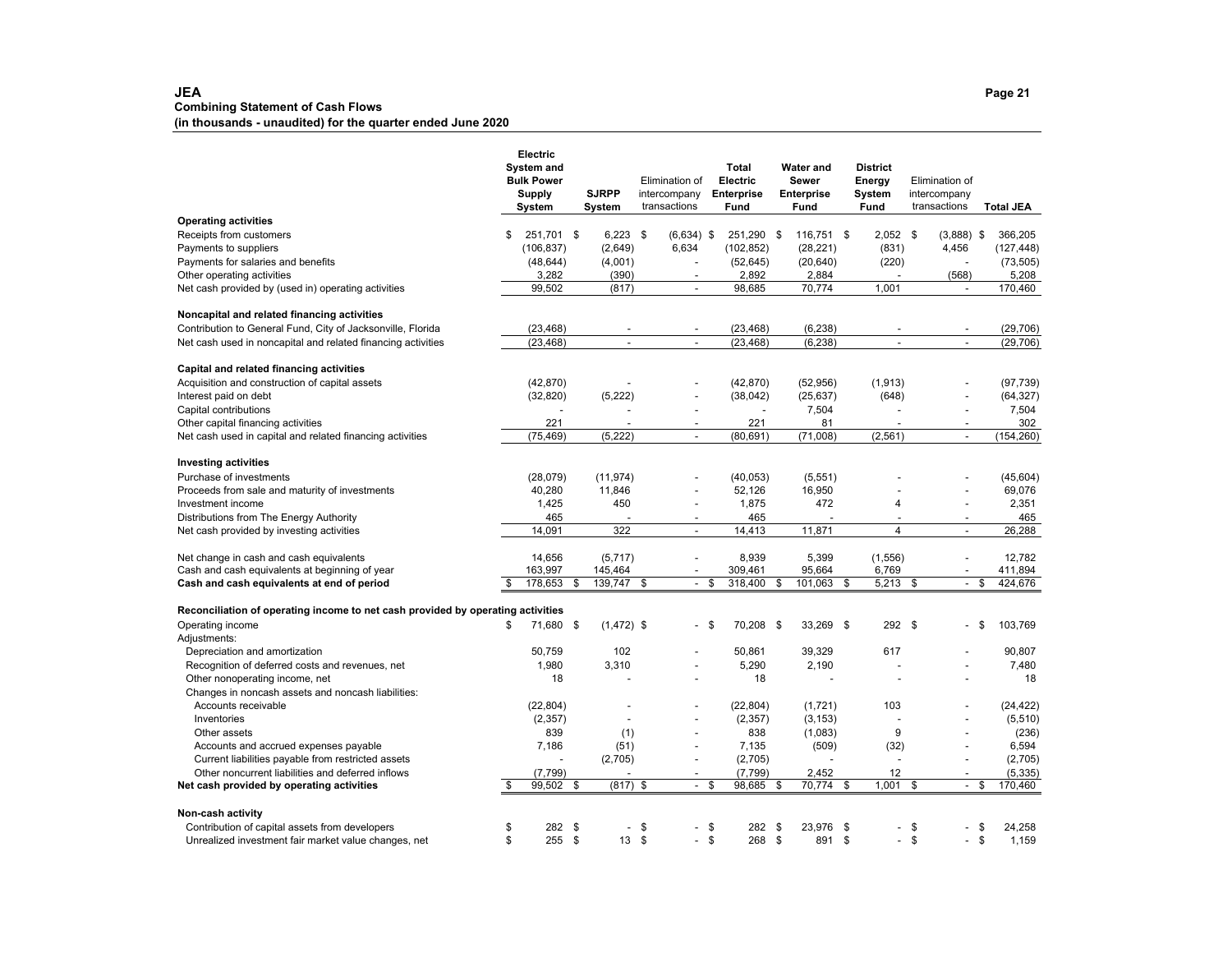#### **JEA Page 22 Combining Statement of Cash Flows (in thousands - unaudited) for the year-to-date ended June 2021**

|                                                                                 | Electric<br>System and<br><b>Bulk Power</b><br><b>Supply</b><br>System |              | <b>SJRPP</b><br>System |           | Elimination of<br>intercompany<br>transactions |      | Total<br>Electric<br><b>Enterprise</b><br><b>Fund</b> | <b>Sewer</b><br><b>Enterprise</b><br>Fund | <b>Water and</b> | <b>District</b><br>Energy<br>System<br>Fund |          | Elimination of<br>intercompany<br>transactions |      | <b>Total JEA</b>        |
|---------------------------------------------------------------------------------|------------------------------------------------------------------------|--------------|------------------------|-----------|------------------------------------------------|------|-------------------------------------------------------|-------------------------------------------|------------------|---------------------------------------------|----------|------------------------------------------------|------|-------------------------|
| <b>Operating activities</b>                                                     |                                                                        |              |                        |           |                                                |      |                                                       |                                           |                  |                                             |          |                                                |      |                         |
| Receipts from customers                                                         | \$                                                                     | 894,640 \$   | 19,974 \$              |           | $(19,972)$ \$                                  |      | 894,642 \$                                            |                                           | 343,126 \$       | $5,149$ \$                                  |          |                                                |      | $(12,372)$ \$ 1,230,545 |
| Payments to suppliers                                                           | (423, 094)                                                             |              | (7, 451)               |           | 19,972                                         |      | (410, 573)                                            |                                           | (73, 571)        | (2,688)                                     |          | 14,033                                         |      | (472, 799)              |
| Payments for salaries and benefits                                              | (130, 205)                                                             |              |                        |           |                                                |      | (130, 205)                                            |                                           | (52, 964)        | (530)                                       |          |                                                |      | (183, 699)              |
| Other operating activities                                                      | 19,129                                                                 |              | 19                     |           | $\overline{\phantom{a}}$                       |      | 19,148                                                |                                           | 11,474           | 5                                           |          | (1,661)                                        |      | 28,966                  |
| Net cash provided by operating activities                                       | 360,470                                                                |              | 12,542                 |           | $\overline{\phantom{a}}$                       |      | 373,012                                               |                                           | 228,065          | 1,936                                       |          |                                                |      | 603,013                 |
| Noncapital and related financing activities                                     |                                                                        |              |                        |           |                                                |      |                                                       |                                           |                  |                                             |          |                                                |      |                         |
| Contribution to General Fund, City of Jacksonville, Florida                     | (70, 229)                                                              |              | $\overline{a}$         |           | $\overline{\phantom{a}}$                       |      | (70, 229)                                             |                                           | (19,681)         | $\overline{\phantom{a}}$                    |          | $\blacksquare$                                 |      | (89, 910)               |
| Net cash used in noncapital and related financing activities                    | (70, 229)                                                              |              | $\overline{a}$         |           |                                                |      | (70, 229)                                             |                                           | (19,681)         | $\overline{a}$                              |          |                                                |      | (89, 910)               |
| Capital and related financing activities                                        |                                                                        |              |                        |           |                                                |      |                                                       |                                           |                  |                                             |          |                                                |      |                         |
| Defeasance of debt                                                              | (104, 390)                                                             |              | ÷,                     |           |                                                |      | (104, 390)                                            |                                           |                  |                                             |          |                                                |      | (104, 390)              |
| Acquisition and construction of capital assets                                  | (122, 983)                                                             |              |                        |           |                                                |      | (122, 983)                                            |                                           | (129, 656)       | (661)                                       |          |                                                |      | (253, 300)              |
| Repayment of debt principal                                                     | (67, 765)                                                              |              | (13, 340)              |           |                                                |      | (81, 105)                                             |                                           | (19, 870)        | (1,725)                                     |          |                                                |      | (102, 700)              |
| Interest paid on debt                                                           | (64, 047)                                                              |              | (10, 169)              |           |                                                |      | (74, 216)                                             |                                           | (49, 033)        | (1, 275)                                    |          |                                                |      | (124, 524)              |
| Capital contributions                                                           |                                                                        |              |                        |           |                                                |      |                                                       |                                           | 28,128           |                                             |          |                                                |      | 28,128                  |
| Revolving credit agreement repayments                                           |                                                                        |              |                        |           |                                                |      |                                                       |                                           | (5,000)          |                                             |          | $\overline{\phantom{a}}$                       |      | (5,000)                 |
| Other capital financing activities                                              | 2,709                                                                  |              | 304                    |           | $\overline{\phantom{a}}$                       |      | 3,013                                                 |                                           | 598              |                                             |          | $\overline{\phantom{a}}$                       |      | 3,611                   |
| Net cash used in capital and related financing activities                       | (356, 476)                                                             |              | (23, 205)              |           | $\blacksquare$                                 |      | (379, 681)                                            |                                           | (174, 833)       | (3,661)                                     |          | $\overline{a}$                                 |      | (558, 175)              |
| <b>Investing activities</b>                                                     |                                                                        |              |                        |           |                                                |      |                                                       |                                           |                  |                                             |          |                                                |      |                         |
| Purchase of investments                                                         | (173, 643)                                                             |              | (27, 485)              |           |                                                |      | (201, 128)                                            |                                           | (13,929)         |                                             |          |                                                |      | (215, 057)              |
| Proceeds from sale and maturity of investments                                  | 142,182                                                                |              | 26,968                 |           |                                                |      | 169,150                                               |                                           | 14,777           |                                             |          |                                                |      | 183,927                 |
| Investment income                                                               | 2,720                                                                  |              | 109                    |           |                                                |      | 2,829                                                 |                                           | 1,558            | $\overline{2}$                              |          |                                                |      | 4,389                   |
| Distributions from The Energy Authority                                         | 1,350                                                                  |              |                        |           | $\overline{\phantom{a}}$                       |      | 1,350                                                 |                                           |                  | $\overline{a}$                              |          | $\overline{\phantom{a}}$                       |      | 1,350                   |
| Net cash provided by (used in) investing activities                             | (27, 391)                                                              |              | (408)                  |           | $\blacksquare$                                 |      | (27, 799)                                             |                                           | 2,406            | $\overline{2}$                              |          | $\blacksquare$                                 |      | (25, 391)               |
| Net change in cash and cash equivalents                                         | (93, 626)                                                              |              | (11, 071)              |           |                                                |      | (104, 697)                                            |                                           | 35,957           | (1,723)                                     |          | $\blacksquare$                                 |      | (70, 463)               |
| Cash and cash equivalents at beginning of year                                  | 355,876                                                                |              | 141,132                |           |                                                |      | 497,008                                               |                                           | 138,268          | 5,856                                       |          |                                                |      | 641,132                 |
| Cash and cash equivalents at end of period                                      | 262,250<br>\$                                                          | \$           | 130,061                | \$        | $\sim$                                         | \$   | 392,311                                               | \$                                        | 174,225          | \$<br>4,133                                 | \$       | $\overline{a}$                                 | \$   | 570,669                 |
| Reconciliation of operating income to net cash provided by operating activities |                                                                        |              |                        |           |                                                |      |                                                       |                                           |                  |                                             |          |                                                |      |                         |
| Operating income<br>Adjustments:                                                | \$                                                                     | 201,155 \$   | 7,439                  |           | - \$                                           |      | 208,594 \$                                            |                                           | 86,999 \$        | 600                                         | - \$     |                                                | - \$ | 296,193                 |
| Depreciation and amortization                                                   | 162.616                                                                |              | 307                    |           |                                                |      | 162.923                                               |                                           | 129.494          | 1,921                                       |          |                                                |      | 294.338                 |
| Recognition of deferred costs and revenues, net                                 | 5,811                                                                  |              | 10,408                 |           | $\blacksquare$                                 |      | 16,219                                                |                                           | 4,034            |                                             |          | $\overline{\phantom{a}}$                       |      | 20,253                  |
| Other nonoperating income, net                                                  |                                                                        | 41           |                        |           |                                                |      | 41                                                    |                                           | 28               |                                             |          | $\overline{a}$                                 |      | 69                      |
| Changes in noncash assets and noncash liabilities:                              |                                                                        |              |                        |           |                                                |      |                                                       |                                           |                  |                                             |          |                                                |      |                         |
| Accounts receivable                                                             | 13,192                                                                 |              |                        |           |                                                |      | 13,192                                                |                                           | (507)            | (449)                                       |          |                                                |      | 12,236                  |
| Inventories                                                                     | 7,730                                                                  |              |                        |           |                                                |      | 7,730                                                 |                                           | 2,138            | ÷,                                          |          |                                                |      | 9,868                   |
| Other assets                                                                    |                                                                        | 761          | 2,425                  |           |                                                |      | 3,186                                                 |                                           | 1,150            | (7)                                         |          |                                                |      | 4,329                   |
| Accounts and accrued expenses payable                                           | (11, 177)                                                              |              | (2,939)                |           |                                                |      | (14, 116)                                             |                                           | (3,810)          | (131)                                       |          | $\overline{a}$                                 |      | (18,057)                |
| Current liabilities payable from restricted assets                              |                                                                        |              | (5, 364)               |           | $\blacksquare$                                 |      | (5, 364)                                              |                                           |                  | $\overline{\phantom{a}}$                    |          | $\overline{\phantom{a}}$                       |      | (5, 364)                |
| Other noncurrent liabilities and deferred inflows                               | (19, 659)                                                              |              | 266                    |           |                                                |      | (19, 393)                                             |                                           | 8,539            | $\overline{2}$                              |          |                                                |      | (10, 852)               |
| Net cash provided by operating activities                                       | 360,470                                                                | -S           | 12,542                 | \$        | $\overline{\phantom{a}}$                       | - \$ | 373,012                                               | \$                                        | 228,065          | \$<br>1,936                                 | \$       | $\blacksquare$                                 | -\$  | 603,013                 |
| Non-cash activity                                                               |                                                                        |              |                        |           |                                                |      |                                                       |                                           |                  |                                             |          |                                                |      |                         |
| Contribution of capital assets from developers                                  | \$                                                                     | $1,923$ \$   | $\blacksquare$         | \$        |                                                | \$   | $1,923$ \$                                            |                                           | 38,181 \$        | $\overline{a}$                              | \$       |                                                | \$   | 40,104                  |
| Unrealized investment fair market value changes, net                            | \$                                                                     | $(1,796)$ \$ |                        | $(20)$ \$ | $\overline{a}$                                 | \$   | $(1,816)$ \$                                          |                                           | $(993)$ \$       | $\overline{\phantom{0}}$                    | <b>S</b> |                                                | \$   | (2,809)                 |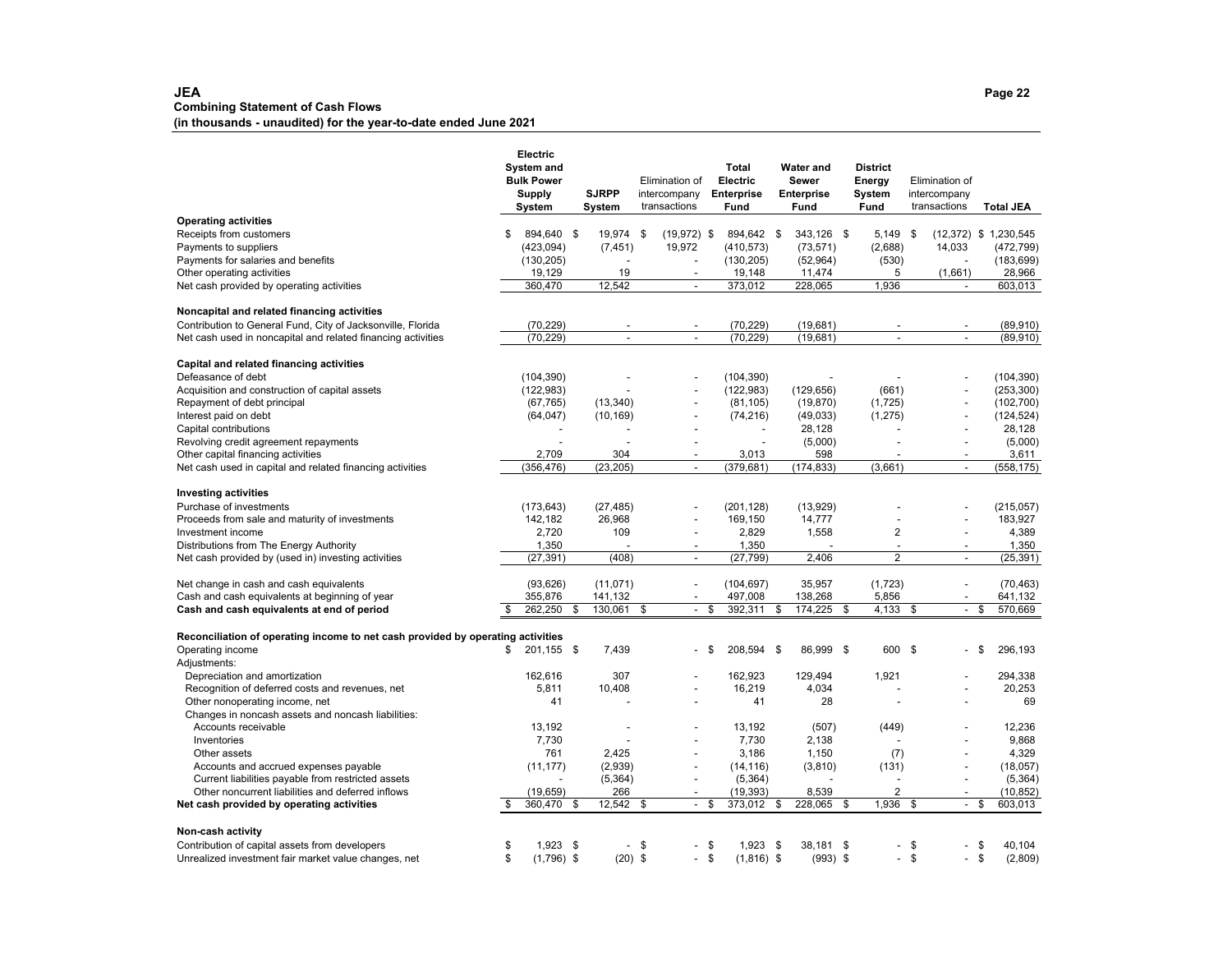#### **JEA Page 23 Combining Statement of Cash Flows (in thousands - unaudited) for the year-to-date ended June 2020**

|                                                                                 | Electric<br>System and<br><b>Bulk Power</b><br>Supply<br>System |     | <b>SJRPP</b><br>System |          | Elimination of<br>intercompany<br>transactions |                  | Total<br><b>Electric</b><br><b>Enterprise</b><br>Fund | <b>Water and</b><br><b>Sewer</b><br><b>Enterprise</b><br>Fund |            | <b>District</b><br>Energy<br>System<br>Fund |                    | Elimination of<br>intercompany<br>transactions |                | <b>Total JEA</b> |
|---------------------------------------------------------------------------------|-----------------------------------------------------------------|-----|------------------------|----------|------------------------------------------------|------------------|-------------------------------------------------------|---------------------------------------------------------------|------------|---------------------------------------------|--------------------|------------------------------------------------|----------------|------------------|
| <b>Operating activities</b>                                                     |                                                                 |     |                        |          |                                                |                  |                                                       |                                                               |            |                                             |                    |                                                |                |                  |
| Receipts from customers                                                         | \$<br>840,843 \$                                                |     | 18.586                 | -\$      | $(19, 448)$ \$                                 |                  | 839,981                                               | \$<br>343,772 \$                                              |            | 5,758                                       | -\$                | $(12,059)$ \$ 1,177,452                        |                |                  |
| Payments to suppliers                                                           | (387, 783)                                                      |     | (7, 210)               |          | 19,448                                         |                  | (375, 545)                                            | (81, 767)                                                     |            | (2,706)                                     |                    | 14,172                                         |                | (445, 846)       |
| Payments for salaries and benefits                                              | (139, 269)                                                      |     | (10, 307)              |          |                                                |                  | (149, 576)                                            | (56, 222)                                                     |            | (564)                                       |                    |                                                |                | (206, 362)       |
| Other operating activities                                                      | 18,561                                                          |     | (188)                  |          |                                                |                  | 18,373                                                | 10,834                                                        |            |                                             |                    | (2, 113)                                       |                | 27,094           |
| Net cash provided by operating activities                                       | 332,352                                                         |     | 881                    |          | $\overline{\phantom{a}}$                       |                  | 333,233                                               | 216,617                                                       |            | 2,488                                       |                    | $\overline{\phantom{a}}$                       |                | 552,338          |
| Noncapital and related financing activities                                     |                                                                 |     |                        |          |                                                |                  |                                                       |                                                               |            |                                             |                    |                                                |                |                  |
| Contribution to General Fund, City of Jacksonville, Florida                     | (70, 327)                                                       |     |                        |          |                                                |                  | (70, 327)                                             | (18, 693)                                                     |            |                                             |                    |                                                |                | (89, 020)        |
| Net cash used in noncapital and related financing activities                    | (70, 327)                                                       |     | $\blacksquare$         |          | $\overline{a}$                                 |                  | (70, 327)                                             | (18, 693)                                                     |            | $\overline{a}$                              |                    | $\overline{a}$                                 |                | (89, 020)        |
| Capital and related financing activities                                        |                                                                 |     |                        |          |                                                |                  |                                                       |                                                               |            |                                             |                    |                                                |                |                  |
| Defeasance of debt                                                              | (48,070)                                                        |     |                        |          |                                                |                  | (48,070)                                              | (45, 425)                                                     |            |                                             |                    |                                                |                | (93, 495)        |
| Acquisition and construction of capital assets                                  | (155, 799)                                                      |     |                        |          |                                                |                  | (155, 799)                                            | (149, 126)                                                    |            | (2,570)                                     |                    |                                                |                | (307, 495)       |
| Repayment of debt principal                                                     | (122, 380)                                                      |     | (13,780)               |          |                                                |                  | (136, 160)                                            | (54, 705)                                                     |            | (1,690)                                     |                    |                                                |                | (192, 555)       |
| Interest paid on debt                                                           | (75,060)                                                        |     | (10, 786)              |          | $\overline{\phantom{a}}$                       |                  | (85, 846)                                             | (55, 103)                                                     |            | (1, 313)                                    |                    |                                                |                | (142, 262)       |
| Capital contributions                                                           |                                                                 |     |                        |          |                                                |                  |                                                       | 23,718                                                        |            |                                             |                    | $\overline{a}$                                 |                | 23,718           |
| Other capital financing activities                                              | (4,095)                                                         |     | 159                    |          |                                                |                  | (3,936)                                               | (1, 186)                                                      |            |                                             |                    |                                                |                | (5, 122)         |
| Net cash used in capital and related financing activities                       | (405, 404)                                                      |     | (24, 407)              |          | $\blacksquare$                                 |                  | (429, 811)                                            | (281, 827)                                                    |            | (5, 573)                                    |                    | $\blacksquare$                                 |                | (717, 211)       |
| <b>Investing activities</b>                                                     |                                                                 |     |                        |          |                                                |                  |                                                       |                                                               |            |                                             |                    |                                                |                |                  |
| Purchase of investments                                                         | (163, 969)                                                      |     | (23, 820)              |          |                                                |                  | (187, 789)                                            | (22, 631)                                                     |            |                                             |                    |                                                |                | (210, 420)       |
| Proceeds from sale and maturity of investments                                  | 122,862                                                         |     | 23,768                 |          |                                                |                  | 146,630                                               | 51,539                                                        |            |                                             |                    |                                                |                | 198,169          |
| Investment income                                                               | 5,589                                                           |     | 1,733                  |          | $\overline{\phantom{a}}$                       |                  | 7,322                                                 | 2,326                                                         |            | 55                                          |                    | $\blacksquare$                                 |                | 9,703            |
| Distributions from The Energy Authority                                         | 895                                                             |     |                        |          |                                                |                  | 895                                                   |                                                               |            |                                             |                    |                                                |                | 895              |
| Net cash provided by (used in) investing activities                             | (34, 623)                                                       |     | 1.681                  |          | $\blacksquare$                                 |                  | (32, 942)                                             | 31,234                                                        |            | 55                                          |                    | $\blacksquare$                                 |                | (1,653)          |
| Net change in cash and cash equivalents                                         | (178,002)                                                       |     | (21, 845)              |          |                                                |                  | (199, 847)                                            | (52, 669)                                                     |            | (3,030)                                     |                    | $\overline{\phantom{a}}$                       |                | (255, 546)       |
| Cash and cash equivalents at beginning of year                                  | 356,655                                                         |     | 161,592                |          |                                                |                  | 518,247                                               | 153,732                                                       |            | 8,243                                       |                    |                                                |                | 680,222          |
| Cash and cash equivalents at end of period                                      | \$<br>178,653                                                   | -\$ | 139,747                | \$       | $\overline{\phantom{a}}$                       | \$               | 318,400                                               | \$<br>101,063                                                 | \$         | 5,213                                       | \$                 | $\overline{\phantom{a}}$                       | \$             | 424,676          |
| Reconciliation of operating income to net cash provided by operating activities |                                                                 |     |                        |          |                                                |                  |                                                       |                                                               |            |                                             |                    |                                                |                |                  |
| Operating income<br>Adjustments:                                                | \$<br>218,786 \$                                                |     | $(3,339)$ \$           |          |                                                | - \$             | 215.447                                               | \$<br>110,312 \$                                              |            | 914                                         | -\$                |                                                | - \$           | 326,673          |
| Depreciation and amortization                                                   | 151.686                                                         |     | 307                    |          |                                                |                  | 151.993                                               | 119.803                                                       |            | 1.851                                       |                    |                                                |                | 273.647          |
| Recognition of deferred costs and revenues, net                                 | 7,412                                                           |     | 9,459                  |          |                                                |                  | 16,871                                                | 5,175                                                         |            |                                             |                    |                                                |                | 22,046           |
| Other nonoperating income, net                                                  | 87                                                              |     |                        |          |                                                |                  | 87                                                    | 262                                                           |            |                                             |                    |                                                |                | 349              |
| Changes in noncash assets and noncash liabilities:                              |                                                                 |     |                        |          |                                                |                  |                                                       |                                                               |            |                                             |                    |                                                |                |                  |
| Accounts receivable                                                             | 11,679                                                          |     |                        |          |                                                |                  | 11,679                                                | (2,200)                                                       |            | (149)                                       |                    |                                                |                | 9,330            |
| Inventories                                                                     | (8,933)                                                         |     | 106                    |          | $\overline{a}$                                 |                  | (8, 827)                                              | (2,600)                                                       |            |                                             |                    |                                                |                | (11, 427)        |
| Other assets                                                                    | 1,207                                                           |     | 55                     |          |                                                |                  | 1,262                                                 | (382)                                                         |            | (8)                                         |                    |                                                |                | 872              |
| Accounts and accrued expenses payable                                           | (17, 611)                                                       |     | 1,342                  |          |                                                |                  | (16, 269)                                             | (5, 493)                                                      |            | (159)                                       |                    |                                                |                | (21, 921)        |
| Current liabilities payable from restricted assets                              |                                                                 |     | (5,326)                |          | $\overline{\phantom{a}}$                       |                  | (5,326)                                               |                                                               |            |                                             |                    |                                                |                | (5,326)          |
| Other noncurrent liabilities and deferred inflows                               | (31, 961)                                                       |     | (1,723)                |          |                                                |                  | (33, 684)                                             | (8, 260)                                                      |            | 39                                          |                    |                                                |                | (41, 905)        |
| Net cash provided by operating activities                                       | 332,352                                                         | \$  | 881                    | \$       | $\blacksquare$                                 | \$               | 333,233                                               | \$<br>216,617                                                 | \$         | 2,488                                       | \$                 | $\mathcal{L}^{\mathcal{A}}$                    | $\mathfrak{s}$ | 552,338          |
| Non-cash activity                                                               |                                                                 |     |                        |          |                                                |                  |                                                       |                                                               |            |                                             |                    |                                                |                |                  |
| Contribution of capital assets from developers                                  | \$<br>1,096                                                     | \$  | $\overline{a}$         | \$<br>\$ |                                                | - \$<br><b>S</b> | 1,096                                                 | \$<br>54,109                                                  | $^{\circ}$ |                                             | \$<br>$\mathbf{s}$ |                                                | \$             | 55,205           |
| Unrealized investment fair market value changes, net                            | \$<br>1.831                                                     | \$  |                        |          |                                                |                  | 1.831                                                 | \$<br>$1.378$ \$                                              |            | $\mathbf{r}$                                |                    |                                                | \$             | 3,209            |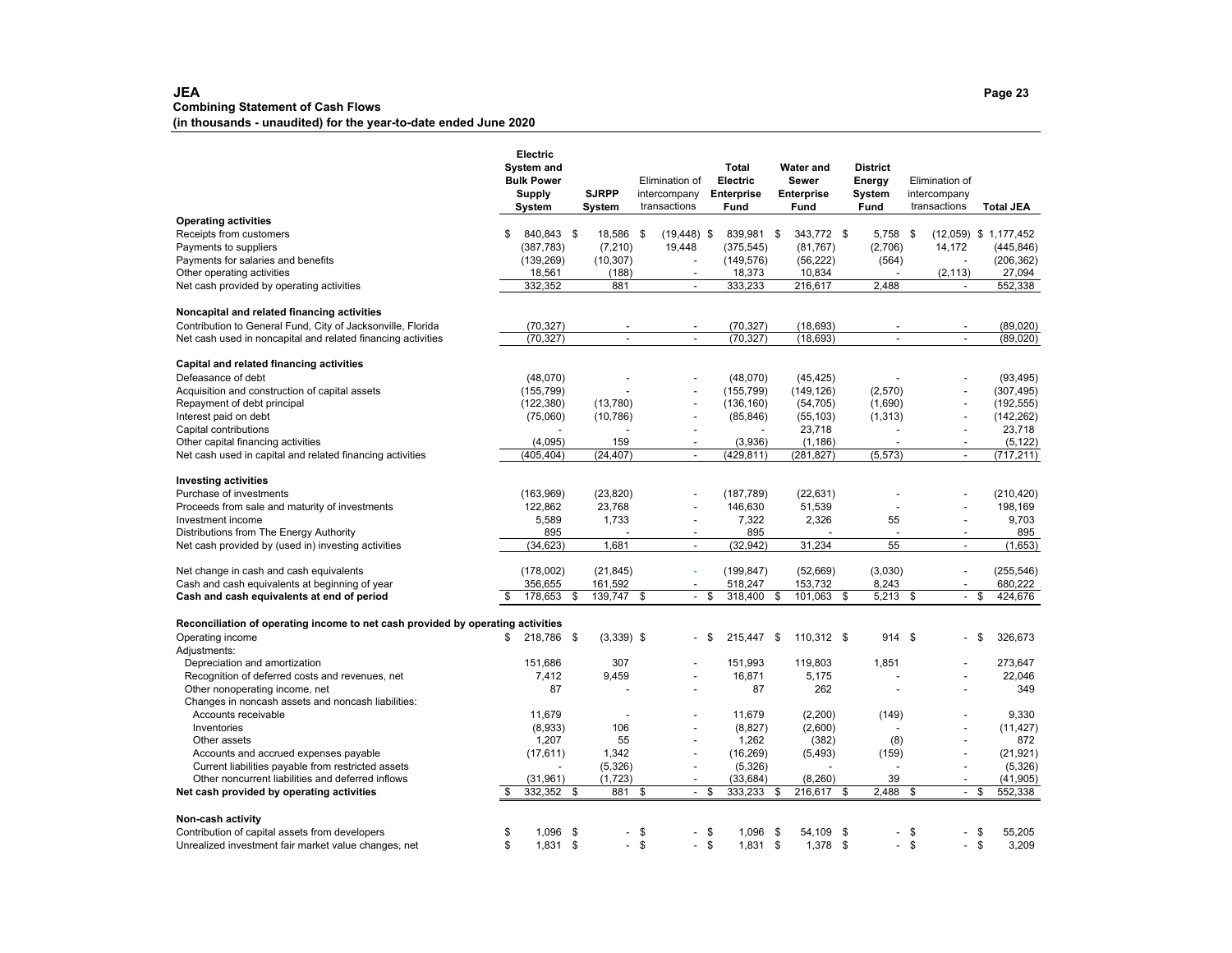|                                                                           | Quarter       |               | Year-to-Date |           |      |               |  |
|---------------------------------------------------------------------------|---------------|---------------|--------------|-----------|------|---------------|--|
|                                                                           | June          |               |              |           | June |               |  |
|                                                                           | 2021          | 2020          |              | 2021      |      | 2020          |  |
| <b>Revenues</b>                                                           |               |               |              |           |      |               |  |
| Electric                                                                  | \$<br>301,487 | \$<br>274,426 | S            | 872,901   | \$   | 831,047       |  |
| Investment income <sup>(1)</sup>                                          | 419           | 1.190         |              | 1,518     |      | 4,213         |  |
| Earnings from The Energy Authority                                        | 2,090         | 1,155         |              | 10,454    |      | 1,878         |  |
| Other $(2)$                                                               | 6,859         | 4,180         |              | 19.159    |      | 17,373        |  |
| Plus: amounts paid from the rate stabilization fund into the revenue fund | 17,304        | 31,840        |              | 43.725    |      | 80,250        |  |
| Less: amounts paid from the revenue fund into the rate stabilization fund | (3, 449)      | (20, 154)     |              | (20, 031) |      | (47, 386)     |  |
| <b>Total revenues</b>                                                     | 324,710       | 292,637       |              | 927,726   |      | 887,375       |  |
| Operating expenses <sup>(3)</sup>                                         |               |               |              |           |      |               |  |
| Fuel                                                                      | 75,874        | 65,392        |              | 222,546   |      | 189,157       |  |
| Purchased power <sup>(4)</sup>                                            | 52,488        | 37,368        |              | 139,886   |      | 119,807       |  |
| Maintenance and other operating expenses                                  | 50,574        | 52,806        |              | 148,410   |      | 161,030       |  |
| State utility and franchise taxes                                         | 13,927        | 12,809        |              | 42,825    |      | 40,890        |  |
| Total operating expenses                                                  | 192,863       | 168,375       |              | 553,667   |      | 510,884       |  |
| <b>Net revenues</b>                                                       | \$<br>131,847 | \$<br>124,262 | \$           | 374,059   | \$   | 376,491       |  |
| Senior debt service                                                       | \$<br>11,855  | \$<br>12,907  | \$           | 35,746    | \$   | 40,914        |  |
| Less: investment income on sinking fund                                   | (407)         | (446)         |              | (1, 284)  |      | (1, 397)      |  |
| Less: Build America Bonds subsidy                                         | (383)         | (383)         |              | (1, 151)  |      | (1, 149)      |  |
| Senior debt service requirement                                           | \$<br>11,065  | \$<br>12,078  | \$           | 33,311    | \$   | 38,368        |  |
| Senior debt service coverage <sup>(5)</sup>                               | 11.92 x       | 10.29x        |              | 11.23 x   |      | 9.81x         |  |
|                                                                           |               |               |              |           |      |               |  |
| Net revenues (from above)                                                 | \$<br>131,847 | \$<br>124,262 | \$           | 374,059   | \$   | 376,491       |  |
| Senior debt service requirement (from above)                              | 11,065        | 12,078        |              | 33,311    |      | 38,368        |  |
| Plus: subordinated debt service on outstanding subordinated bonds         | 14,550        | 15,746        |              | 44,176    |      | 47,877        |  |
| Less: Build America Bonds subsidy                                         | (477)         | (487)         |              | (1,431)   |      | (1,460)       |  |
| Total senior and subordinated debt service requirement                    | 25,138        | 27,337        |              | 76,056    |      | 84,785        |  |
| Senior and subordinated debt service coverage (6)                         | 5.24 x        | 4.55x         |              | 4.92 x    |      | $4.44 \times$ |  |

 $(1)$  Excludes investment income on sinking funds.

 $(2)$  Excludes the Build America Bonds subsidy.

 $(3)$  Excludes depreciation and recognition of deferred costs and revenues, net.

<sup>(4)</sup> In accordance with the requirements of the Electric System Resolution, all the contract debt payments from the Electric System to SJRPP and the Bulk Power Supply System with respect to the use by the Electric System of the capacity and output of SJRPP and the Bulk Power Supply System are reflected as a purchased power expense on these schedules. These schedules do not include revenues of SJRPP and the Bulk Power Supply System, except that the purchased power expense is net of interest income on funds maintained under the SJRPP and Bulk Power Supply System resolutions.

 $<sup>(5)</sup>$  Net revenues divided by debt service requirement. Minimum annual coverage is 1.20x.</sup>

 $^{(6)}$  Net revenues divided by total debt service requirement and aggregate subordinated debt service. Minimum annual coverage is 1.15x.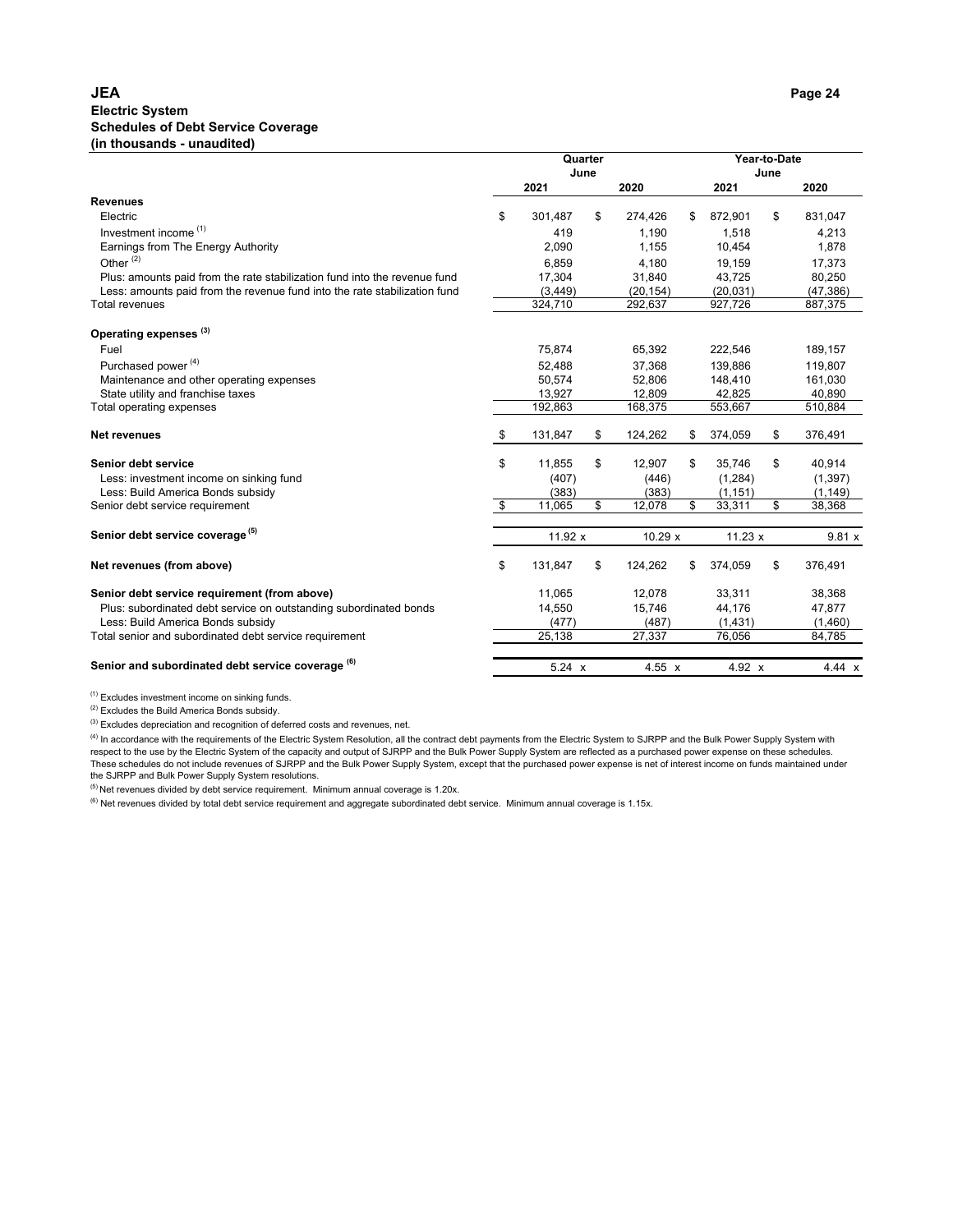# **JEA Bulk Power Supply System Schedules of Debt Service Coverage (in thousands - unaudited)**

|                                          | Quarter |        |      |        |    | Year-to-Date |      |        |  |  |  |
|------------------------------------------|---------|--------|------|--------|----|--------------|------|--------|--|--|--|
|                                          |         |        | June |        |    |              | June |        |  |  |  |
|                                          |         | 2021   |      | 2020   |    | 2021         |      | 2020   |  |  |  |
| <b>Revenues</b>                          |         |        |      |        |    |              |      |        |  |  |  |
| Operating                                | \$      | 17,123 | \$   | 11,777 | \$ | 47,089       | \$   | 40,799 |  |  |  |
| Investment income                        |         | 25     |      | 64     |    | 78           |      | 175    |  |  |  |
| Total revenues                           |         | 17,148 |      | 11,841 |    | 47,167       |      | 40,974 |  |  |  |
| Operating expenses (1)                   |         |        |      |        |    |              |      |        |  |  |  |
| Fuel                                     |         | 10,292 |      | 3,837  |    | 24,589       |      | 13,236 |  |  |  |
| Maintenance and other operating expenses |         | 3,798  |      | 3,020  |    | 12,997       |      | 11,755 |  |  |  |
| Total operating expenses                 |         | 14,090 |      | 6,857  |    | 37,586       |      | 24,991 |  |  |  |
| <b>Net revenues</b>                      | \$      | 3,058  | \$   | 4,984  | \$ | 9,581        | \$   | 15,983 |  |  |  |
| Debt service                             | \$      |        | \$   |        | \$ | 7,934        | \$   | 8,019  |  |  |  |
| Less: Build America Bonds subsidy        |         | 2,645  |      | 2,673  |    | (413)        |      | (444)  |  |  |  |
| Debt service requirement                 | \$      | 2,645  | \$   | 2,673  | \$ | 7,521        | \$   | 7,575  |  |  |  |
| Debt service coverage <sup>(2)</sup>     |         | 1.16x  |      | 1.86x  |    | 1.27x        |      | 2.11 x |  |  |  |

 $<sup>(1)</sup>$  Excludes all current expenses paid or accrued to the extent that such expenses are to be paid from revenues.</sup>

 $(2)$  Net revenues divided by aggregate debt service. Minimum annual coverage is 1.15x.

# **St. Johns River Power Park System Schedules of Debt Service Coverage - 2nd Resolution (in thousands - unaudited)**

|                                      |               | Quarter |               | Year-to-Date  |      |               |  |  |  |
|--------------------------------------|---------------|---------|---------------|---------------|------|---------------|--|--|--|
|                                      |               | June    |               |               | June |               |  |  |  |
|                                      | 2021          |         | 2020          | 2021          |      | 2020          |  |  |  |
| <b>Revenues</b>                      |               |         |               |               |      |               |  |  |  |
| Operating                            | \$<br>6,680   | \$      | 5,777         | \$<br>20,400  | \$   | 18,305        |  |  |  |
| Investment income                    | 30            |         | 463           | 121           |      | 1,746         |  |  |  |
| Total revenues                       | 6,710         |         | 6,240         | 20,521        |      | 20,051        |  |  |  |
| <b>Operating expenses</b>            |               |         |               |               |      |               |  |  |  |
| <b>Net revenues</b>                  | \$<br>6,710   | \$      | 6,240         | \$<br>20,521  | \$   | 20,051        |  |  |  |
| Debt service                         | \$<br>6,018   | \$      | 5,946         | \$<br>18,052  | \$   | 17,838        |  |  |  |
| Less: Build America Bonds subsidy    | (73)          |         | (79)          | (217)         |      | (238)         |  |  |  |
| Debt service requirement             | \$<br>5,945   | \$      | 5,867         | \$<br>17,835  | \$   | 17,600        |  |  |  |
| Debt service coverage <sup>(1)</sup> | $1.13 \times$ |         | $1.06 \times$ | $1.15 \times$ |      | $1.14 \times$ |  |  |  |

 $(1)$  Net revenues divided by aggregate debt service. Minimum annual coverage is 1.15x.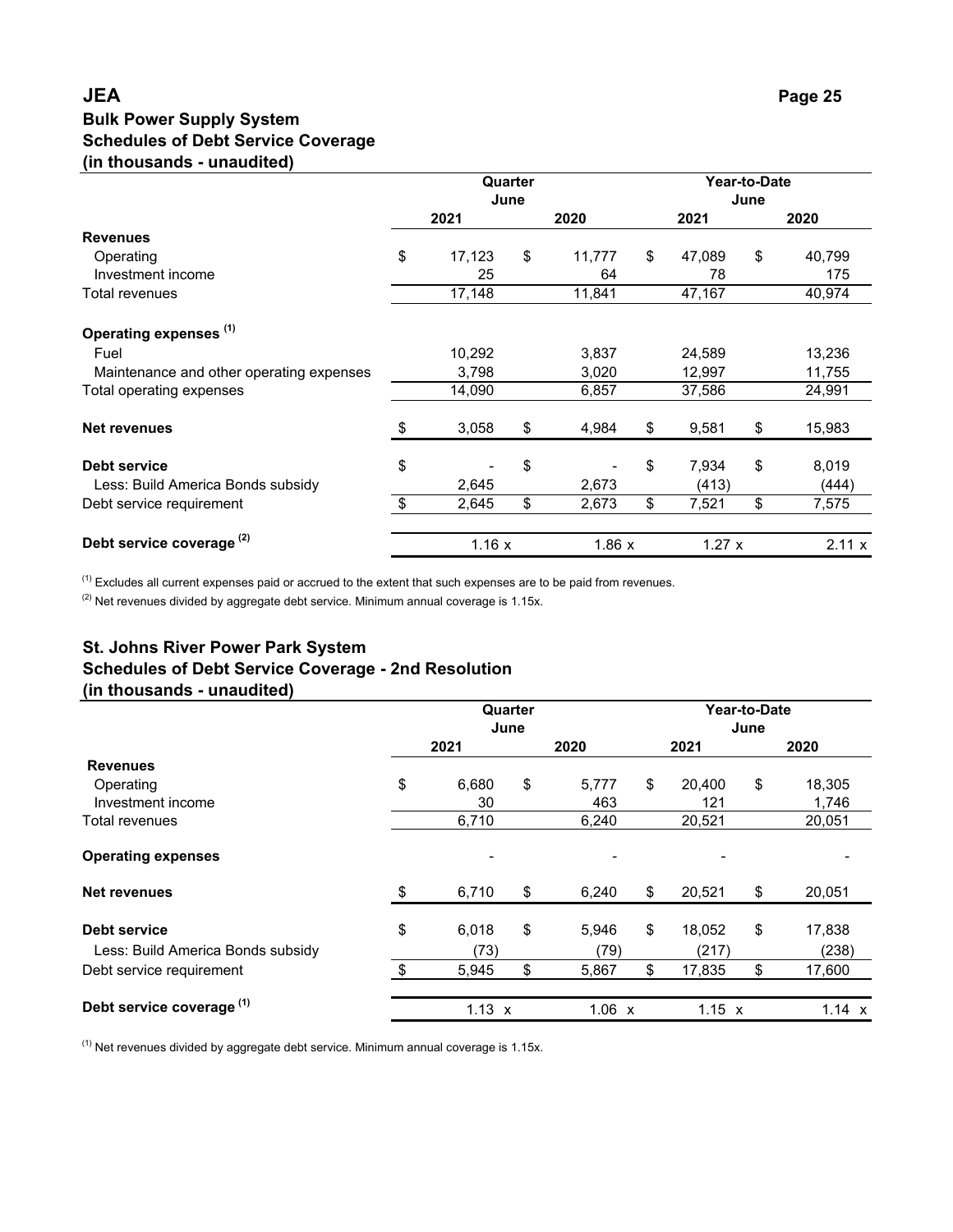#### **JEA Water and Sewer System (in thousands - unaudited) Schedules of Debt Service Coverage**

|                                                                            |               | Quarter<br>June |               |               | Year-to-Date<br>June |               |
|----------------------------------------------------------------------------|---------------|-----------------|---------------|---------------|----------------------|---------------|
|                                                                            | 2021          |                 | 2020          | 2021          |                      | 2020          |
| <b>Revenues</b>                                                            |               |                 |               |               |                      |               |
| Water                                                                      | \$<br>54,452  | \$              | 53,263        | \$<br>148.223 | \$                   | 150,788       |
| Water capacity fees                                                        | 3,558         |                 | 3,058         | 11.162        |                      | 9,418         |
| Sewer                                                                      | 66,621        |                 | 64,815        | 195,452       |                      | 194,436       |
| Sewer capacity fees                                                        | 5,219         |                 | 4,436         | 16,805        |                      | 14,240        |
| Investment income                                                          | 614           |                 | 762           | 1,894         |                      | 2,541         |
| Other <sup>(1)</sup>                                                       | 3,618         |                 | 4.210         | 10,202        |                      | 11,166        |
| Plus: amounts paid from the rate stabilization fund into the revenue fund  | 3,973         |                 | 5,233         | 10,310        |                      | 27,815        |
| Less: amounts paid from the revenue fund into the rate stabilization fund  | (6, 853)      |                 | (6, 741)      | (18, 592)     |                      | (19, 043)     |
| Total revenues                                                             | 131,202       |                 | 129,036       | 375,456       |                      | 391,361       |
| <b>Operating expenses</b>                                                  |               |                 |               |               |                      |               |
| Maintenance and other operating expenses (2)                               | 40,493        |                 | 43.464        | 117,774       |                      | 122,329       |
| State utility and franchise taxes                                          | 2,874         |                 | 2,816         | 8,105         |                      | 8,159         |
| Total operating expenses                                                   | 43,367        |                 | 46,280        | 125,879       |                      | 130,488       |
| <b>Net revenues</b>                                                        | \$<br>87,835  | \$              | 82,756        | \$<br>249,577 | \$                   | 260,873       |
| Senior debt service                                                        | \$<br>12.308  | \$              | 15.415        | \$<br>36.944  | \$                   | 46,971        |
| Less: Build America Bonds subsidy                                          | (612)         |                 | (614)         | (1,836)       |                      | (1, 842)      |
| Senior debt service requirement                                            | \$<br>11,696  | \$              | 14,801        | \$<br>35,108  | \$                   | 45,129        |
| Senior debt service coverage (3)                                           | 7.51 x        |                 | 5.59 x        | $7.11 \times$ |                      | 5.78 x        |
| Net revenues (from above)                                                  | \$<br>87,835  | \$              | 82,756        | \$<br>249,577 | \$                   | 260,873       |
| Senior debt service requirement (from above)                               | \$<br>11,696  | \$              | 14,801        | \$<br>35,108  | \$                   | 45,129        |
| Plus: aggregate subordinated debt service on outstanding subordinated debt | 1,674         |                 | 1,711         | 5,034         |                      | 5,760         |
| Total senior and subordinated debt service requirement                     | \$<br>13,370  | \$              | 16.512        | \$<br>40,142  | \$                   | 50,889        |
| Senior and subordinated debt service coverage excluding capacity fees (4)  | 5.91 x        |                 | $4.56 \times$ | $5.52 \times$ |                      | $4.66 \times$ |
| Senior and subordinated debt service coverage including capacity fees (4)  | $6.57 \times$ |                 | 5.01 x        | $6.22 \times$ |                      | $5.13 \times$ |
|                                                                            |               |                 |               |               |                      |               |

(1) Excludes the Build America Bonds subsidy.

<sup>(2)</sup> Excludes depreciation and recognition of deferred costs and revenues, net.

(3) Net revenues divided by aggregate debt service. Minimum annual coverage is 1.25x.

<sup>(4)</sup> Net revenues divided by total aggregate debt service and aggregate subordinated debt service. Minimum annual coverage is either 1.00x aggregate debt service and aggregate<br>subordinated debt service (excluding capacit

#### **JEA District Energy System (in thousands - unaudited) Schedule of Debt Service Coverage**

|                                          |             | Quarter<br>June |        |               | Year-to-Date<br>June |       |
|------------------------------------------|-------------|-----------------|--------|---------------|----------------------|-------|
|                                          | 2021        |                 | 2020   | 2021          |                      | 2020  |
| <b>Revenues</b>                          |             |                 |        |               |                      |       |
| Service revenues                         | \$<br>1,939 | \$              | 1,949  | \$<br>5,598   | \$                   | 5,907 |
| Investment income                        |             |                 | 4      | 2             |                      | 55    |
| Total revenues                           | 1,940       |                 | 1,953  | 5,600         |                      | 5,962 |
| Operating expenses (1)                   |             |                 |        |               |                      |       |
| Maintenance and other operating expenses | 1.099       |                 | 1.040  | 3,082         |                      | 3,142 |
| Total operating expenses                 | 1,099       |                 | 1,040  | 3,082         |                      | 3,142 |
| Net revenues                             | 841         |                 | 913    | 2,518         |                      | 2,820 |
| Debt service requirement <sup>(2)</sup>  | 756         |                 | 755    | 2,268         |                      | 2,265 |
| Debt service coverage (3)                | 1.11 x      |                 | 1.21 x | $1.11 \times$ |                      | 1.25x |

(1) Excludes depreciation.

<sup>(2)</sup> On June 19, 2013, the closing date of the District Energy System Refunding Revenue Bonds, 2013 Series A, the JEA covenanted to deposit into the 2013 Series A Bonds Subaccount<br>from Available Water and Sewer System Rev the last business day of the then current month.

 $^{(3)}$  Net revenues divided by aggregate debt service. Minimum annual coverage is 1.15x.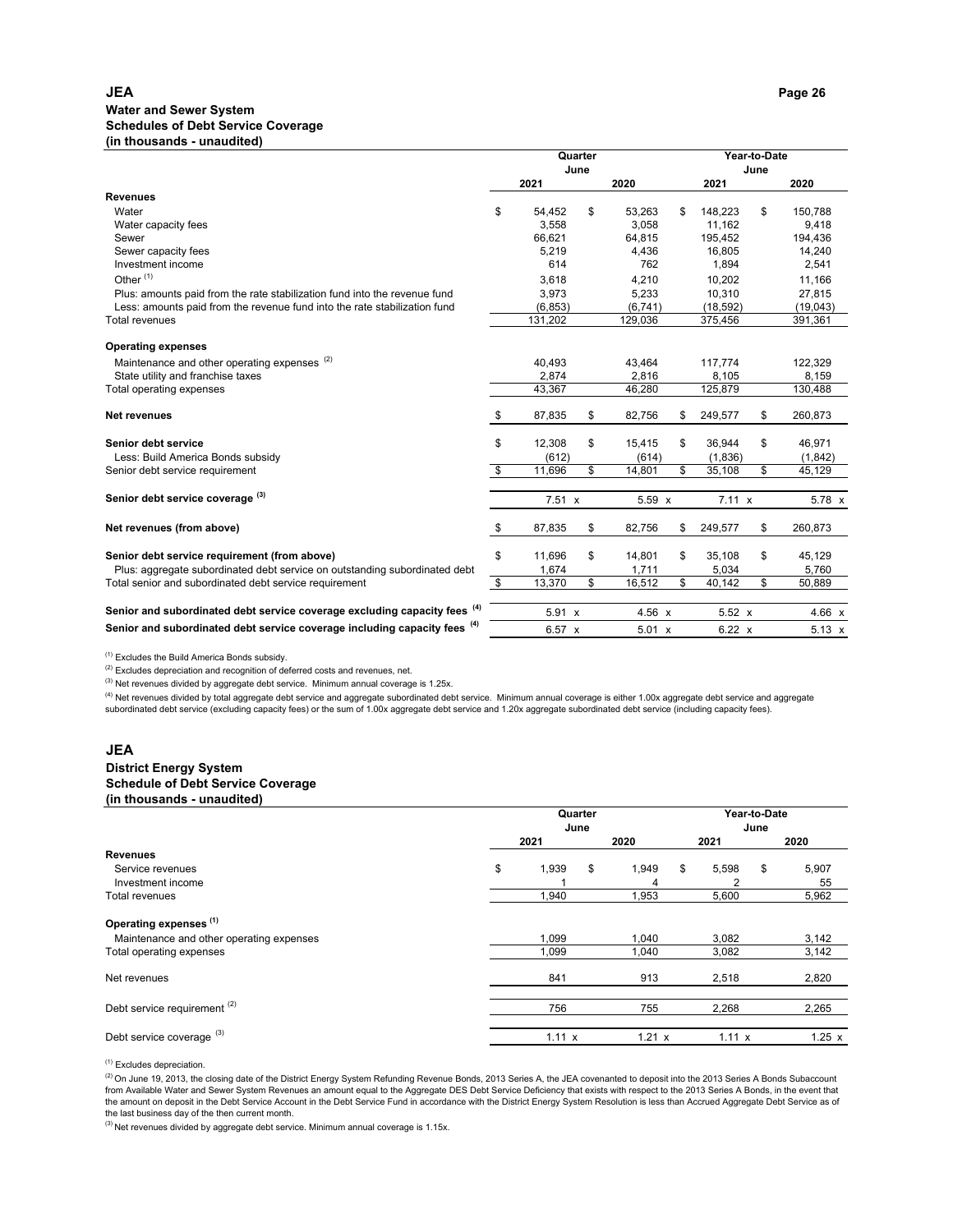# **JEA Page 27 Electric Enterprise Fund Operating Statistics (unaudited)**

|                                        | Quarter |           |      |           |    |                    | Year-to-Date |           |  |  |
|----------------------------------------|---------|-----------|------|-----------|----|--------------------|--------------|-----------|--|--|
|                                        |         |           | June |           |    |                    | June         |           |  |  |
|                                        |         | 2021      |      | 2020      |    | 2021               |              | 2020      |  |  |
| Electric revenues sales (000s omitted) |         |           |      |           |    |                    |              |           |  |  |
| Residential                            | \$      | 153,873   | \$   | 146,459   | \$ | 451,993            | \$           | 421,219   |  |  |
| Commercial                             |         | 94,951    |      | 82,675    |    | 270,709            |              | 263,705   |  |  |
| Industrial                             |         | 48,517    |      | 42,367    |    | 139,381            |              | 136,365   |  |  |
| Public street lighting                 |         | 3,481     |      | 3,278     |    | 10,327             |              | 9,994     |  |  |
| Electric revenues - territorial        |         | 300,822   |      | 274,779   |    | 872,410            |              | 831,283   |  |  |
| Saleback to Florida Power & Light      |         |           |      | (1)       |    |                    |              | (1)       |  |  |
| Sales for resale - off system          |         | 665       |      | 938       |    | 2,068              |              | 1,405     |  |  |
| <b>Electric revenues</b>               |         | 301,487   |      | 275,716   |    | 874,478            |              | 832,687   |  |  |
| Less: rate stabilization and recovery  |         | 13,855    |      | 11,686    |    | 23,694             |              | 32,864    |  |  |
| Less: allowance for doubtful accounts  |         |           |      | (1, 291)  |    | (1, 577)           |              | (1,641)   |  |  |
| Net electric revenues                  |         | 315,342   |      | 286,111   |    | 896,595            |              | 863,910   |  |  |
| <b>MWh sales</b>                       |         |           |      |           |    |                    |              |           |  |  |
| Residential                            |         | 1,346,372 |      | 1,386,736 |    | 3,942,915          |              | 3,770,482 |  |  |
| Commercial                             |         | 976,981   |      | 932,746   |    | 2,763,591          |              | 2,772,123 |  |  |
| Industrial                             |         | 683,474   |      | 670,996   |    | 1,923,706          |              | 1,963,351 |  |  |
| Public street lighting                 |         | 13,695    |      | 14,022    |    | 41,637             |              | 41,844    |  |  |
| <b>Total MWh sales - territorial</b>   |         | 3,020,522 |      | 3,004,500 |    | 8,671,849          |              | 8,547,800 |  |  |
| Sales for resale - off system          |         | 18,286    |      | 1,757     |    | 22,273             |              | 16,423    |  |  |
| <b>Total MWh sales</b>                 |         | 3,038,808 |      | 3,006,257 |    | 8,694,122          |              | 8,564,223 |  |  |
|                                        |         |           |      |           |    |                    |              |           |  |  |
| Average number of accounts             |         |           |      |           |    |                    |              |           |  |  |
| Residential                            |         | 437,640   |      | 428,888   |    | 435,181            |              | 426,181   |  |  |
| Commercial                             |         | 54,297    |      | 53,633    |    | 54,077             |              | 53,474    |  |  |
| Industrial                             |         | 196       |      | 195       |    | 196                |              | 195       |  |  |
| Public street lighting                 |         | 3,987     |      | 3,913     |    | 3,973              |              | 3,921     |  |  |
| <b>Total average accounts</b>          |         | 496,120   |      | 486,629   |    | 493,427            |              | 483,771   |  |  |
| <b>Residential averages</b>            |         |           |      |           |    |                    |              |           |  |  |
| Revenue per account - \$               |         | 351.60    |      | 341.49    |    | 1,038.63           |              | 988.36    |  |  |
| kWh per account                        |         | 3,076     |      | 3,233     |    | 9,060              |              | 8,847     |  |  |
| Revenue per kWh - $\phi$               |         | 11.43     |      | 10.56     |    | 11.46              |              | 11.17     |  |  |
| Degree days                            |         |           |      |           |    |                    |              |           |  |  |
| Heating degree days                    |         | 78        |      | 14        |    | 1,208              |              | 822       |  |  |
| Cooling degree days                    |         | 773       |      | 931       |    | 1,371              |              | 1,689     |  |  |
| <b>Total degree days</b>               |         | 851       |      | 945       |    | $\overline{2,}579$ |              | 2,511     |  |  |
| Degree days - 30 year average          |         | 942       |      |           |    | 2,593              |              |           |  |  |